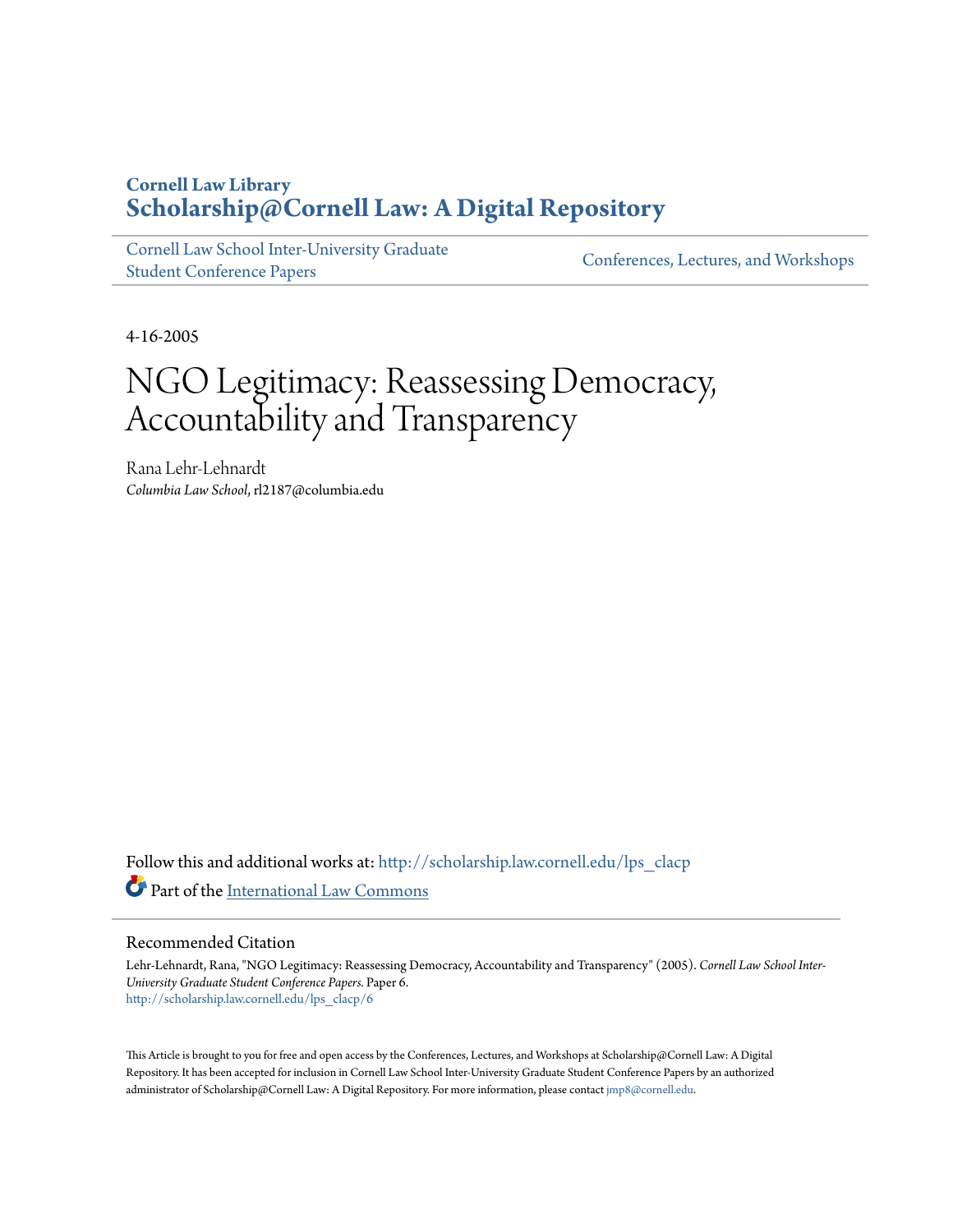Rana Lehr-Lehnardt Columbia Law School LL.M. candidate, May 2005 Presenter, Cornell's 2005 LLM Conference

# **NGO Legitimacy**

# **Reassessing Democracy, Accountability and Transparency**

Non-governmental organizations  $("NGO")^1$  have enjoyed an unprecedented amount of influence on national as well as international fronts for the past couple of decades. A recent survey reveals educated Americans and Europeans trust NGOs more than they trust governments, corporations, and the media. $^2$  Some scholars suggest that "[t]he rise of the nonprofit sector may well prove to be as significant a development of the latter twentieth century as the rise of the nation-state was of the latter nineteenth century."<sup>3</sup> As their power augments, NGOs have become increasingly skeptical and critical of the power held by the United Nations ("UN") and by sovereign states. NGOs accuse these world powers of engaging in rule-making processes that are lacking in transparency, democracy, and accountability, thus lacking in legitimacy. Now, even as their power grows, NGOs are falling under this same criticism—NGO processes are far from transparent, democratic and accountable, and as a result, some claim they are not

<sup>&</sup>lt;sup>1</sup> There is a debate about what NGOs should be called. Some believe that the "non" in NGO is negative, defining NGOs only by what they are not—not part of the government. Some are opting to include NGOs with other not-for profit organizations (such as unions) and refer to the more general grouping as civil society organizations. For discussions on this topic, see SUSTAINABILITY, NGOS IN THE 21<sup>ST</sup> CENTURY: IN THE MARKET FOR CHANGE, 13 (2d. ed. 2003). Available for download at

 $\langle$ http://www.sustainability.com/insight/research-article.asp?id=51>; Steve Charnovitz, *Two Centuries of* Participation: NGOs and International Governance, 8 MICH. J. INT'L L. 183, 185-86 (1997). In this paper I will use the widely-used term "NGO." <sup>2</sup>

Eric Pfanner, *NGOs gain confidence of public*, INTERNATIONAL HERALD TRIBUNE (Jan. 24, 2004), reprinted in CIVIL SOCIETY OBSERVER, Jan./Feb. 2005 (available at: http://www.unngls.org/cso/cso6/ngos.htm).

 $3$  Lester M. Salamon & Helmut K. Anheier, The Emerging Nonprofit Sector 115 (1996).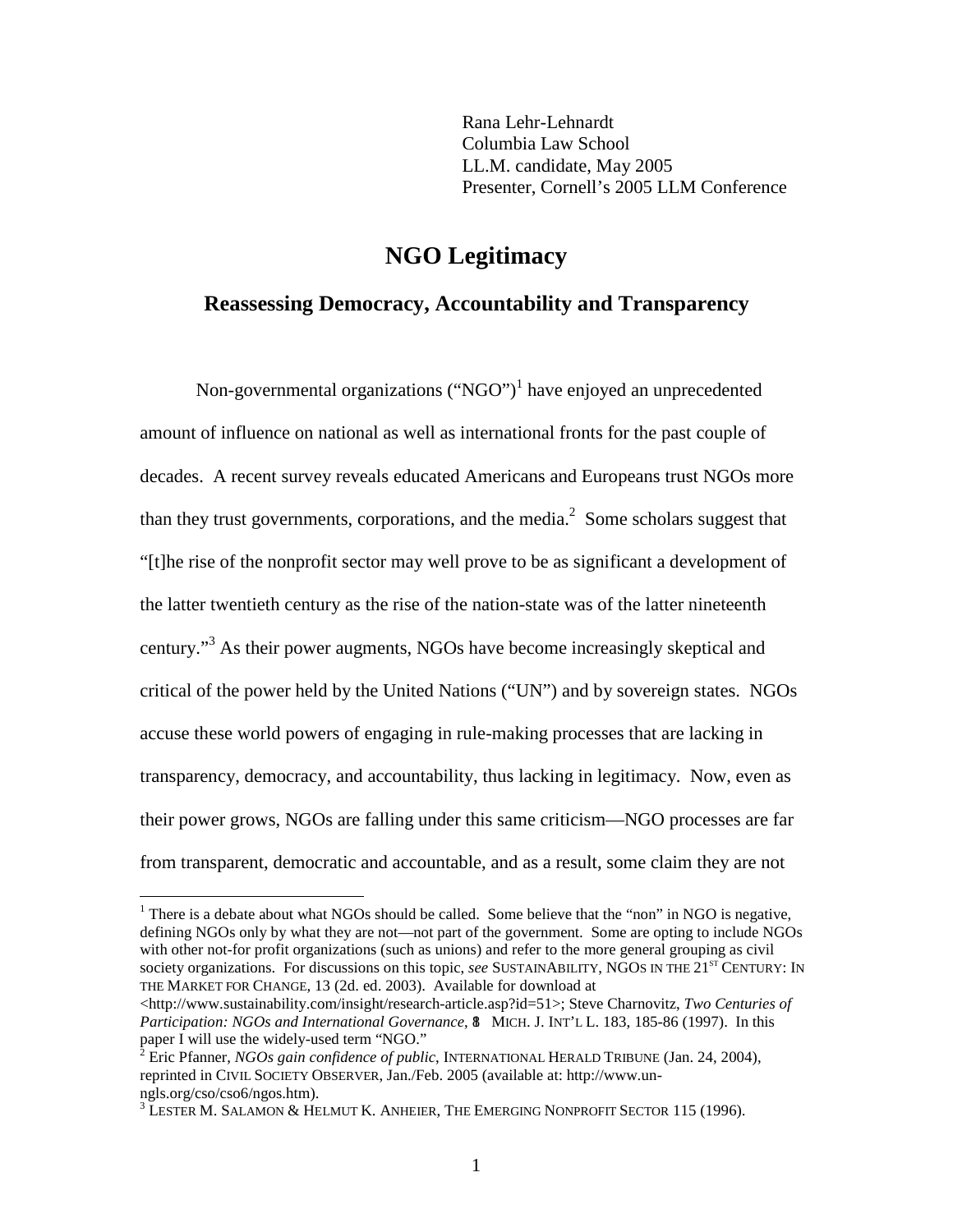legitimate representatives of the masses. This NGO criticism has increased in frequency and volume. Even staunch NGO supporters, such as Kofi Annan, have begun to question NGOs lack of accountability following the NGOs' participation at the World Conference Against Racism in Durban, South Africa.

NGO authority flows from public perception that NGOs are legitimate—that they somehow do represent the muffled masses, that their motives are good, and that they sacrifice their own comfort to help others. The fallacy of these perceptions can be demonstrated. But more important are the criticisms regarding democracy, transparency, and accountability. Democracy, transparency, and accountability go to the core of legitimacy, they shed light on power structures, they can illuminate bias and self-interest. But do they fit in a NGO framework? Should NGOs be held to the same standards of democracy, transparency, and accountability as nation states? Or is there something inherently different about NGOs that would or should exempt them from the rules of the game for nation states and inter-governmental organizations? Is the lack of democratic processes, transparency, and accountability undermining the power of the NGO movement, or is the lack thereof allowing for the vitality and rapid growth of it?

I will begin the debate with an anemic history of NGOs followed by the somewhat recent vociferous criticisms of NGOs, focusing on their lack of democracy, transparency, and accountability. Following which, I will discuss the benefit of NGOs as they currently exist in an attempt to put in perspective and refute, at least in part, these criticisms. I hope to demonstrate that although most NGOs do lack strong grasps on democracy, transparency, and accountability, implementing these concepts completely would not be beneficial for the NGO movement. Democracy works well in nation states,

2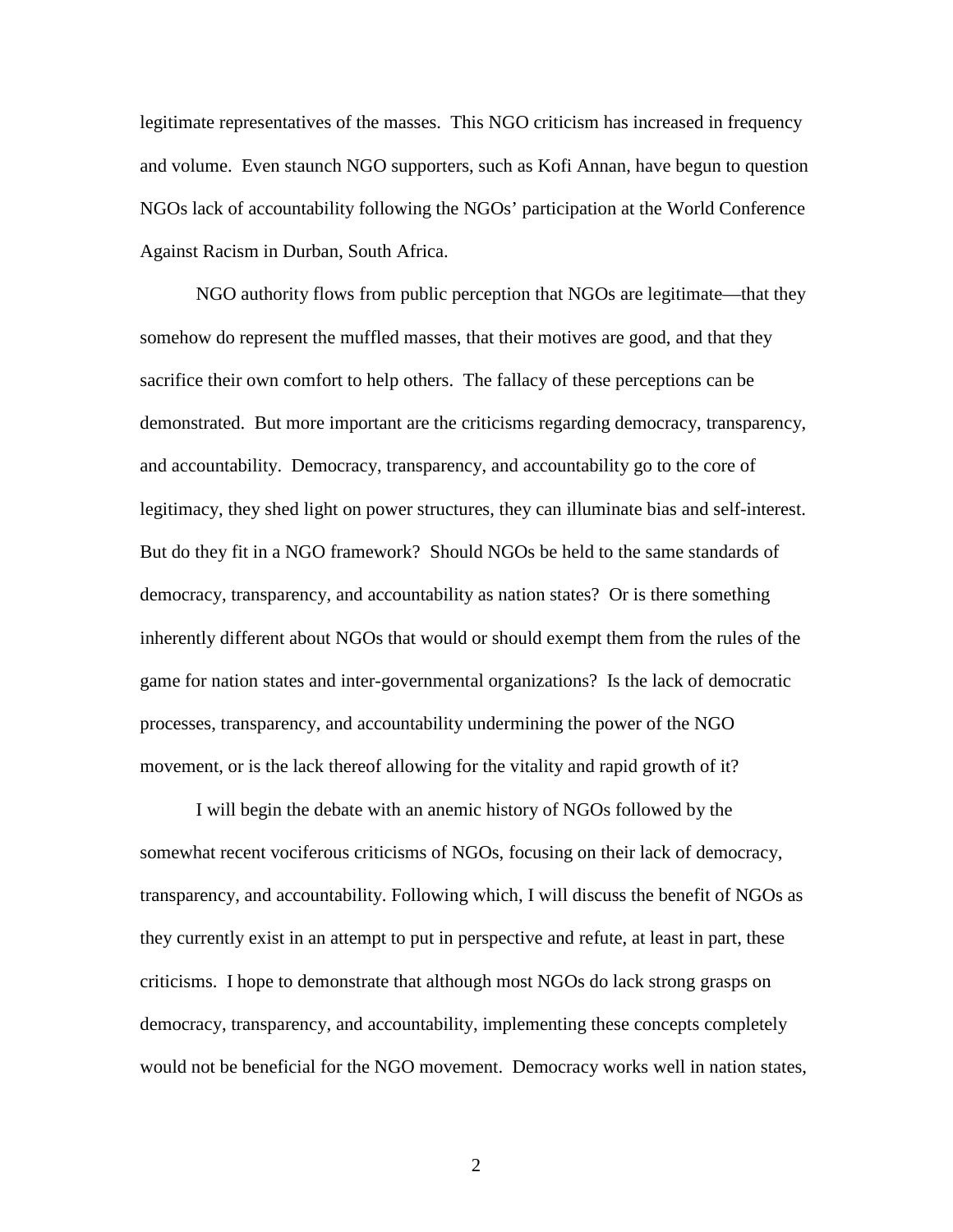but the same type of democracy would not work for NGOs as they are, and should be, inherently different from nation states. Therefore, I propose that depending on the NGO activity, NGOs will need to espouse democracy, transparency, and accountability to differing degrees. I suggest that the main place where a NGO's level of democracy, transparency, and accountability matters most is when they are attempting to influence policy, whether at the international or national level. When discussing the international arena in this work, I will focus on NGO involvement at the United Nations.

# **PART I. THE BEGINNING OF THE NGO MOVEMENT**

#### **A. DEFINITION OF NGO**

Before we delve into criticisms and compliments of NGOs, we should agree on what an NGO is, as it means different things for different people. In its broadest sense, a NGO is an organization that is not part of the government, but is part of the space between government and private life, known as civil society. Definitions of a NGO generally include the following elements: promotes a public interest and is not for profit, engages in non-violent actions, founded by private individuals, is independent of the state, and follows a minimal organizational structure.<sup>4</sup> NGOs, sometimes equated with special interest groups at the national level, $5$  can promote a single issue or their interests can encompass entire ideologies, such as human rights, sustainable development, or humanitarian aid. The majority of NGOs focus on economic and human development, human rights, and environmental protection, and humanitarian aid, though NGOs that

 $^4$  THE CONSCIENCE OF THE WORLD: THE INFLUENCE OF NON-GOVERNMENTAL ORGANIZATIONS IN THE U.N. SYSTEM 2-5 (Peter Willetts ed., 1996); Stephen Hobb, *Global Challenges to Statehood: The Increasingly Important Role of Nongovernmental Organizations,* 5 IND. J. GLOBAL LEG. STUD. 191, 194 (1997). *See also,* Martin A. Olz, *Non-Governmental Organizations in Regional Human Rights System*, 28 COLUM. HUMAN RIGHTS L. REV. 307, 310, 314 n. 16 (1997) (explaining the various requirements and definitions for NGOs).

<sup>5</sup> CONSCIENCE OF THE WORLD, *supra* note 4, at 2.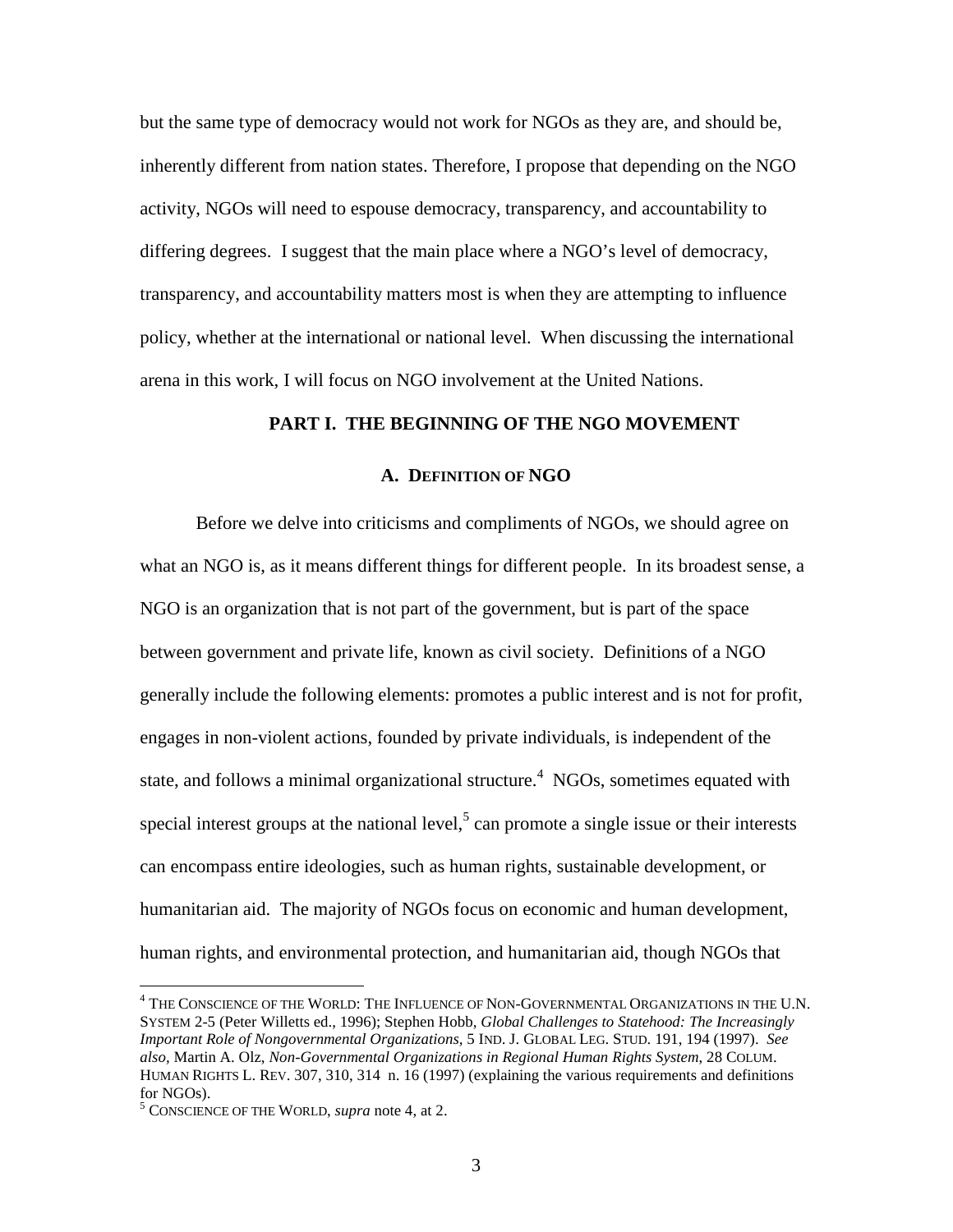provide health services, legal assistance and other services are also well known.<sup>6</sup> NGOs can act locally or internationally and can be as small as a single member (sometimes referred to as briefcase NGOs), or their membership can tally as many as a million members.<sup>7</sup> Some NGOs are huge organizations, with budgets larger than those of small states,<sup>8</sup> that wield powerful influence in international and domestic communities. Large NGOs attract huge funding, and their visibility in media, the policy-making arena, and the general public has never been higher.<sup>9</sup> Other NGOs possess little power, are financially unstable, and are oppressed by their national governments. Despite the difference in size, power, funding, and mandate, a common feature among many NGOs (especially human rights and development NGOs) is their desire and attempt to influence government policy, whether at the local, national, or international level.

#### **B. HISTORY—PRE 1945**

Although it was not until after World War II that many NGOs came into

existence, NGOs were formed as far back as the eighteenth century.<sup>10</sup> Some of the first

NGOs were created to influence national laws that allowed slavery.<sup>11</sup> Anti-slavery NGOs

<sup>6</sup> For a typology of NGOs, *see* Debora Spar & James Dail, Essays: *The Democratic Accountability of Nongovernmental Organizations: Of Measurement and Mission: Accounting for Performance in Non-Governmental Organizations*, 3 CHI. J. INT'L L. 171, 74-75 (2002). <sup>7</sup>

 $\frac{7}{1}$  In 1999, Amnesty International counted more than a million members in 160 countries. HENRY J. STEINER & PHILIP ALSTON, INTERNATIONAL HUMAN RIGHTS IN CONTEXT: LAW, POLITICS, MORALS 947 (2000).

<sup>8</sup> For a listing of NGOs and their annual budgets, *see* <www.NGOwatch.org>. Some of the major international NGOs have budgets of \$500 million. *See also* ROBERTA COHEN & FRANCIS M. DENG, MASSES IN FLIGHT: THE GLOBAL CRISIS OF INTERNAL DISPLACEMENT 188 (1998). *See also* Spar and Dail,

<sup>&</sup>lt;sup>9</sup> NGOS, STATES AND DONORS: TOO CLOSE FOR COMFORT? 3 (David Hulme & Michael Edwards eds., 1997).<br><sup>10</sup> For a thorough discussion on the early history of NGOs, *see* Charnovitz, *supra* note 1.

<sup>&</sup>lt;sup>11</sup> Karsten Nowrot, Symposium, *The Rule of Law in the Era of Globalization: Legal Consequences of Globalization: The Status of Non-Governmental Organizations Under International Law*, 6 IND. J. GLOBAL LEG. STUD. 579, 582 (1999); Charnovitz, *supra* note 1, at 192. The Pennsylvania Society for Promoting the Abolition of Slavery was created in 1775.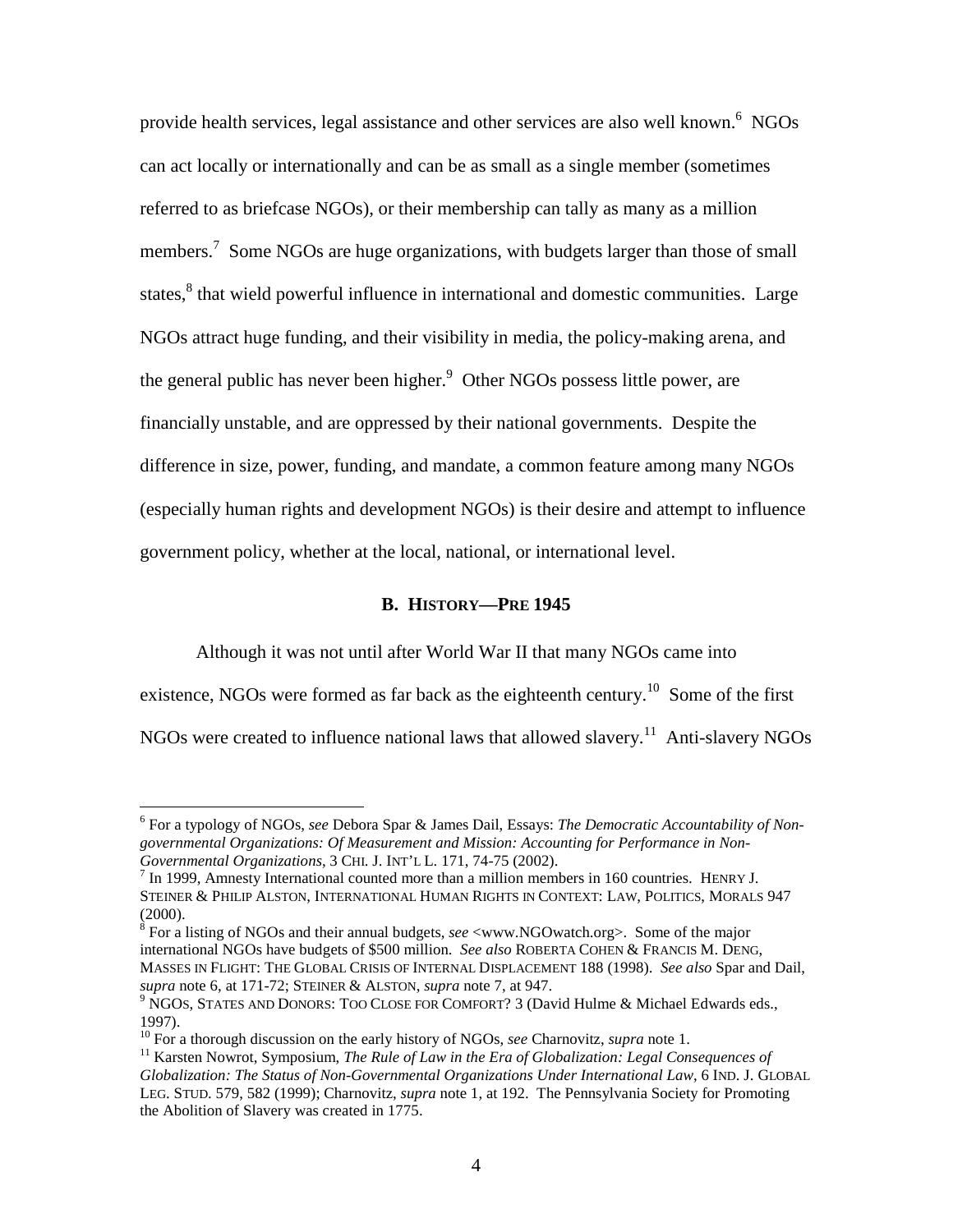promoted and organized the International Anti-Slavery Conference in  $1840$ ,  $12$  which was said to be "perhaps the first transnational moral entrepreneur—religious movements aside—to play a significant role in world politics generally and in the evolution of a global prohibition regime specifically."<sup>13</sup> Close on the heels of the anti-slavery NGOs, a Swiss citizen, responding to the brutality toward the wounded soldiers of the Italian wars, created the International Committee of the Red Cross in  $1863$ <sup>14</sup> Just a year later, the NGO Red Cross was instrumental in obtaining the signatures of European states on the Convention for the Amelioration of the Condition of the Wounded in Armies in the Field.<sup>15</sup> By 1900, 425 peace societies existed worldwide.<sup>16</sup>

Despite NGOs' involvement in international affairs, the Covenant of the League of Nations of 1919 did not create official rules for the participation of NGOs in League business.<sup>17</sup> However, the lack of formal recognition and rules for NGO involvement did not discourage international NGOs from participating in League conferences and in lobbying League delegates.<sup>18</sup> The League permitted NGOs to present papers in some committees as well as propose language for documents and resolutions.19

<sup>&</sup>lt;sup>12</sup> Nowrot, *supra* note 11, at 584.<br><sup>13</sup> Charnovitz, *supra* note 1, at 192 (quoting Ethan A. Nadelmann, *Global Prohibition Regimes: The Evolution of Norms in International Society*, 44 INT'L ORG. 479, 495 (1990)).

<sup>&</sup>lt;sup>14</sup> Nowrot, *supra* note 11, at 584; Charnovitz, *supra* note 1, at 200-01.<br><sup>15</sup> Nowrot, *supra* note 11, at 584; Charnovitz, *supra* note 1, at 200-01.<br><sup>16</sup> Charnovitz, *supra* note 1, at 193.<br><sup>17</sup> Id.<br><sup>18</sup> Id. at 585.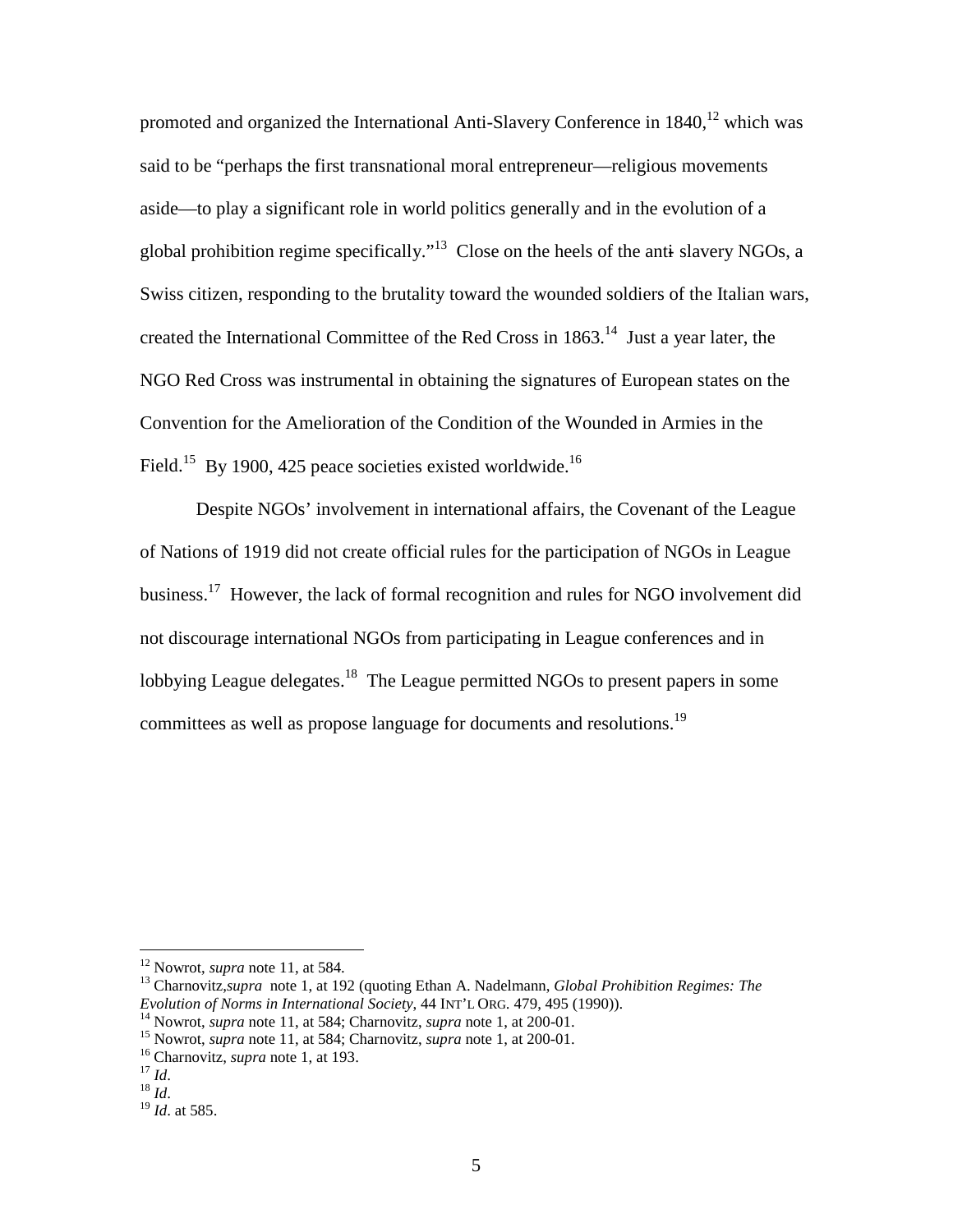#### **C. HISTORY—POST 1945**

Many of the NGOs that emerged after World War I and World War II were primarily engaged in relief work in Europe.<sup>20</sup> Eventually, relief efforts extended into poverty stricken third-world countries, and relief eventually flowed into development projects.<sup>21</sup> With the idea of state sovereignty changing after World War II, the drafters of the UN Charter included a provision allowing the Economic and Social Council ("ECOSOC") to establish an official relationship with NGOs; this provision is embodied in Article  $71<sup>22</sup>$  NGOs worked under the direction of the UN in addressing human rights abuses.<sup>23</sup> It was not until the 1970s and 1980s that NGOs began to focus on environmental issues instead of human rights. The UN acknowledged that since the 1992 Earth Summit, NGOs have played a significant role in influencing the agenda and outcome of world conferences dealing with the environment, human rights, women's rights, children's issues, and population.<sup>24</sup> An organization that has kept a registrar of international NGOs since its inception in 1909, the Union of International Associations in Brussels, counted a slim 176 international NGOs in 1909 and a prodigious 5,936 in 2002<sup>25</sup> A United Nations Development Program study estimates 37,000 NGOs worldwide.<sup>26</sup> The UN has granted some 3,000 non-profit groups (some of which are local or national NGOs) consultative status with ECOSOC or association with the UN

 $^{20}$  JOHN CLARK, DEMOCRATIZING DEVELOPMENT: THE ROLE OF VOLUNTARY ORGANIZATIONS 29 (1991). Some examples of these early relief organizations are Save the Children Fund, Catholic Relief Services,

American Relief Everywhere. *Id.*<br>
<sup>21</sup> *Id.*<br>
<sup>22</sup> Olz, *supra* note 4, at 310.<br>
<sup>23</sup> *Id.* at 258-61; Nowrot, *supra* note 11, at 585.<br>
<sup>24</sup> UNITED NATIONS PRESS RELEASE, DSG/SM/38 (Dec. 3, 1998).<br>
<sup>25</sup> Kerstin Martens,

<sup>&</sup>lt;sup>26</sup> Global Policy Forum, *Credibility and Legitimacy of NGOs*, available at

<sup>&</sup>lt;http://www.globalpolicy.org/ngos/role/credindx.htm> (last visited May 3, 2005).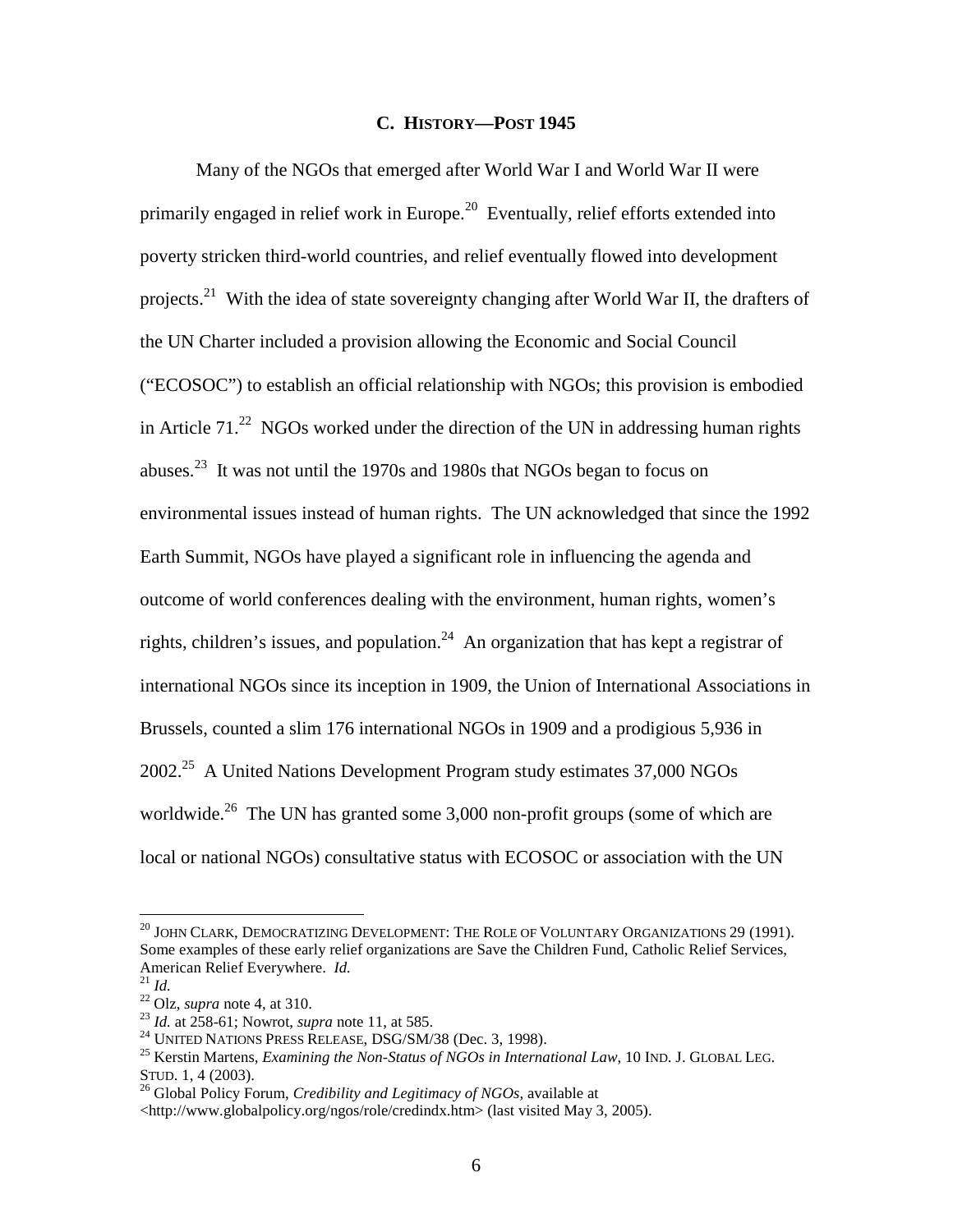Department of Public Information.<sup>27</sup> NGOs have become business say v and politically attuned to know how best to promote their causes, be awarded projects from donors and states, and to receive the ever-necessary funding for the survival of the NGOs. And NGOs have become big business with their global worth being estimated at one trillion dollars annually.<sup>28</sup>

UN Secretary-Generals have even lauded the benefits of NGOs. Boutros Boutros-Ghali, the previous Secretary-General said he was "convinced that NGOs have an important role to play in the achievement of the ideal established by the Charter of the United Nations: the maintenance and establishment of peace."<sup>29</sup> The current Secretary-General, Kofi Annan, envisions a greater role for NGOs at the UN: "We aspire to a United Nations that recognizes, and joins in partnership with, an ever more robust global civil society  $\ldots$ <sup>30</sup> "... peace and prosperity cannot be achieved without partnerships involving governments, international organizations, the business community, and civil society."31

From the lofty heights of alabaster pedestals, NGOs have fallen from grace, or at least slipped a bit. Some scholars, internationalists, and individuals in business and trade questioned NGO's representative role following the WTO protests in Seattle, Washington in 1999.

The increasing clout of NGOs, respectable and not so respectable, raises an important question: who elected Oxfam, or, for that matter, the League

 $^{27}$  COMMISSION ON GLOBAL GOVERNANCE, THE MILLENNIUM YEAR AND THE REFORM PROCESS (1999) (on file with author).

<sup>28</sup> SUSTAINABILITY, *supra* note 1, at 2.

<sup>29</sup> *Boutros Boutros-Ghali, Foreword in* NGOS, THE UN AND GLOBAL GOVERNANCE 8 (Thomas G. Weiss & Leon Gordenker eds., 1996).

 $30$  UN Secretary-General Kofi Annan, address to the  $52<sup>nd</sup>$  Session of the General Assembly (Sept. 22, 1997).

<sup>&</sup>lt;sup>31</sup> UN Secretary-General Kofi Annan, address to the World Economic Forum (Davos, Switzerland, Jan. 31, 1998).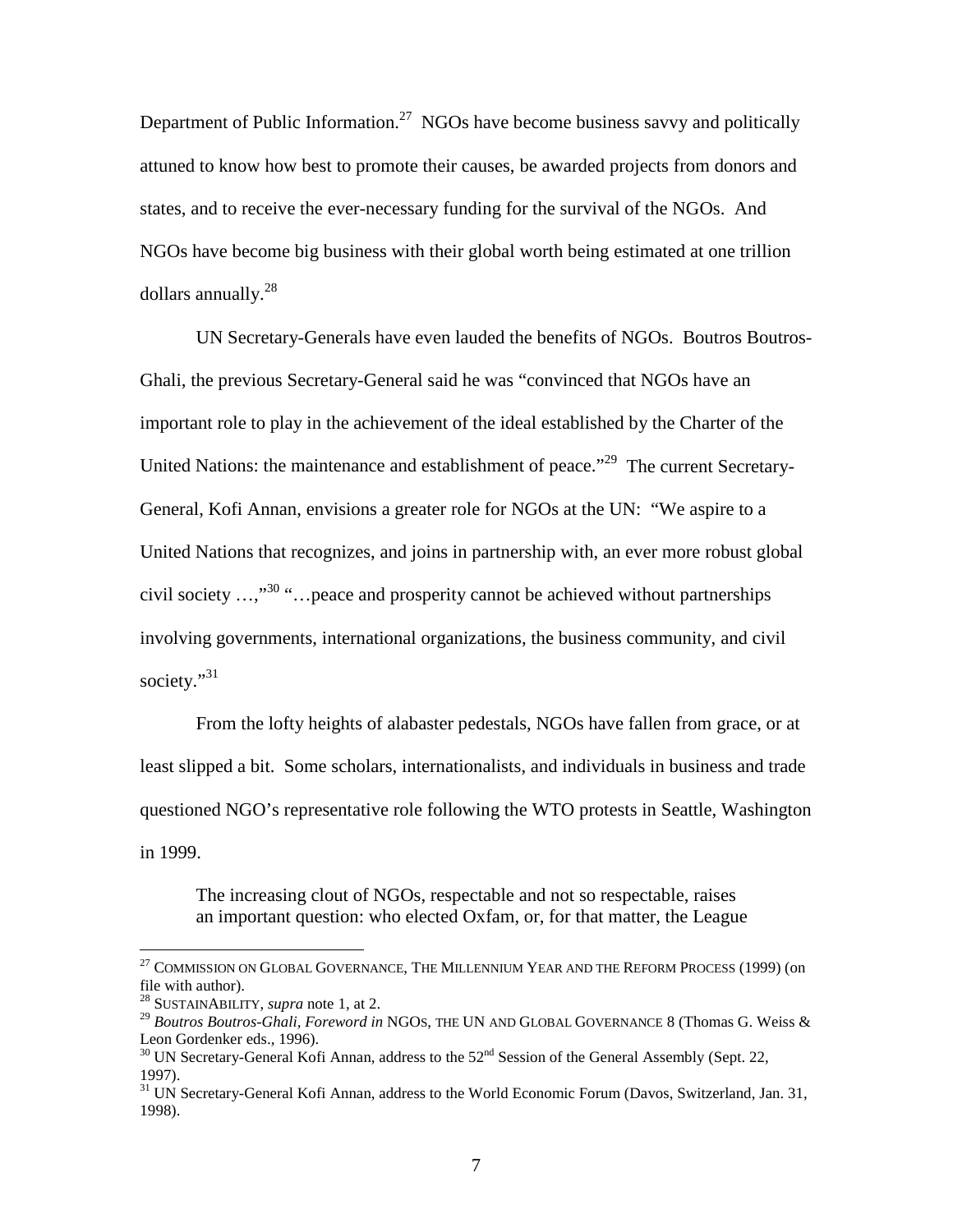for a Revolutionary Communist International? Bodies such as these are, to varying degrees, extorting admissions of fault from law-abiding companies and changes in policy from democratically elected governments. They may claim to be acting in the interests of the people – but then so do the objects of their criticism, governments and the despised international institutions. In the West, governments and their agencies are, in the end, accountable to voters. Who holds the activists accountable? $3^{32}$ 

But it was not until the World Conference Against Racism in Durban, South Africa ("WCAR") in September 2001—where NGOs engaged in bullying of other NGOs and employed racists hate language to de-legitimize NGOs contradicting their views—that NGOs fell from grace, even within the UN system.<sup>33</sup>

At Durban, seven thousand NGO representatives participated in the NGO forum held August 28 through 31, 2001, the week prior to the WCAR.<sup>34</sup> In the areas of transparency, accountability, and democracy, the Racism Conference represents a low point for NGOs. This lack of transparency and democracy was most apparent in the creation of the NGO Document that the NGOs prepared during the NGO Forum to deliver to the states in an effort to influence the language in the official UN document. The UN High Commissioner for Human Rights, Mary Robinson, refused to recommend and deliver the NGO document to the states, her first and only refusal of this kind.<sup>35</sup> Millions of dollars were spent to fund the drafting of this NGO document, but what was produced was a piece of writing that even NGOs admit was not compiled in a democratic,

<http://www.hri.ca/racism/>. The author was one of those seven thousand NGO representatives in attendance and witnessed first hand the undemocratic NGO process at the Racism Conference. <sup>35</sup> *High Commissioner Forced to Turn Declaration Down,* HUMAN RIGHTS FEATURES, Sept. 6, 2001, at A1;

<sup>&</sup>lt;sup>32</sup> THE ECONOMIST 129 (Sept. 23, 2000).<br><sup>33</sup> See Tom Lantos, *The Durban Debacle: An Insider's View of the UN World Conference Against Racism*, 26 FLETCHER F. WORLD AFF. 1 (2002); Gay McDougall, *The Durban Racism Conference Revisited: The World Conference Against Racism: Through a Wider Lens*, 26 FLETCHER F. WORLD AFF. 135 (2002); NGO Monitor, *Review of Congressional Investigation against Ford Foundation* (Vol. 2, No. 4, Dec. 2003) <www.ngo-monitor.org/editions/v2n04/v2no4-2.htm> (last visited Oct. 7, 2004); ICARE, *WCAR, The Morning After – October 2001* <http://www.icare.to/wcar/> (last visited May 3, 2005).<br><sup>34</sup> International Day for the Elimination of Racial Discrimination (March 21, 2002)

Robert E. Sullivan, *Many NGOs Came, Few Agreed,* CONFERENCE NEWS DAILY, Sept. 6, 2001, at 3.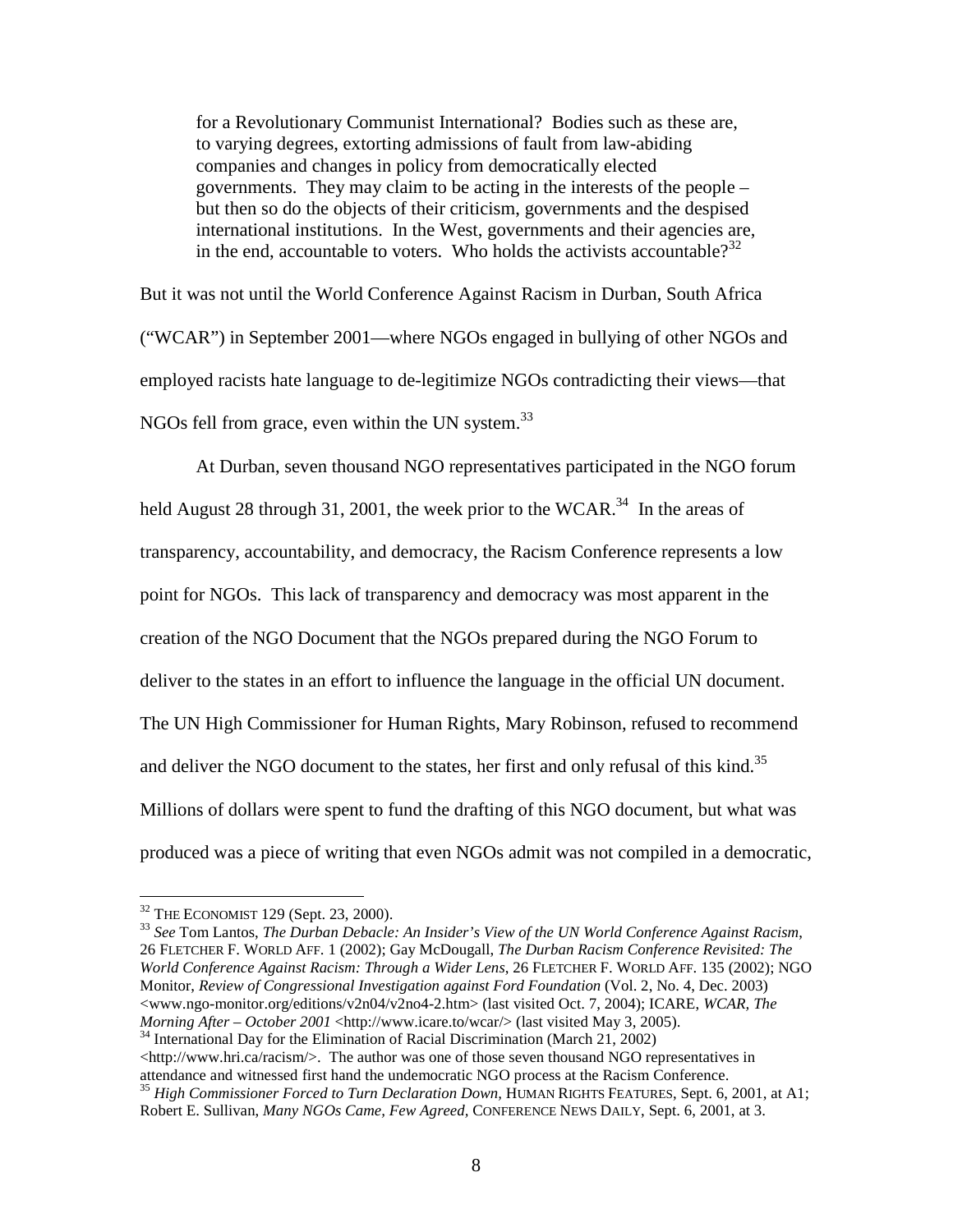transparent, and accountable process.<sup>36</sup> As one NGO reported, "The adoption of the NGO declaration was hardly democratic."<sup>37</sup> As a result, Central European, Eastern European, Asian, and large international NGOs as well as the Roma and Sinti caucus, the Jewish caucus as well as many others walked out of the NGO negotiations and adoption process for the declaration.<sup>38</sup> Additionally, even though the declaration is said to represent the NGOs' views, NGOs never voted and agreed on the declaration.<sup>39</sup> Some NGOs said that the NGO declaration was "hijacked" by special-interest groups and that the declaration was filled with hateful and anti-Semitic statements.<sup>40</sup> In addition, NGOs reported that the International Steering Committee<sup>41</sup> and SANGOCO (the South African NGO Committee)<sup>42</sup> helped pro-Palestinian groups introduce their hateful language included in the NGO declaration.<sup>43</sup> Thus, not only were individual NGOs undemocratic

<sup>36</sup> *See High Commissioner*, *supra* note 35; Sullivan, *supra* note 35 at 3; ICARE, *supra* note 33, at section

<sup>&</sup>lt;sup>37</sup> ICARE, supra note 33, at section entitled *The Adoption of the NGO Declaration and Program of Action*.<br><sup>38</sup> *See id.*; *High Commissioner, supra* note 35; Sullivan, *supra* note 35, at 3.<br><sup>39</sup> *See* ICARE, *supra* no

<sup>&</sup>lt;sup>40</sup> *Id.* "People who did not agree with the hate-language in the Declaration and who wanted to say something about that were shouted down. People who tried to criticise [sic] anything were made suspect 'You are a Jew, your body language betrays you! You are a GONGO!' (Government Organised [sic] NGO). Lots of people left in tears or in disgust."  $Id$ .

<sup>&</sup>lt;sup>41</sup> The International Steering Committee ("ISC") is organized by the Committee of NGOs ("CONGO"), a part of the UN. It is to be an aid to NGOs who do not have extensive experience with UN procedures. The ISC is in charge of drafting the NGO document. CONGO, *Letter of invitation to Human Rights Internet NGO to join the ISC*, available online at <http://www.hri.ca/racism/background/icc.htm> (last visited October 2004). *See also*, *Note Concerning the Establishment of an International Coordinating Committee* (April 2001) <http://www.hri.ca/racism/background/icc.shtml> (giving some similar information regarding the ISC).

 $42$  The South African NGO Committee was organized specifically for the World Conference Against Racism. Its purpose is to help in the organization and coordination of the thousands of NGOs present at the Racism PrepComs and Conference.

<sup>43</sup> *See* ICARE, *supra* note 33*. "*You could say that the Palestinian NGOs at the WCAR did their work, they pushed their cause as it is the mission of NGOs to do that. They were highly effective but went over the top. So much so that damage was done. Damage to their reputation, damage to the democratic process and damage to the NGO forum itself. Not to speak of the damage done to the antiracism community at large. Antisemitism [sic] against, -and intimidation of anyone who was thought to be Jewish, friendly to Jews or member of a Jewish organisation [sic] ran wild. It was a hijack and we all let ourselves be hijacked, some even fully assisted the hijackers. Some ISC and Sangoco members even did that. Lots of important issues did not get the attention they deserved or were just not heard at all. The great majority of the International Steering Committee did nothing to stop all this. Those who tried were overruled." *Id.*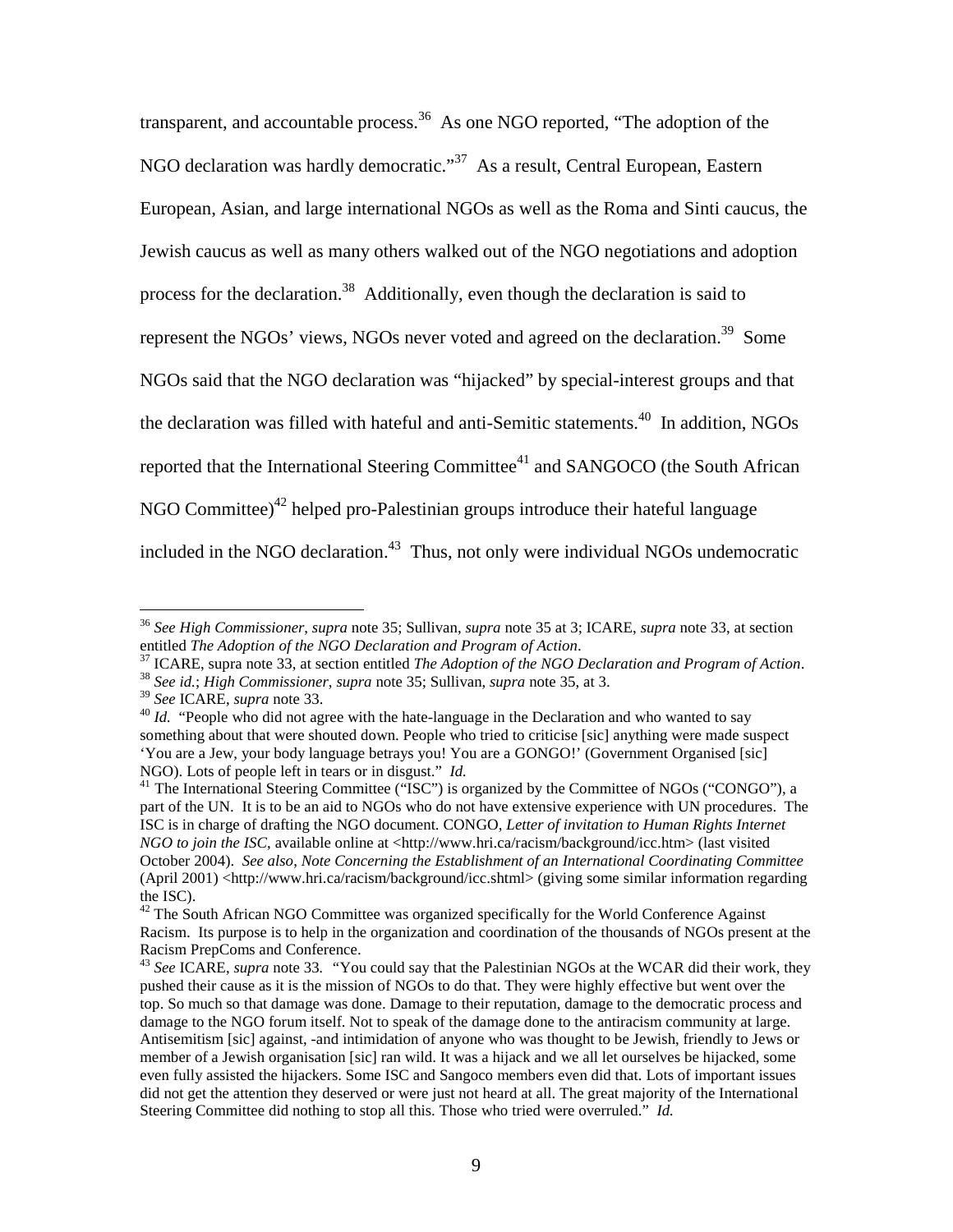and nontransparent, but so were the international organizations that were created to teach NGOs the negotiation and document creation process. There was no organization or system that could hold NGOs accountable for their actions at WCAR.

In the aftermath of the Durban debacle, the UN has reconsidered the role NGOs should have at the international lobbying and policy-making level.<sup>44</sup> Secretary-General Kofi Annan, who had been a strong supporter of NGO inclusion at the UN, changed his rhetoric following Durban and has since called for a "pause" in NGO involvement to reassess their proper role.<sup>45</sup> The UN has since held panel discussions and authored reports to examine the appropriate role of NGOs at the UN and to determine the quantity and quality of NGO presence and participation at UN events, conferences, meetings, and general sessions.46 The outcome of these panels reaffirm the state-membership base of the UN and that only member states can participate in decision making, but they also call for the continuation and streamlining of NGO involvement.<sup>47</sup>

Interestingly, there has been talk at the UN about ceasing to hold the now-famous large world conferences that focus on various themes. Several reasons have been supplied: these world conferences drain the resources of the UN, the process is unfair in that only well-funded NGOs can afford to send representatives to them because they are

<sup>44</sup> *See* Fernando Henrique Cardoso, United Nations High Level Panel on UN-Civil Society*: Civil Society and Global Governance* (June 2003); UN System and Civil Society—An Inventory and Analysis of Practices, Background Paper for the Secretary General's Panel of Eminent Persons on United Nations

<sup>&</sup>lt;sup>45</sup> *See* Annan, 52<sup>nd</sup> Session, *supra* note 30; Annan, World Economic Forum *supra* note 31; Cardoso, *Civil Society and Global Governance*, *supra* note 33.

<sup>&</sup>lt;sup>46</sup> See Fernando Henrique Cardoso, High Level Panel on UN-Civil Society, paper presented at UN High Level Panel, United Nations, New York (June 2-3, 2004), available at

http://www.un.org/reform/pdfs/cardosopaper13june.htm; Panel of Eminent Persons on United Nations-Civil Society Relations, A/58/817 (June 21, 2004); Report of the Secretary-General in response to the report of the Panel of Eminent Persons on United Nations-Civil Society Relations, A/59/354 (Sept. 13, 2004).

<sup>47</sup> *See* sources in footnote 46.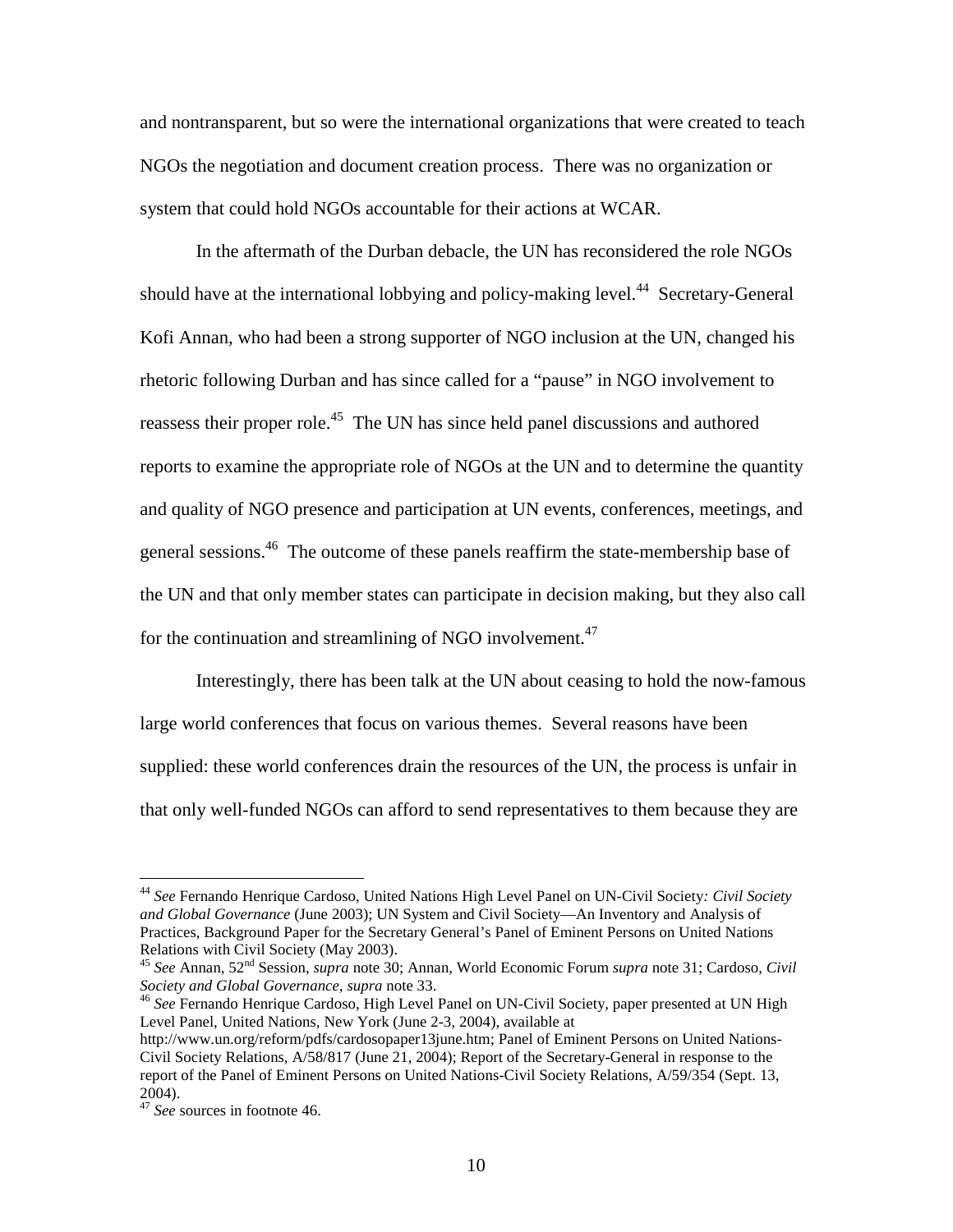often held far from most NGO headquarters, all the important topics<sup>48</sup> have been discussed and there is no longer a need for the large conferences to energize civil society and governments. Although these reasons are all valid, I question whether an unstated reason might be that the NGO process was becoming unwieldy due to numbers and financial resources, and a result of this unwieldiness was the undemocratic and nonlegitimate actions at the Racism Conference.

I believe another example of marginalizing NGOs was the last-minute decision to incorporate Beijing+10 (the ten-year review of the commitments undertaken at the Fourth World Conference on Women at Beijing in 1995), which was scheduled to take place the summer of 2005, into the  $49<sup>th</sup>$  Session of the Commission on the Status of Women that was held in February and March 2005. The dissemination was poor of the information regarding this substantial date change, and because of the last-minute changes, I imagine many NGO representatives were not able to rearrange their schedules to attend.

In the following section, I will consider some NGO imperfections and the reasons for which many members of the international community are suggesting a reassessment of NGOs—their structure, their activities, their influence, and their purpose in the international community. These recent critiques often come from individuals who are part of the NGO movement, who have made their careers in NGOs, who believe in the good of NGOs and are not trying to destroy them. When presenting a variation of this paper at a conference in Malaysia, an audience member from a NGO asked why I was picking on NGOs when the real evildoers are the transnational corporations. I repeat my

<sup>&</sup>lt;sup>48</sup> The UN world conferences treated the following themes: children's rights (1990, New York City); environmental concerns (1992, Rio de Janeiro); human rights (1993, Vienna); population and development (1994, Cairo); women's rights (1995, Beijing, this was the fourth world conference on women's rights); social development (1995, Copenhagen); adequate food supply and agriculture (1996, Rome); sustainable development (1997, New York City); racism and intolerance (2001, Durban).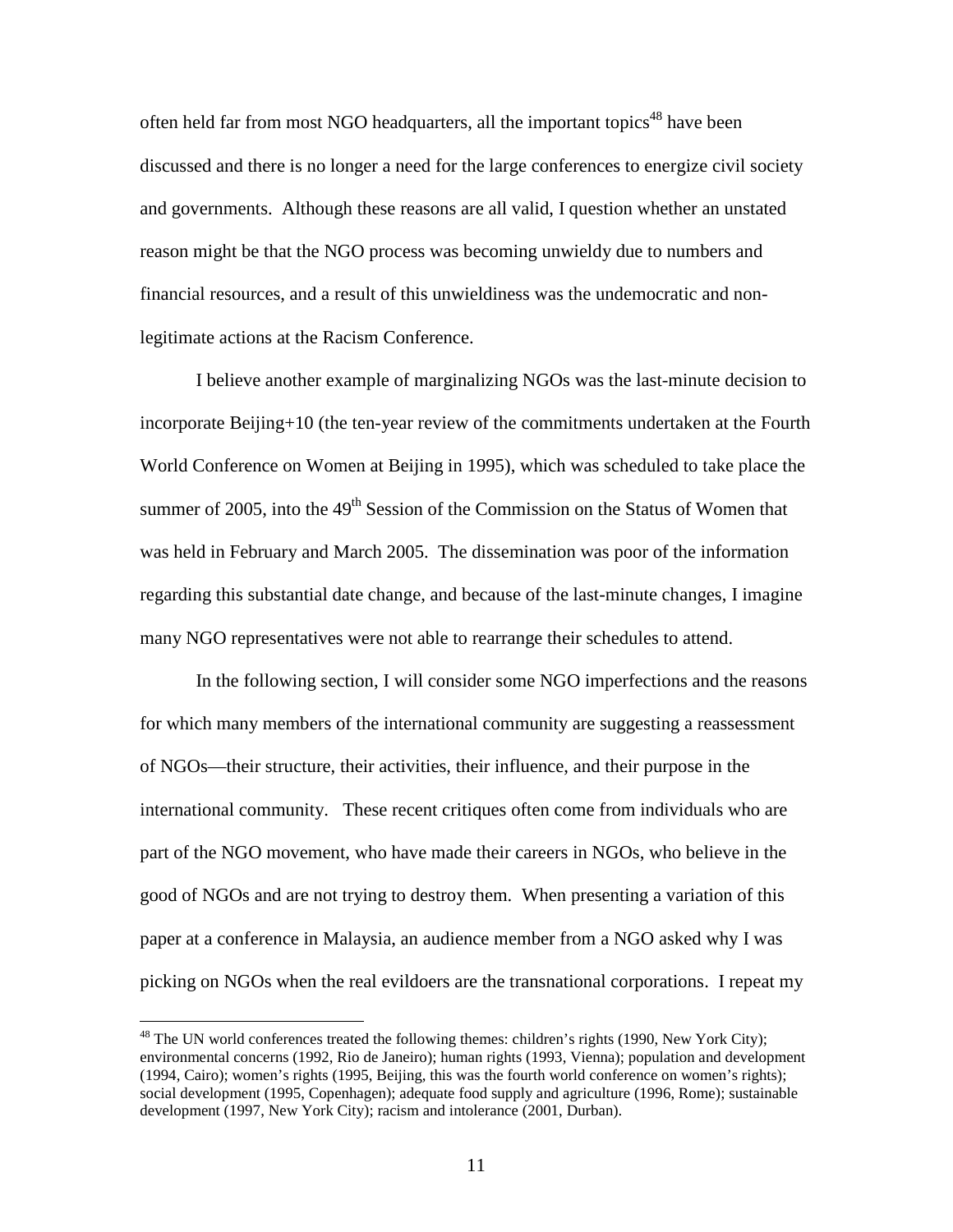response to emphasize an important point of this paper: the critiques I supply from others and those I make on my own behalf are made with the purpose to ultimately strengthen NGOs. An entity cannot improve without first knowing its strengths and its weaknesses. Once NGOs recognize their weaknesses, they can address them and improve their legitimacy.

Following a discussion of the current criticisms of NGOs, I will explore their benefits, for surely the world is a better place with them. With the good and the bad of NGOs spread before me, I will conduct my own reassessment of NGOs, and I will attempt to determine to what extent NGOs need to be democratic, transparent, and accountable and where they need to apply indicators of legitimacy. These indicators of legitimacy will directly affect the quantity and quality of NGOs' involvement in the international realm.

# **PART II. A CURRENT EVALUATION OF NGOS**

# **A. THE CRITICISMS ROLL IN**

The media portrays positive stories about the great work that NGOs accomplish, while muffling the criticism offered by government officials in developing countries that the "continued propagation of the [benefits of] NGO[s] [is a] 'myth." $^{1,49}$ 

Some scholars and politicians greatest critique of NGOs is their lack of transparency, accountability, and democracy, thus their lack of legitimacy. "The operations of NGOs are at times decidedly opaque. NGOs, acting individually and in networks, often wield influence on decision-making 'behind closed doors' and without

<sup>49</sup> TOO CLOSE FOR COMFORT?, *supra* note 9, at 4.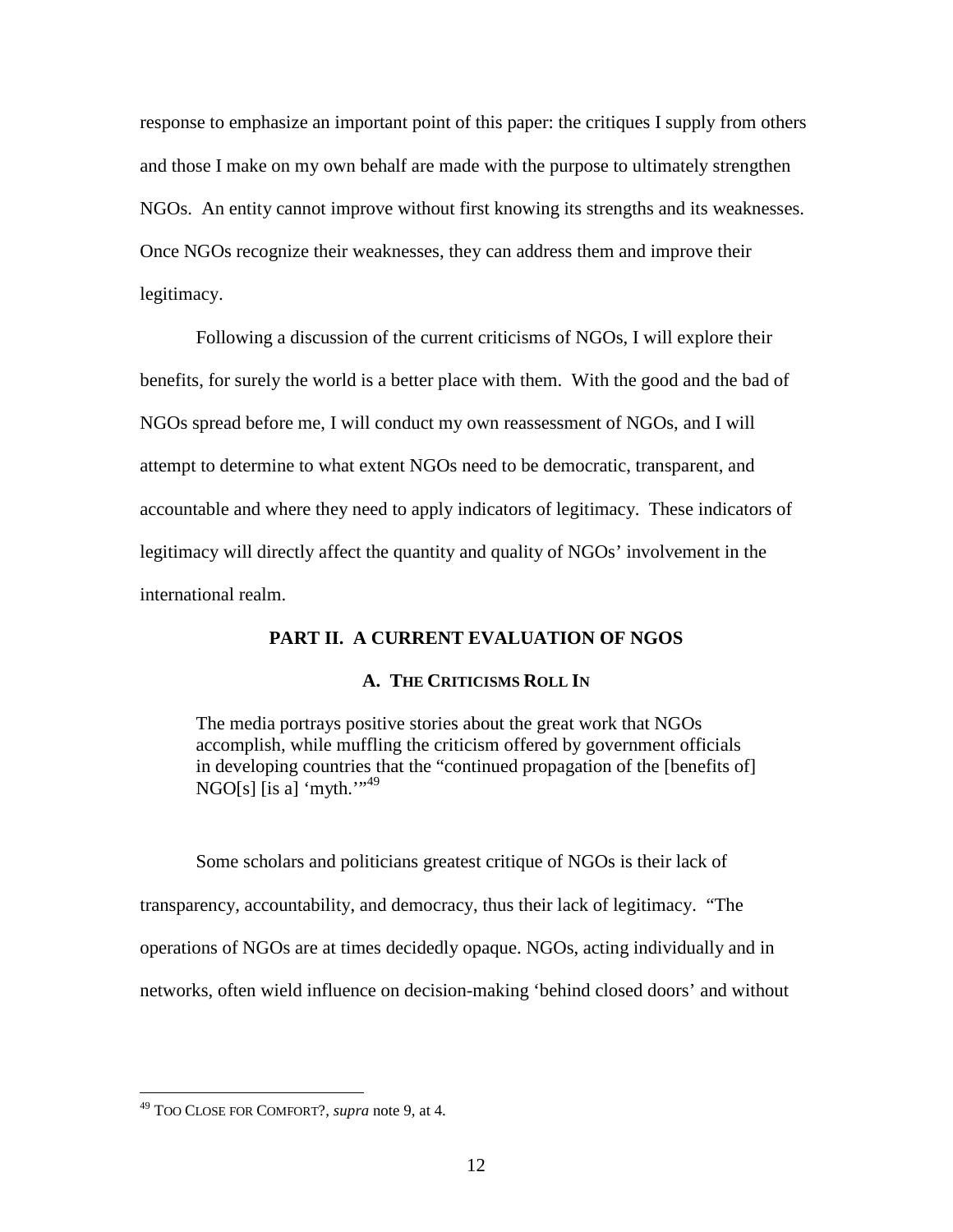pluralistic participation."50 Other scholars believe the power and influence of at least some powerful NGOs need to be limited "by an international legal framework in order to provide for some form of accountability in cases of possible NGO irresponsibility."<sup>51</sup>

# **1. Democracy**

While NGOs developed a reputation for the advocacy of the disenfranchised, some find it ironic that NGO leaders exert tremendous, almost arbitrary, power over their members. Many observers have wondered whether NGOs—most of which are Western-oriented—act as true representatives of larger constituencies, or whether they serve as political platforms for a few executives.<sup>52</sup>

NGOs are continuously criticized, by opponents and supporters alike, for their lack of democracy. Democracy can mean two things. Initially, it examines whether the NGO follows internal democratic processes, such as a membership base, elections for board members, and consensus on projects and issues. Next, an accusation of nondemocracy questions the representative nature of the NGO, whether it properly acts as a legitimate voice for individuals in societies, whether these individuals agree with the statements and mandates of the organization, and whether the NGO has any way of knowing whether citizens of countries the NGO tries to influence agree with the NGO's position on issues. These two parts of democracy often go hand in hand, but it is important to distinguish what is being criticized when accusations fly. As such, I will discuss these two points separately.

<sup>&</sup>lt;sup>50</sup> Julie Mertus, *From Legal Transplants to Transformative Justice: Human Rights and the Promise of Transnational Civil Society, 14 AM. U. INT'L L. REV. 1335, 1372-73 (1999).* 

<sup>&</sup>lt;sup>51</sup> Nowrot, *supra* note 11, at 598.<br><sup>52</sup> Saladin Al-Jurf, Symposium, Part Two: Citizens, National Governments, and International Financial Institutions: *Changing Conceptions of Development in the 1990s*, 9 TRANSNAT'L L. & CONTEMP. PROBS. 175, 175 (1999).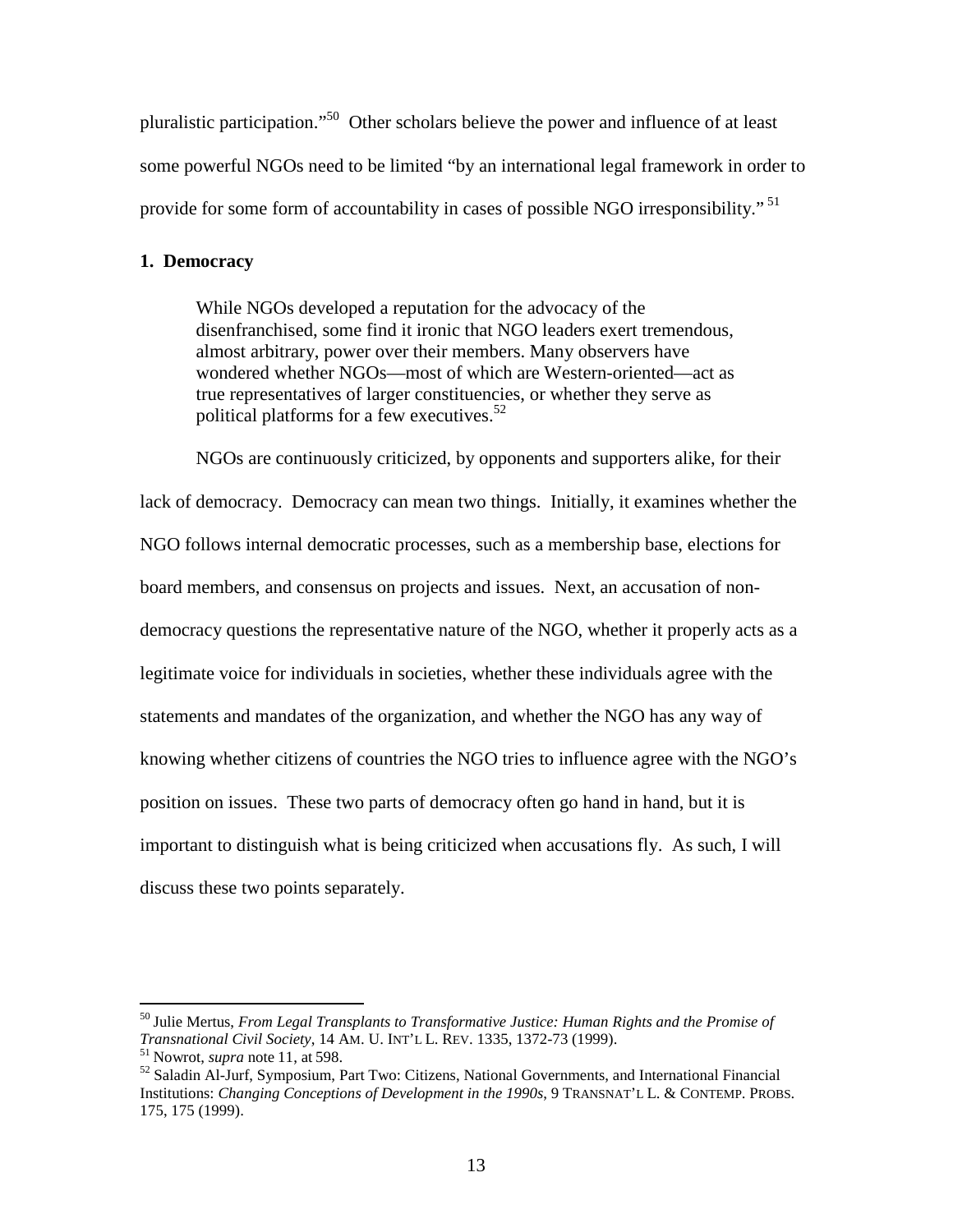# *a) Internal Democratic Processes*

Many NGOs do not adhere to an internal democratic process.<sup>53</sup> And many, if not most NGOs, do not vote on their leaders, the policies and platforms often do not represent the interests of the members, and few members know what NGO leaders are doing. Few NGOs follow a democratically created constitution, few are accountable to their members, and few allow members to vote on initiatives and leaders.<sup>54</sup> "Most NGO" leaders, who are not elected by the members, enjoy broad discretion concerning the policies to be pursued and with what level of vigor."<sup>55</sup> Conversely, some NGOs and leaders are more representative and responsive to their members, such as Amnesty International and the Sierra Club.<sup>56</sup> Often, however, it is the larger, well-established NGOs who are just as undemocratic in their internal and external processes as the smaller, newer NGOs. NGOs who have enjoyed consultative status with the UN for the past ten to twenty years tend to be the least likely to be democratic in the sense that their policies and platforms are based on the opinions and concerns of a "well-defined constituency." 57

#### *b) Representative Nature*

Not only do most NGOs lack an internal democratic process, but many NGOs purport to speak for the masses, thus claiming some sort of representative nature beyond

<sup>53</sup> *See generally,* Robert Archer, *Deserving Trust: Issues of Accountability for Human Rights NGOs*, Draft Consultation, for International Council on Human Rights Policy (April 2003) (available at <www.ichrp.org>).

<sup>54</sup> *See* Wendy Schoener, Note, *Non-Governmental Organizations and the Global Activism: Legal and Informal Approaches*, 4 IND. J. GLOBAL LEG. STUD. 537, 550 (1997); Mertus, *Legal Transplants, supra*  note 50, at 1372.<br><sup>55</sup> Nowrot, *supra* note 11, at 601.

<sup>55</sup> Nowrot, *supra* note 11, at 601. <sup>56</sup> *See* Schoener, *supra* note 54, at 538; Nowrot, *supra* note 11, at 601; Peter J. Spiro, *New Global Communities: Nongovernmental Organizations in International Decision-Making Institutions, THE WASHINGTON OUARTERLY 45, 51 (Winter 1995).* 

<sup>&</sup>lt;sup>57</sup> Mertus, *Legal Transplants, supra* note 50, at 1373-74.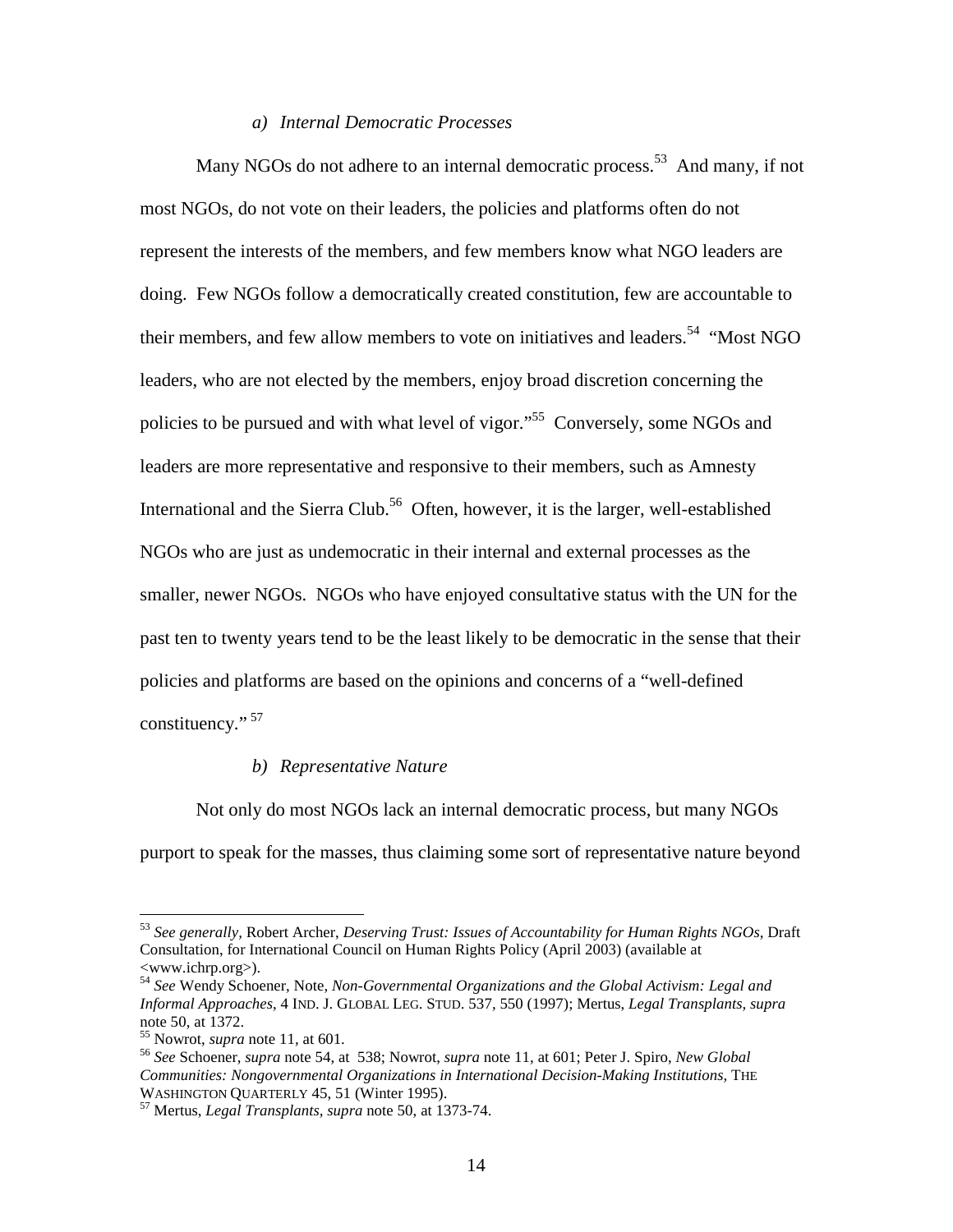their NGO employees or members. Professor Peter Uvin states, "[m]ost of these supposed [civil society organizations] are small professional organizations, typically almost entirely funded by donors."58 He then asks, "[i]n whose names do they speak? How do we know they represent the public interest? How do we know that they are not explicitly positioning themselves in highly political ways?"<sup>59</sup>

As one author described the problem, "[m]any NGOs, lacking any base in the local population and with their money coming from outside, simply try to impose their ideas without debate. For example, they often work to promote women's or children's interests as defined by western societies, winning funds easily but causing social disruption on the ground."<sup>60</sup> In the name of women, though not having been elected by them, NGOs speak out against religion, patriarchy, and traditional forms of sex discrimination. In the name of children, who are not consulted, and even if they were, one might question their ability to make informed choices for their present and future, they lobby for rights to education, safety, and for rights against their parents. In the name of the poor, they devise plans for economic development and create projects to improve the lives of the impoverished. It is unquestionable that many of the rights pushed by NGOs are beneficial, but there are always some "rights" that are hotly contested and not representative of the desires of the majority of members in some affected societies. Although I again reiterate that that NGOs should not function in a completely democratic manner when promoting rights, it is important to question whether their definition of rights is too far off from the societal definition of rights upon which the NGO definitions would be imposed. Some countries and individuals who are experiencing the imposition

 $^{58}$  PETER UVIN, HUMAN RIGHTS AND DEVELOPMENT 100-01 (2004).  $^{59}$   $_{\rm LJ}$ 

<sup>59</sup> *Id*. <sup>60</sup> *Sins of Secular Missionary*, THE ECONOMIST (Jan. 29, 2000).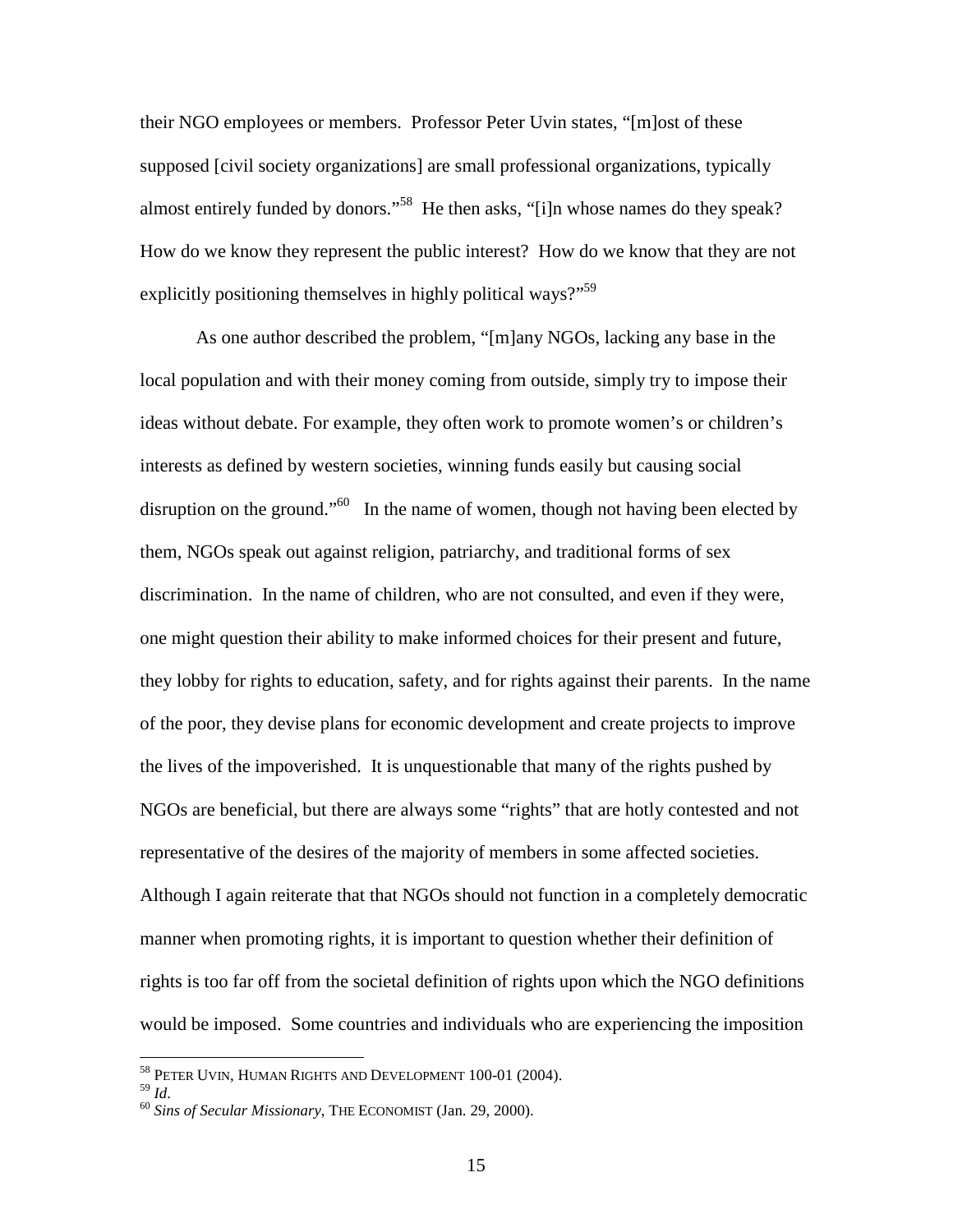of rights and policy on them are not pleased. Many of the so-called beneficiaries of these NGO projects and lobbying efforts ask, "To the degree that NGOs seem like conveyors of the global civic-mindedness, on what basis do they purport to understand, let alone embody, the global public interest?"<sup>61</sup> These so-called beneficiaries, almost always from the global South, and Southern scholars levy claims of cultural imperialism, paternalism, and insensitivity toward historical, cultural, and religious differences.

The North-South split is an important, subtle, and yet pervasive manner in which NGOs are not representatively democratic.<sup>62</sup> Although NGOs claim to represent the oppressed, "many powerful NGOs come from a small minority of advanced industrial states, and NGO views are often far from reflective of the public at large."<sup>63</sup> World constituencies do not vote for NGO representatives, nor do they vote on the agendas they want their NGOs to advance. Thus, NGOs seem to contradict "the most basic rule of democracy, namely, to govern with the consent of the governed."<sup>64</sup>

Not only are almost all of the well-funded and powerful NGOs from the global North, but they also fund projects in the global South. But it is the Northern NGOs who almost always create the project, and it is the Southern NGOs who conform their NGOs to fit the project criteria. One reason Northern NGOs generally garner greater international influence is their larger budgets, greater access to resources, ease of accessing the media, and affordable technology.<sup>65</sup> Larger Northern NGOs attract the

<sup>61</sup> Paul Wapner, Essay: *Paradise Lost? NGOs and Global Accountability*, 3 CHI. J. INT'L L. 155, 155 (2002).

<sup>62</sup> *See* Riva Krut, *Globalization and Civil Society: NGO Influence in International Decision-Making* (Apirl 1, 1997), available at <http://www.unrisd.org/ >.

<sup>&</sup>lt;sup>63</sup> Kal Raustiala, Note, *The "Participatory Revolution" in International Environmental Law*, 21 HARV.<br>ENVTL. L. REV. 537, 567 (1997).

<sup>&</sup>lt;sup>64</sup> Mertus, *Legal Transplants, supra* note 50, at 1373-74.<br><sup>65</sup> David Steele, *United Nations Reform, Civil and Sometimes Uncivil Society*, TRANSNATIONAL ASSOCIATIONS 282-290 (June 2000).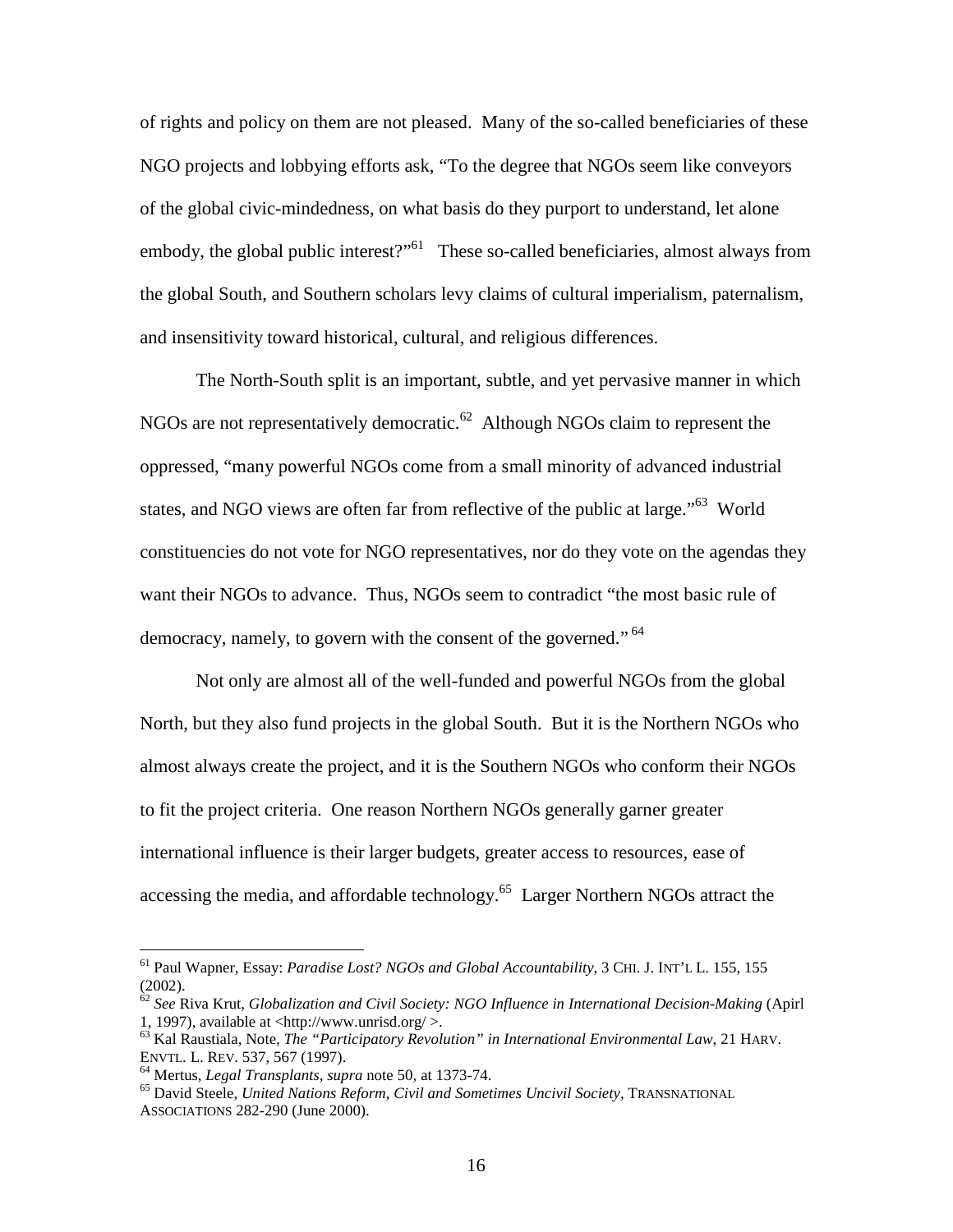greatest donor funding.<sup>66</sup> About fifty of the roughly 2,000 Northern NGOs control as much as eighty percent of NGO resources.<sup>67</sup>

This dominion of ideas occurs not just in developing countries but also at the UN. "A complication within the NGO community is that Northern NGOs continue to dominate agenda setting at the United Nations with Southern NGOs underrepresented. This highlights the need to bridge the North-South divisions that continue to hinder intergovernmental operations."68 One example of this agenda setting at the UN is the influence in determining when the Beijing+10 Conference would be held and what kind of format would be used to discuss relevant issues. Just a few weeks after Beijing+10, held in February and March 2005, an NGO activist stated it was a last minute decision to hold the Beijing+10 Conference in conjunction with the  $49<sup>th</sup>$  Session of the Commission on the Status of Women instead of in the summer of 2005, when it had been scheduled, and that the decision to not re-opening the text of the Beijing Document, which was done at the Beijing+5 Conference, for further elaboration and discussion was made because "we" did not think it was the right time to reopen the document because of the present conservative administration in the United States.<sup>69</sup> A smart tactical move, but who is this "we"? Is it all NGOs who wanted to attend Beijing+10? All earth's citizens, who arguably the document can eventually affect? All women's rights NGOs? Or just a pre-

<sup>&</sup>lt;sup>66</sup> Krut, *supra* note 62.<br><sup>67</sup> UVIN, *supra* note 58, at 161.<br><sup>68</sup> *Id*. <sup>69</sup> Susana Fried, program director, International Gay & Lesbian Human Rights Commission, discussion, Gender and Development, Columbia Law School, (March 24, 2005). This single example of undemocratic actions from this NGO is not meant to imply that this NGO is more undemocratic than others or that more liberal NGOs are more undemocratic than conservative NGOs. All NGOs, whether conservative or liberal, try to promote their agendas, including using undemocratic methods such as this example. Currently in the US, conservative NGOs who oppose same-sex marriage and abortion have greater access to the US administration, which is also conservative and opposes these same issues. Liberal NGOs do not currently have this avenue of assistance, and so must seek other methods of promoting their agenda.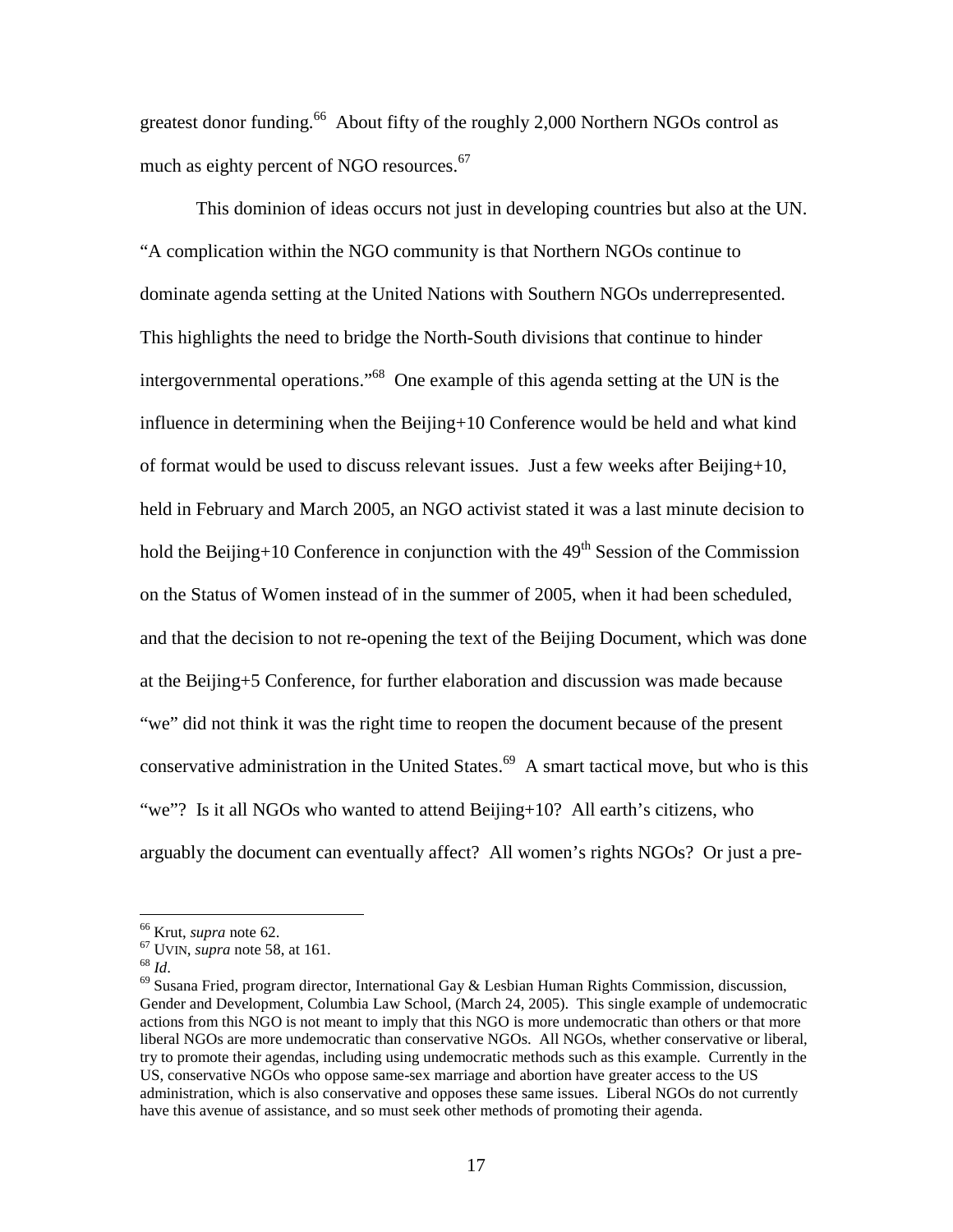selected group of like-minded NGOs who agree with the positions supported by this single NGO? From where did this single NGO get the power and authority to represent "we" and change dates and decide what should or should not be open to discussion at an UN conference? Was a vote taken from all interested NGOs? Such undemocratic agenda-setting is what prompts human rights activists, government officials, normal citizens, and other NGOs to question the legitimacy (the democracy, the transparency, the accountability) of such NGOs.

Another problem that the North-South split creates is the North's tendency to set the agenda for the South, without understanding the society, culture, politics and other issues that affect human rights and development. This Northern control "simply perpetuates structural Southern underdevelopment and dependency."<sup>70</sup> Instead of looking to their people and resources to create sustainable development, Southern NGOs become dependent on outside funding from the North that is tied to Northern ideology.<sup>71</sup> Because Northern NGOs and donors mandate projects and methods in exchange for funding, Southern NGOs tend to adhere to this agenda to acquire needed monies.<sup>72</sup> For example, one Southern NGO manager explained how she was engaged in a project on girl child labor, but when she heard a Northern NGO was giving funding to a program focused on HIV/AIDS, she dropped her labor program to create an HIV/AIDS program to obtain the funding.<sup>73</sup> This Southern NGO leader expressed a desire to have an equal relationship

<sup>70</sup> Krut, *supra* note 62. <sup>71</sup> TOO CLOSE FOR COMFORT, *supra* note 9, at 278. <sup>72</sup> *See* Margaret Simi and Graham Thom, *"Implementation by Proxy": The Next Step in Power Relationships between Northern and Southern NGOs?, in* NEW ROLES AND RELEVANCE: DEVELOPMENT NGOS AND THE CHALLENGE OF CHANGE 213, 219 (Davis Lewis & Tina Wallace, eds., 2000). <sup>73</sup> *Id.*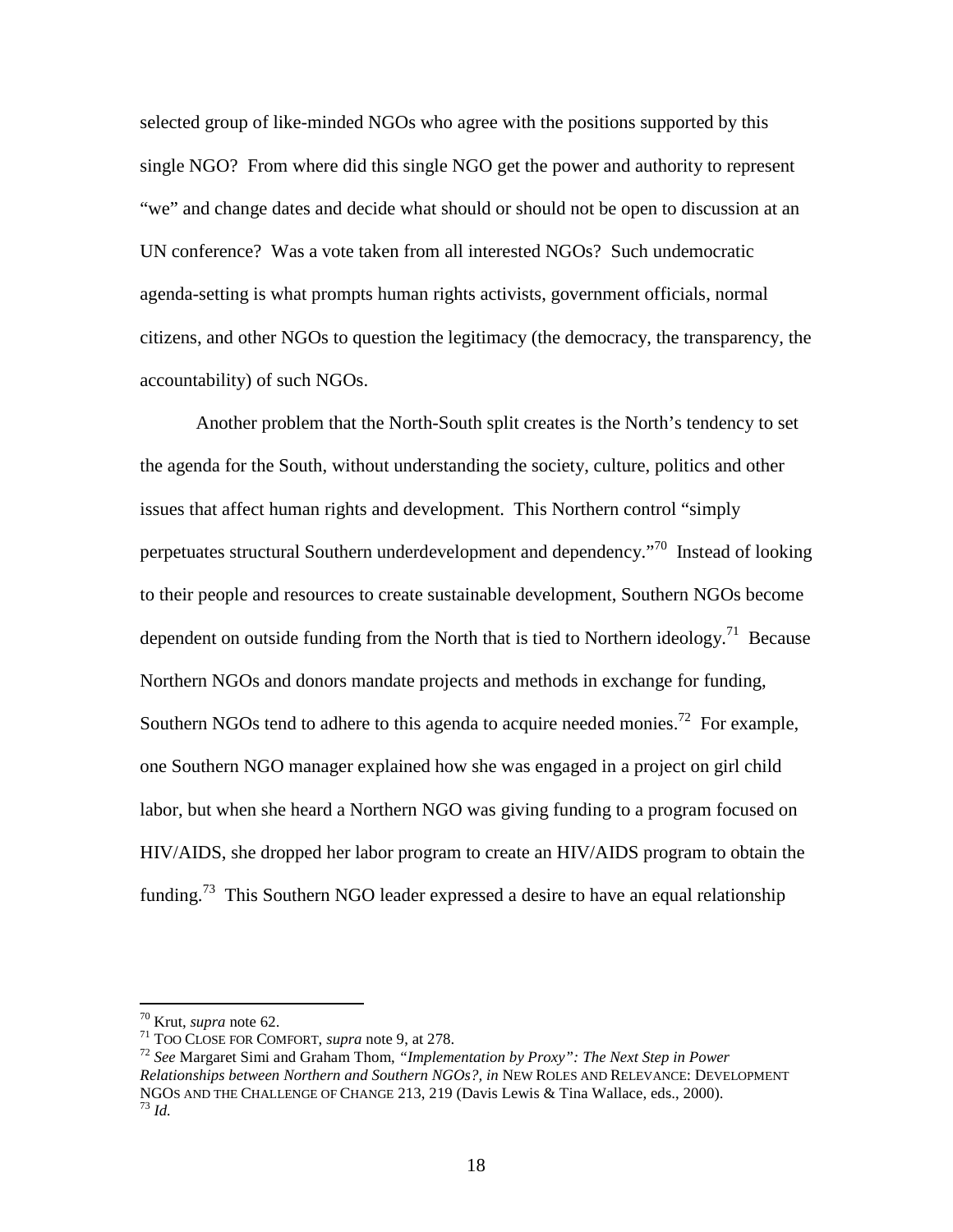with Northern NGOs so Southern NGOs could discuss the real needs of their people instead of just following the mandates of Westerners.<sup>74</sup>

A 1995 survey of NGOs showed that 76 percent felt that large NGOs dominated issues; 75 percent believed that English-language run NGOs dominated; and 71 percent felt that Northern NGOs dominated.<sup>75</sup> It is interesting to note that these percentages are very similar, perhaps because Northern NGOs tend to be the larger, English speaking NGOs. Due to the power and wealth of Northern NGOs, some Southern NGOs perceive Northern NGOs as perpetuating their culture and beliefs, which Southern NGOs do not necessarily agree with or want in their society.<sup>76</sup> Some consider Northern NGOs as being prejudiced, racist, sexist, and agents of colonialism.<sup>77</sup> Until groups are represented equally and fairly, democracy in civil society cannot move forward.<sup>78</sup> Southern NGOs complain that international NGOs, almost exclusively funded by donors in the North, are active "in parts of the world that are little consulted about their own priorities and toward which INGOs have no accountability."<sup>79</sup>

But the North-South split is not the only area of concern for representation. NGOs, especially women's NGOs, are often criticized of promoting an agenda set by educated, middle and upper class. A smaller grassroots Bolivian NGO that works with rural, poor, indigenous women complained about larger, well-funded women's NGOs that are filled with middle and upper class women. The grassroots NGO declared that the larger women's organizations only represented the interests of the middle and upper class

<sup>74</sup> *Id.* <sup>75</sup> *Id*. 76 Stanley Foundation, *The United Nations and Civil Society*: *The Role of NGOs—Report of the Thirtieth* 

UN Issues Conference (Feb. 19-21, 1999) <http:www.globalpolicy.org/ngos/ngo-un/gen/2000/1128.htm>.<br>
<sup>77</sup> Krut, *supra* note 62.<br>
<sup>78</sup> See id.<br>
<sup>79</sup> HENRY J. STEINER. DIVERSE PARTNERS: NON-GOVERNMENTAL ORGANIZATIONS IN THE

MOVEMENT 61 (1991).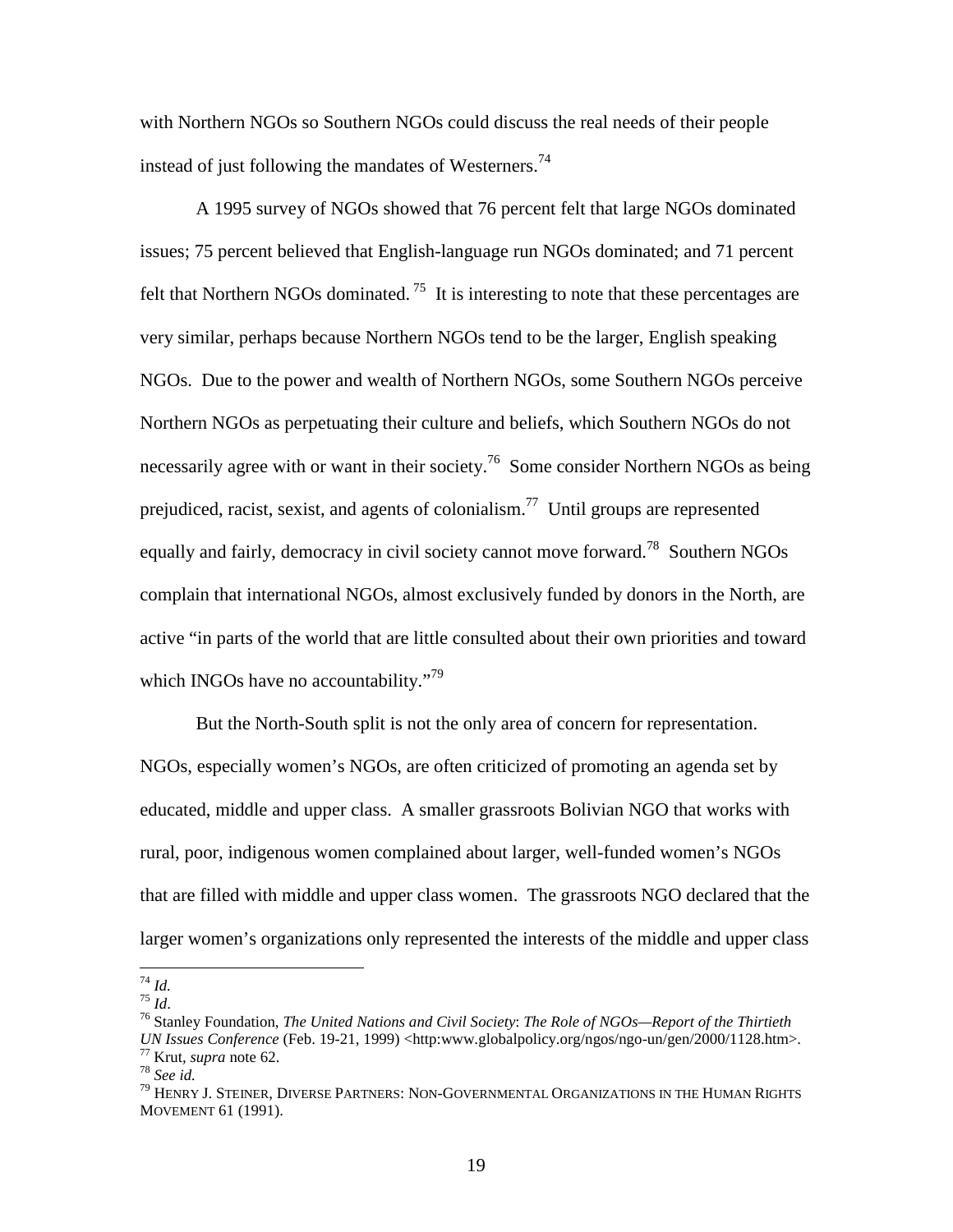women, despite their claims to represent the poor, rural, indigenous Bolivian women.<sup>80</sup> She asserted that these middle and upper class women did not know the concerns of the indigenous woman as they were far removed from the situation, physically, culturally, and educationally. $81$  Not only are they separated culturally and economically, but she claimed she had never seen an indigenous woman in their NGOs, meaning they did not even make serious efforts to understand the indigenous woman.<sup>82</sup> NGO and government-NGO actors from Bolivia's middle and upper class supported her critique of a lack of real representation of the woman and other minorities.<sup>83</sup>

# **2. Elitism and Professionalism – Who Do They Represent?**

A criticism that incorporates both democracy and accountability issues is the growing elitism and professionalism in the NGO movement.<sup>84</sup> Critics argue NGO professionals have lost touch with the uneducated poor they claim to represent.<sup>85</sup> In other words, they do not represent the powerless and voiceless because they themselves are not voiceless and powerless, and many never were. Professionalism is not in itself bad, in fact, education and training help NGO members better understand the contentious issues

<sup>84</sup> *See generally,* Larry Cox, *Reflections on Human Rights at Century's End*, HUMAN RIGHTS DIALOGUE 5 (Winter 2000); Gary Johns, *The NGO Challenge: Whose Democracy is it Anyway?*, presented paper at American Enterprise Institute Conference, WE'RE NOT FROM THE GOVERNMENT, BUT WE'RE HERE TO HELP YOU, 6 (June 11, 2003); Alex de Waal, *Human Rights Organizations and the Political Imagination: How the West and Africa Have Diverged*, JUSTICE AFRICA OCCASIONAL PAPERS SERIES 6 (Oct. 2002); Kenneth Anderson, *Keynote Speech*, American Enterprise Institute Conference, WE'RE NOT FROM THE GOVERNMENT, BUT WE'RE HERE TO HELP YOU (June 11, 2003); UVIN, *supra* note 58.

<sup>&</sup>lt;sup>80</sup> Interview with Lucy Poma and Alberto Solano of Federacion Nacional de Mujeres Campesinas de Bolivia "Bertolina Sisa," La Paz, Bolivia (April 28, 2005). The interviewee can be contacted at the organization's email, <fnmcb\_bs@yahoo.es> or by telephone at (591-2) 231-1037.

 $rac{81}{82}$  Id.

<sup>83</sup> Interview with Sylvia Escobar de Pabon of Centro de Estudios Para el Desarrollo Laboral y Agrario (CEDLA), La Paz, Bolivia (April 26, 2005); Elizabeth Salguero of Ministerio de Asuntos Campesinos Y Agropecuarios Apoyo Programatico Sectorial a la Agricultura (APSA) and Unidad de Coordinacion Nacional (UCN), La Paz, Bolivia (April 27, 2005).

<sup>&</sup>lt;sup>85</sup> Interviews conducted with Coco Pinelo, ENLACE, La Paz, Bolivia (April 27, 2005); Salgueiro, *supra* note 83; Poma and Solano, *supra* note 80.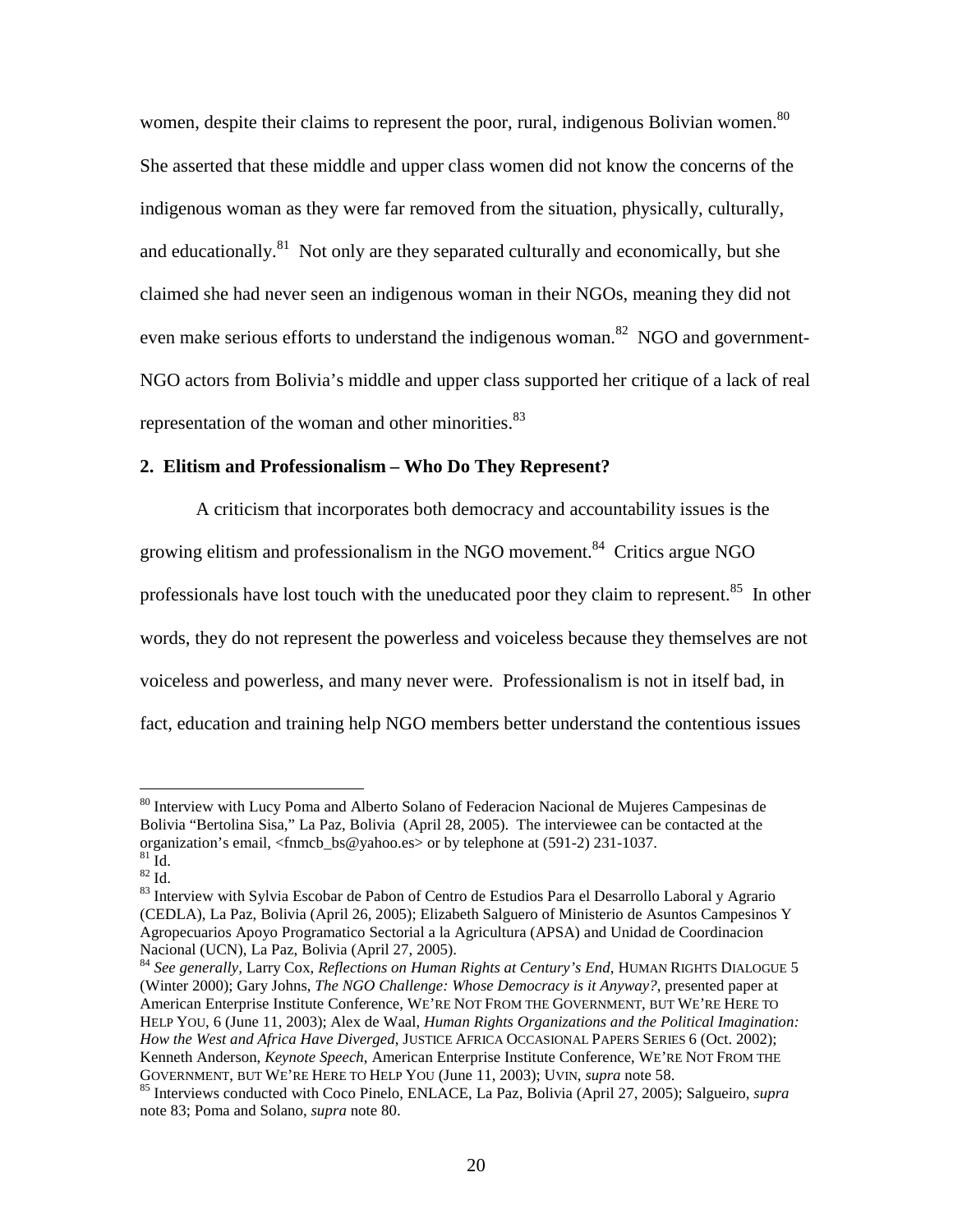before them, the workings of international law and systems, effective lobbying, best practices of aid and services distribution, and how to effect change. And with positions at large, well-known NGOs being competitive, NGOs can choose la crème de la crème. But professionalism also means that their personal interests will often reflect the societal class to which they belong, the middle or upper class. It also means that they often will not understand the intended beneficiaries, especially if they are poor, uneducated, and from the global South. It must also be acknowledged that each paid professional at an NGO has a vested interest in the continuation, even aggrandizement of the NGO movement and the continuation of their projects. This critique can be made of politicians, of civil servants, international civil servants active in government agencies, international governmental organizations, international tribunals, and other areas of practice.

From the viewpoint of a scholar from the global South, the aspects of professionalism present in NGOs is problematic because these professionals represent their own interests, rather than the interests of those the policies will affect and rather than being servants to the poor and oppressed, as the media packages them,  $86$  these professionals become the privileged in society. $87$  "Many human rights professionals come from elite backgrounds. More often than not, the leading human rights activists in any country belong to a privileged class or social group. This is particularly true in

<sup>&</sup>lt;sup>86</sup> *See* CLARK, *supra* note 20, at 45. "The media project Northern NGOs as virtuous Davids fighting the Goliaths of famine, hostile climate, government inequity, slavery and oppression." *Id*.

<sup>&</sup>lt;sup>87</sup> Chidi Anselm Odinkalu, Why More Africans Don't Use Human Rights Language, HUM. RTS. DIALOGUE 3, 4 (Winter 2000)). "In the absence of a membership base, there is no constituency-driven obligation or framework for popularizing the language or objectives of the group beyond the community of inwardlooking professionals or careerists who run it. Instead of being the currency of a social justice or conscience-driven movement, 'the human rights' has increasingly become the specialized language of a select professional cadre with its own rites of passage and methods of certification. Far from being a badge of honor human rights activism is, in some of the places I have observed it, increasingly a certificate of priviledge." *Id*.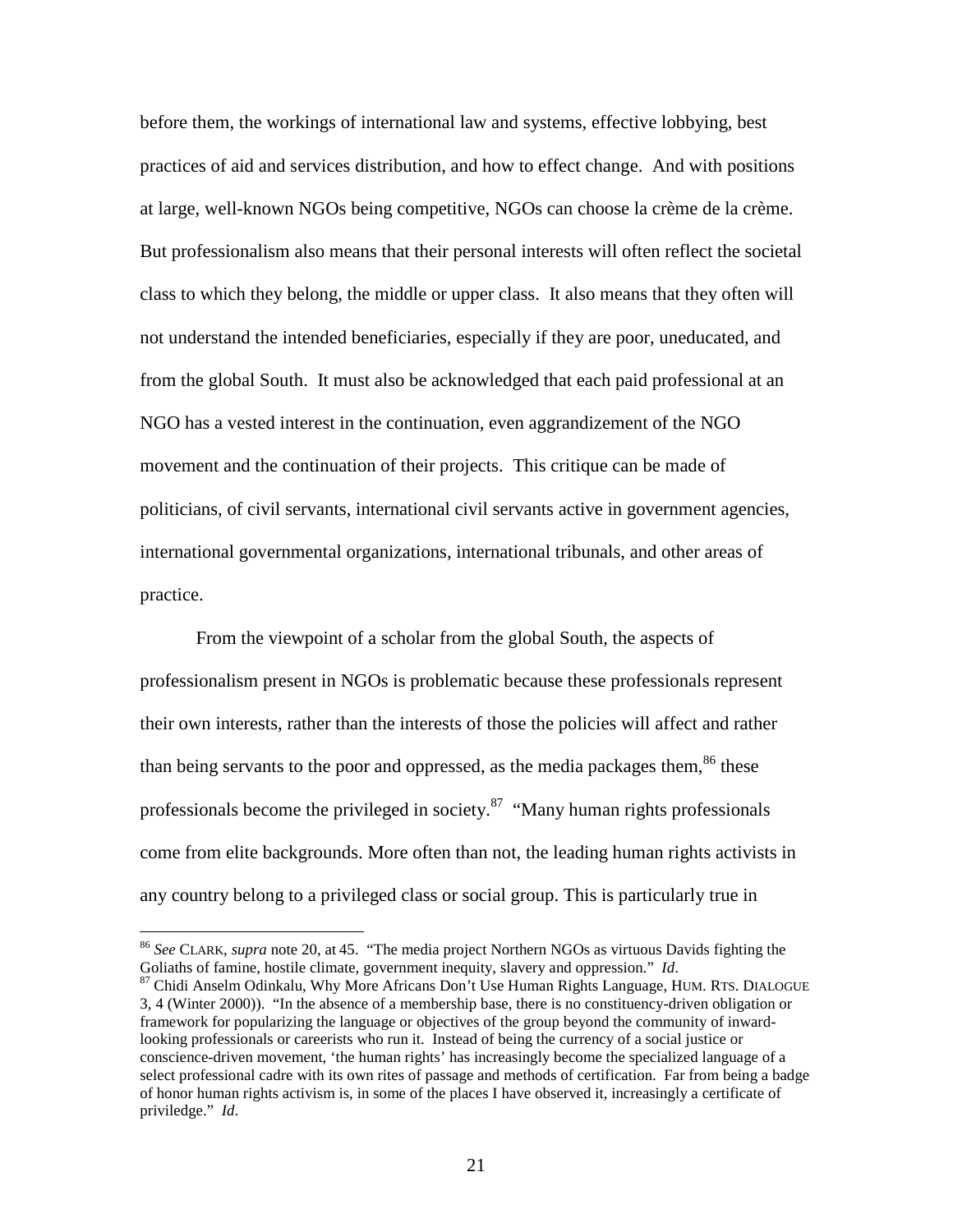resource-poor environments, where the human rights field has become something of a last-chance business--and may represent one of the few sectors where paid, professional jobs are still available."<sup>88</sup> This describes the situation in Bolivia where the human rights and development NGO activists, supported by international funding, form a part of the Bolivian elite.<sup>89</sup> These NGO employees can be found in the best restaurants on any day of the week.

With increased funding comes better wages and job security for NGO employees. With better wages comes increased competition for positions in NGOs, and increased competition generally means better-qualified candidates with significant education and/or experience. This all leads to increased professionalism, which is generally positive, however, as NGO employees become increasingly professional, they will need to devise ways that keep them in dialogue and understanding of the people they represent or the people who will be affected by the policies they promulgate, their "clients." Significant time should be spent among these clients to understand their concerns, their desires, and consider their proposals for improvements. Of course not every employee of an NGO would have to dedicate significant time to connecting with these clients, but NGOs should determine the necessary number of client servicers depending on numbers and types of projects.

Elitism is more difficult to address. It exists in the global North and the global South. In the North it is not necessarily the wealthy or best educated or most

<sup>88</sup> Gay J. McDougall, *A Decade in Human Rights Law: Decade of NGO Struggle*, 11 HUM. RT. BR. 12, 15  $(2004)$ .

<sup>&</sup>lt;sup>89</sup> During a week of interviewing members of NGOs and quasi-government employees involved in human rights or development that is funded by international donors, we learned these people are part of Bolivia's elite—they drive the nicest cars, live in exclusive neighborhoods, and dine in the best restaurants. Author's Field study, La Paz, Bolivia (April 24-29, 2005).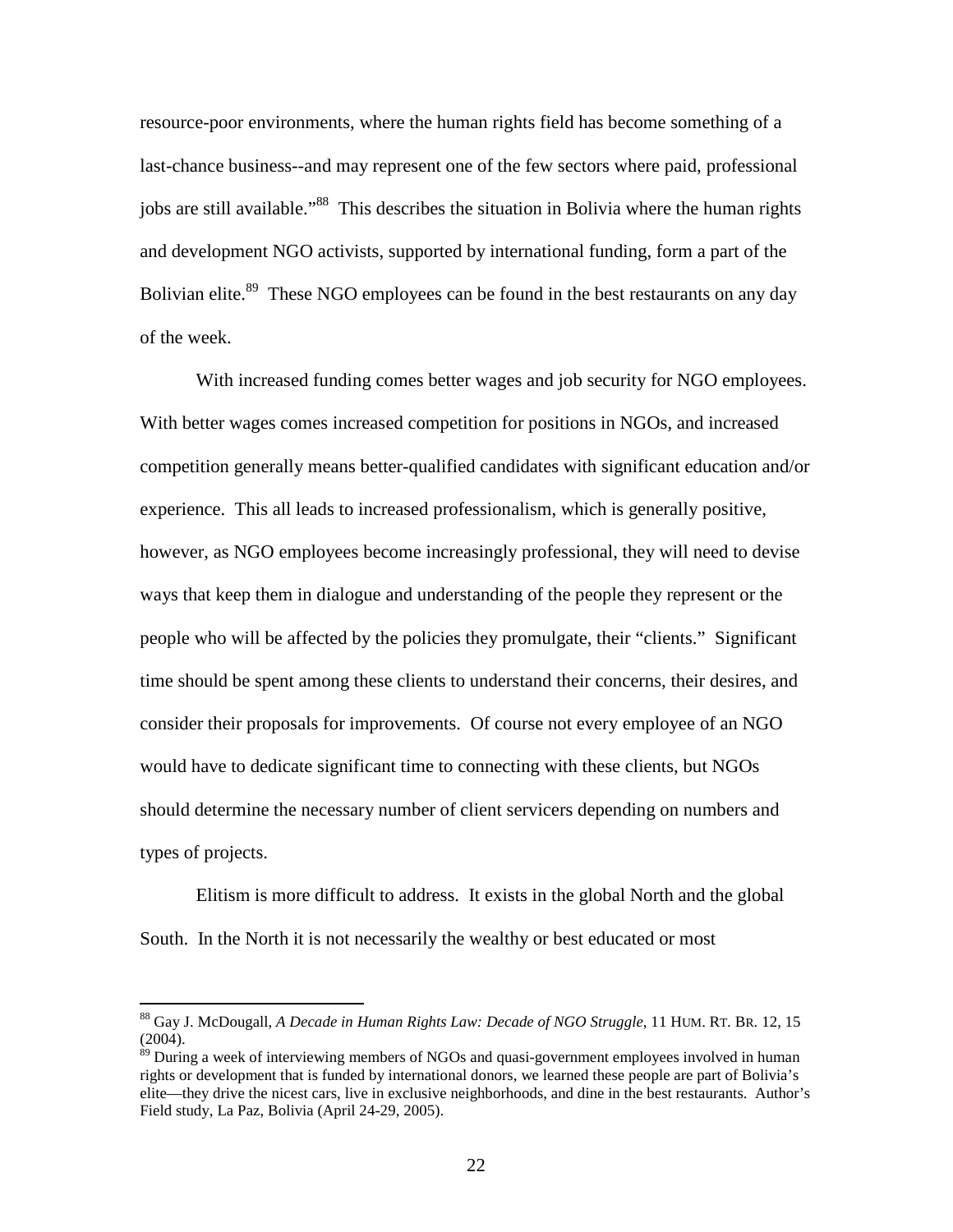internationally connected who fill NGOs, but NGO employees tend to come from the same group of people who shuffle back and forth from NGO to NGO, sometimes with stints in government or intergovernment agencies. In the global South, employees of top NGOs tend to be the wealthier, better educated, and internationally connected. "With media-driven visibility and a lifestyle to match, the leaders of these initiatives enjoy privilege and comfort, and progressively grow distant from a life of struggle."<sup>90</sup> In other words, the leaders of Southern NGOs become increasingly like their Northern counterparts and no longer "represent" or understand the people whose life they are trying to improve.

It is difficult to address elitism in the North because as employees gain experience at NGOs, they become better qualified for additional projects at the same or other NGOs. This same issue exists in the South. Donors and Northern NGO funders could purposely seek out newer or smaller Southern NGOs, but a concern might be the amount of experience and skill they have compared to the seasoned NGOs. As with professionalism, elitism is not totally bad—experience and connections are beneficial. To combat the negative aspects of elitism (such as lack of ingenuity or insincerity of activists concern for the issue), NGOs should gradually begin to incorporate new employees, new projects, or new NGO partners. This will benefit the global NGO movement because new employees and projects will introduce new ideas and perspectives into sometimes-stagnant approaches to issues. And partnering with new or less experienced NGOs will act as a training ground with a view to strengthening smaller, often grassroots NGOs.

#### **3. Is Democracy Necessary for NGO Legitimacy?**

<sup>90</sup> Odinkalu, *supra* note 87, at 4.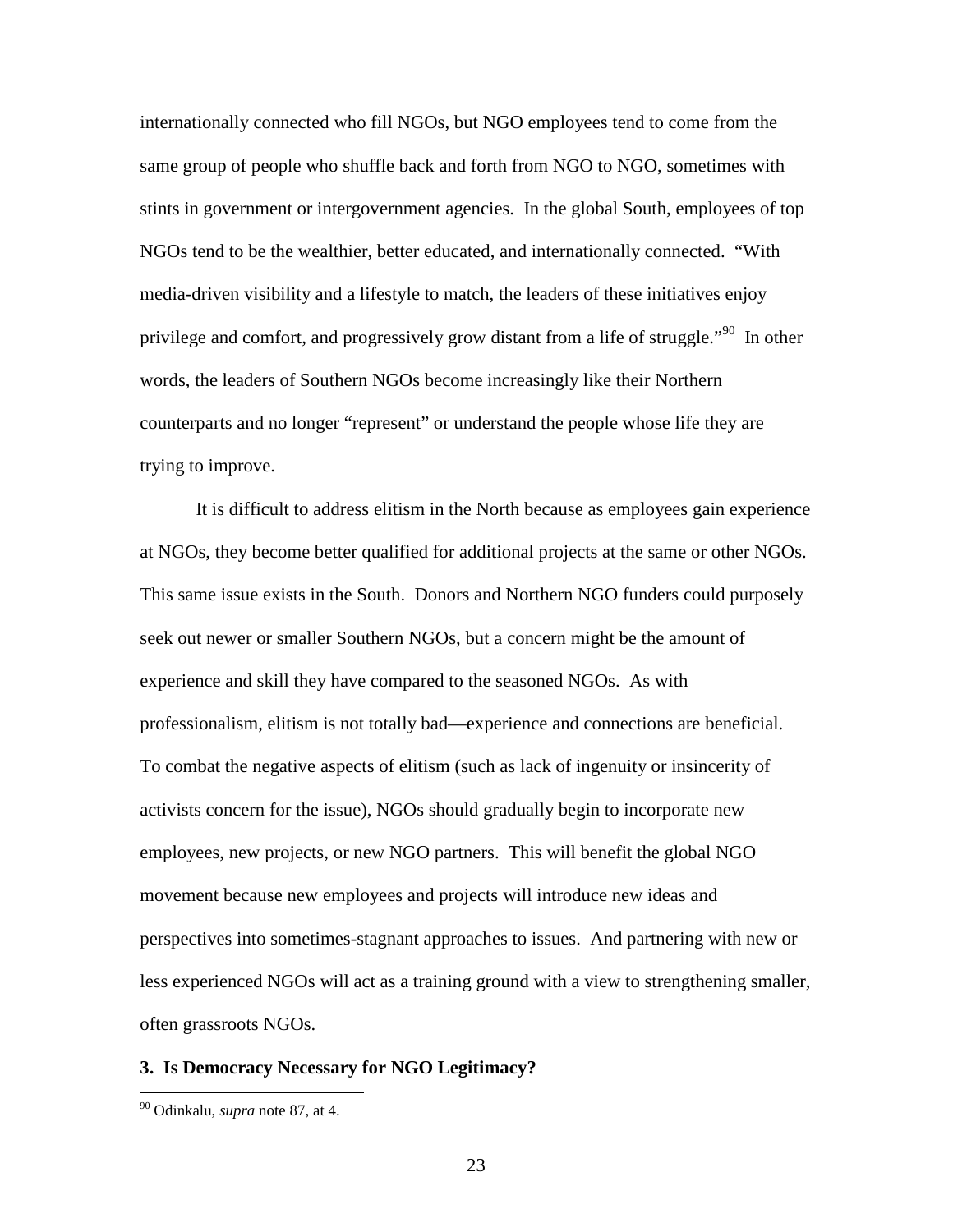The West has taught the world well that democracy is of fundamental importance. And critics of NGOs who attack their undemocratic methods seem to be equating NGOs with government—that it is vital that both work in the same manner. These critics forget that many institutions that they likely submit themselves to are not democratic, nor do we expect them to be democratic—religious institutions, private educational institutions, public and private companies, and some international quasi-governmental organizations. Although each of these organizations might have some amount of internal democratic processes, in none are they purely democratic in that they necessarily represent the desires of the masses.

It is worth examining the purpose of democracy and whether the objective of NGOs would be better served by conforming to that process. Democracy is designed to enable members of society to elect government representatives who are to act according to the will of their constituents. Democracy functions by majority rule, which means that there is little protection within the structure for minority voices. NGOs—human rights more than humanitarian and development NGOs—exist in large part to give voice to the voiceless minority. If NGOs begin to strictly follow democratic processes of formal representation among the world's masses, which is what the criticism that they are too liberal implies, they would likely become significantly more conservative and cease to demand what some societies would see as progressive changes in the treatment of women, children, racial minorities, homosexuals, and the oppressed generally. In fact, had early NGOs in the United States simply acted according to the desires of the masses, they would not have lobbied to ban slavery, pushed for women's emancipation, or race equality in the form of civil rights. In these cases, the minority voice did not represent

24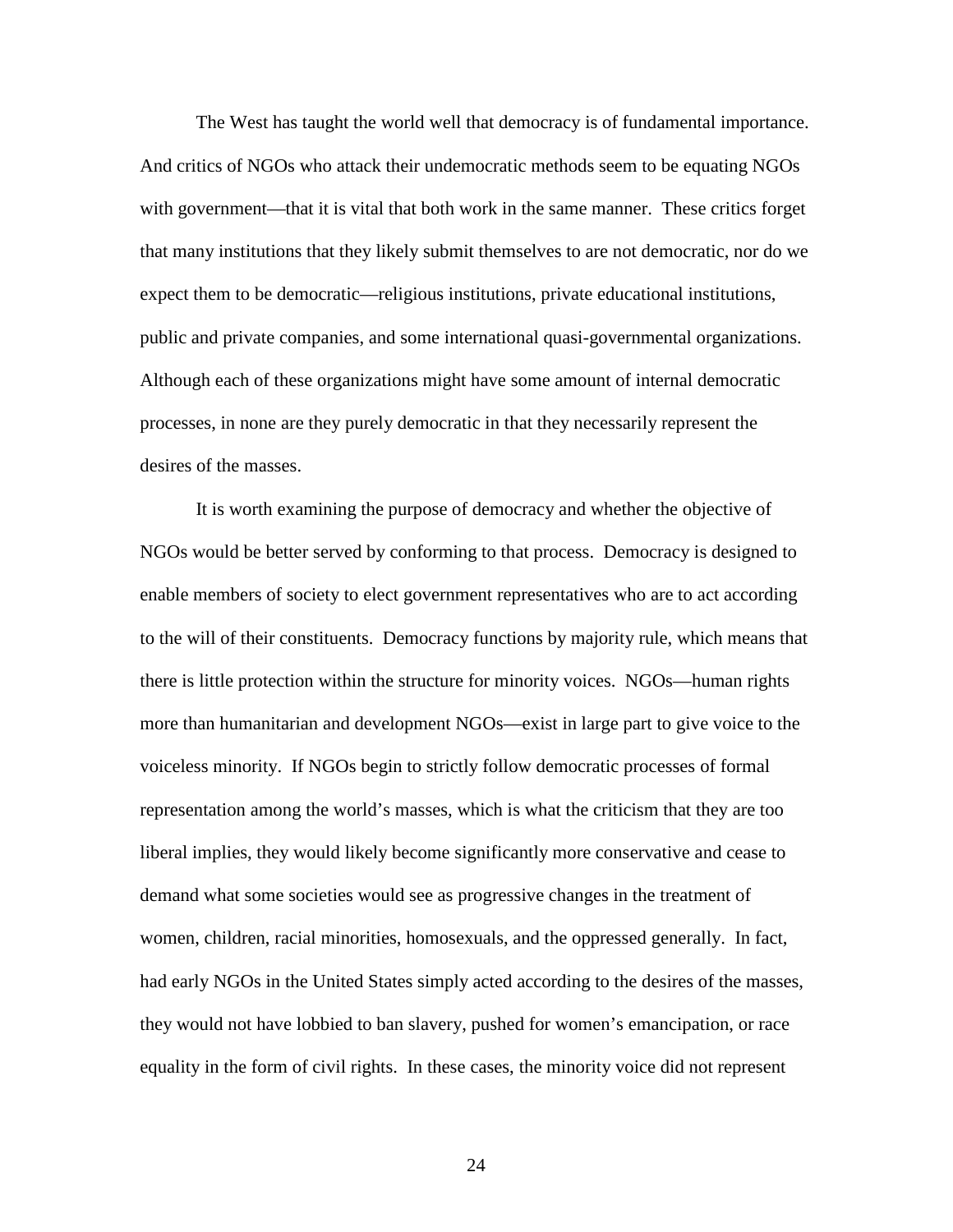the average person or the majority of persons, but we now all agree that what they did was good and necessary. Indeed, it seems that if NGOs simply reflect the voice of the democratic majority, their raison d'être is void, at least if they already exist in a democratic society. Where the majority individuals are already represented, in theory, by a democratic government, there would be little benefit from a civil society that also represents the majority views.

Additionally, the cost of generating a membership base and securing formal representation of the masses is expensive, and therefore unattainable for many smaller NGOs.91 Many present-day NGOs continue the practice of working to obtain rights for the voiceless and powerless, despite no formal election from the masses to do so. But the undemocratic criticism is not without merit. Elitism in the NGO movement and wealthy Northern donors "buying" opinions and constituents through their selective funding, whether consciously or unconsciously, has led Southern NGOs and scholars to denounce the NGO movement as a means of cultural imperialism. Thus, although internal democratic procedures and formal representation of the world masses might not be possible—or even desirable—for NGOs, they should be held accountable for their claims of representation. These claims are usually made when attempting to affect law or policy or when seeking funding; they are made to bolster the legitimacy of the NGO and tend to be self-serving. These claims should be examined by the person receiving the claim, whether that be a policy-maker or a donor. One need not use a complicated equation to determine representation. A simple investigation into the nature of the NGO, the breadth of the claim, whether there is a membership base or some other connection with members

<sup>91</sup> UVIN, 90-120. *See generally*, International Council on Human Rights Policy, DESERVING TRUST: ISSUES OF ACCOUNTABILITY FOR HUMAN RIGHTS NGOS (Draft Report for Consultation, April 2003) (focusing on credibility, accountability, and legitimacy, but arguing democracy is not as important for NGO legitimacy).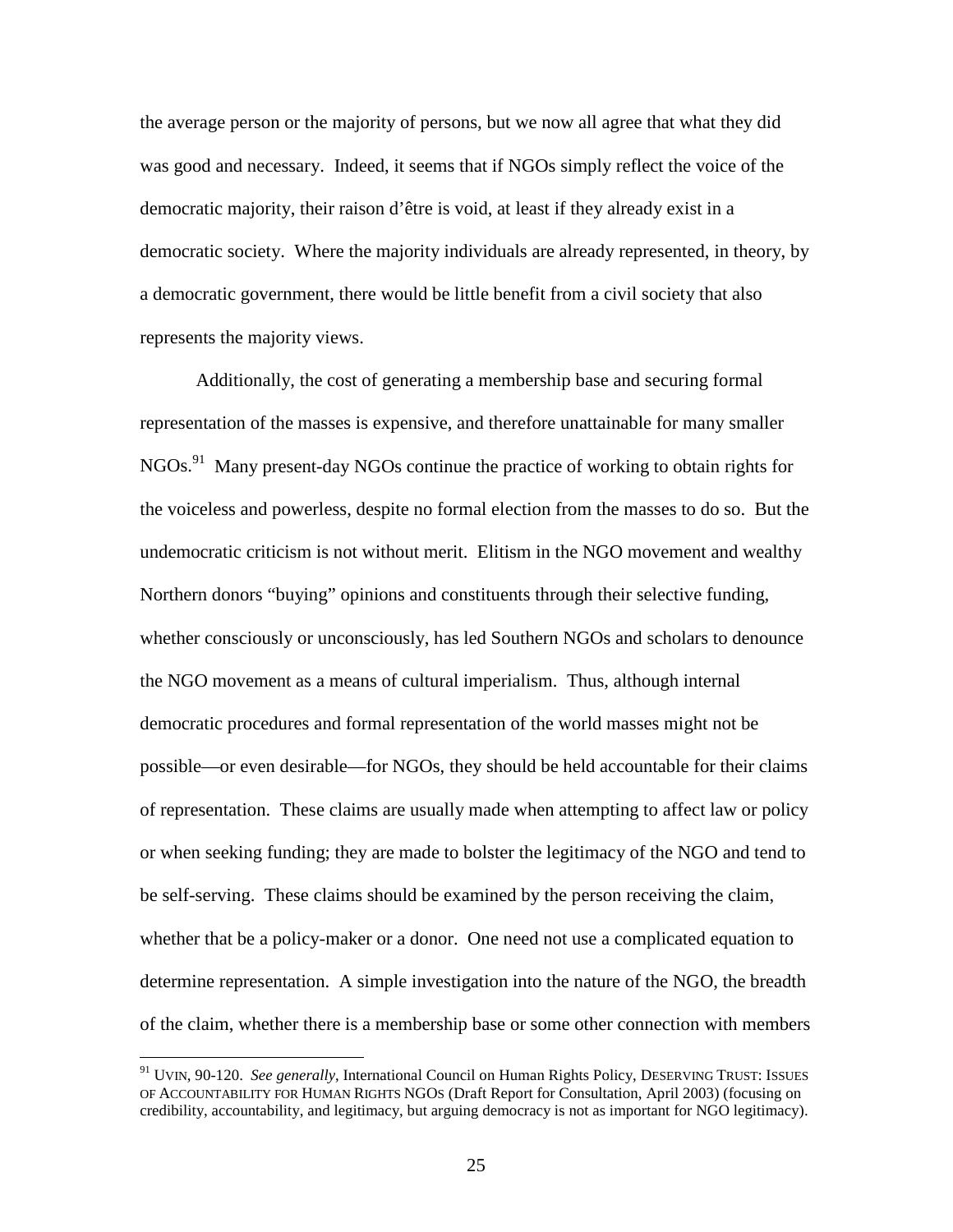of society, whether the NGO has goodwill in the sectors of society it claims to represent, the breadth of its funding, and so on.

## **4. Transparency and Accountability**

In addition to requiring a minimum of accountability to claimed representation, to bolster NGO legitimacy and improve NGO functioning, NGO funding and mandates should be transparent. I will review arguments addressing and methods of enforcing accountability and transparency.

Some of the basic problems of NGOs, such as their sources of funding, their allegiances of loyalty, and the discriminatory North-South split enhance NGOs' lack of transparency and accountability. "[W]ell-financed western NGOs are likely to have more power than their poorer and non-western counterparts, and the lack of transparency and accountability in transnational civil society is likely to keep this power unchecked."<sup>92</sup> Scholars have insisted that NGOs become transparent, showing who has the power and how they use that power.  $93$  Sources of funding should also be divulged. Scholars counsel that for a healthy global power structure, more than pluralism and representation are needed; transparency is necessary to assure that all actors—governmental and nongovernmental—behave responsibly and ethically.<sup>94</sup>

#### *a) Tunnel Vision*

One aspect of accountability is the responsible representation of issues and problems in the global community. Because NGOs are special interest groups, they can willingly ignore the "big picture" as they are more interested in their narrow objectives

<sup>92</sup> Mertus*, supra* note 50, at 1385.

<sup>93</sup> *Id.*

<sup>94</sup> *Id.*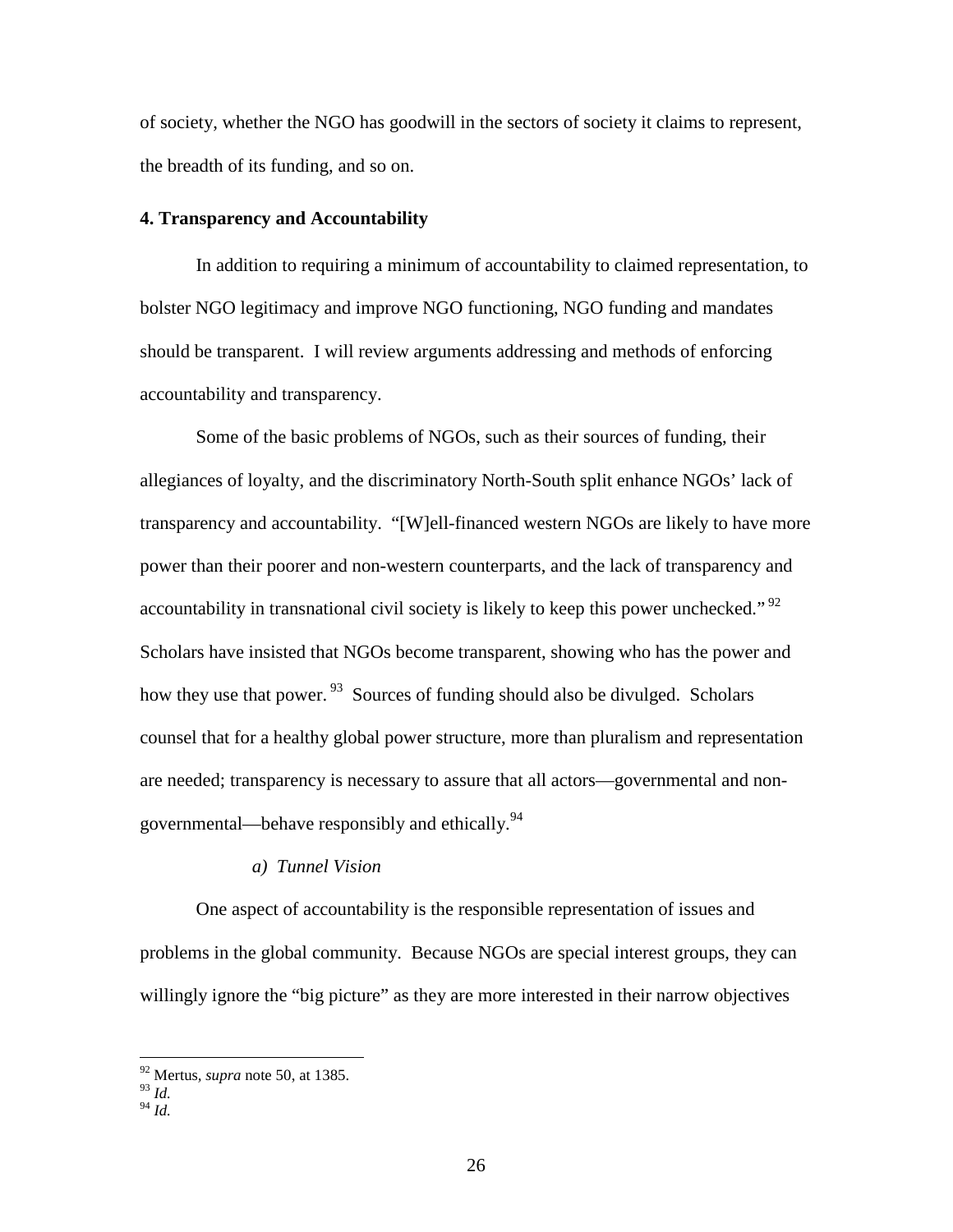that are tied to donor funding.<sup>95</sup> This tunnel vision causes NGOs to focus on pet topics and ignore the broader social, political, and economic contexts.<sup>96</sup> Such a narrow approach can harm the society as a whole and can inhibit long-term success because it ignores policy and political trade-offs and the wider context in which decisions must be made. $97$ 

NGOs have ignored requests for specific help and given the perspective beneficiaries what the NGO think they need instead. One NGO in Africa recognized that women were a critical part of cultivating, selling, and processing crops, yet the Northern NGO created a development project teaching women how to make pottery instead of helping them become better farmers.<sup>98</sup> An Asian NGO ignored input from women that their traditional role included agriculture and taught them instead sewing.<sup>99</sup> But tunnel vision has been even more destructive—some NGOs worsen situations by ignoring the implications of their do-gooder actions. For example, well known accounts abound about NGOs buying slaves their freedom, which of course encourages those who profit from slave sales to continue or even increase their participation in this practice. Humanitarian NGOs are sometimes criticized for providing aid and medical services to both sides of a conflict, which can actually extend the conflict as the warring factions have no need to care for their own soldiers or for the citizens. Former UN Secretary-General Boutros Boutros-Ghali encouraged NGOs to take the time to consider "the political complexity of any peacekeeping operation" before taking sides and trying to solve the problems.<sup>100</sup>

<sup>&</sup>lt;sup>95</sup> Al-Jurf, *supra* note 52, at 175.<br><sup>96</sup> *See id.*; Stanley Foundation, *supra* note 76.<br><sup>97</sup> Secular Missionary, *supra* note 60.<br><sup>98</sup> CLARK, *supra* note 20, at 54-55.

<sup>&</sup>lt;sup>99</sup> *Id.* at 55. **b**<sup>100</sup> Boutros-Ghali*, supra* note 29, at 9.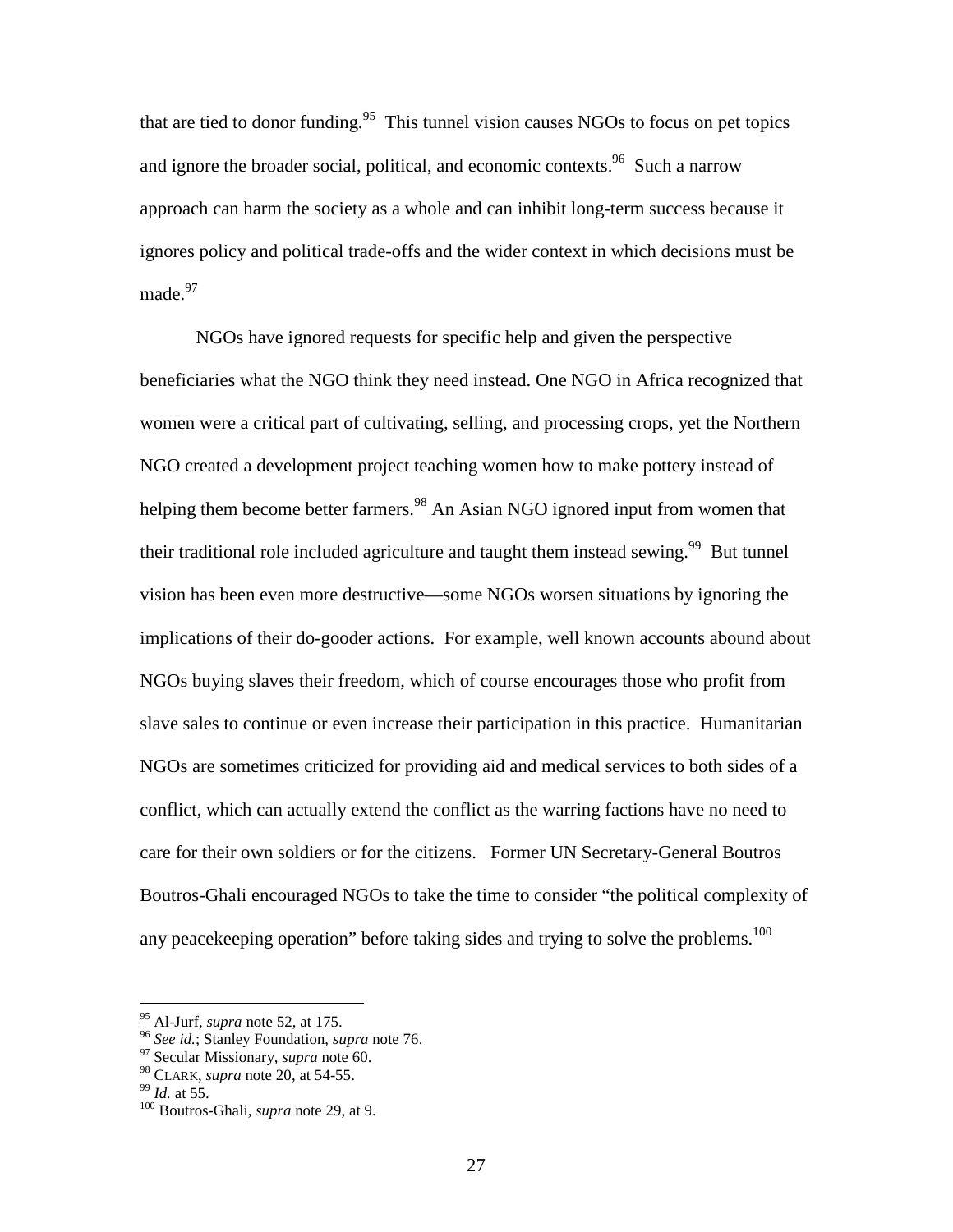Additionally, perhaps due to a philosophy that little lies are justified when they are used to promote what NGOs view as a worthy cause. NGOs have allegedly engaged in unethical practices, including incidents of irresponsibility and academic dishonesty in NGO position papers and background papers.<sup>101</sup> Instead of simply pushing their agenda, NGOs need to focus on the greater good and on constructive outcomes rather than selfpromotion.<sup>102</sup>

# *b) To Whom Does Accountability Flow?*

Accountability is a difficult issue to promote and develop among NGOs because it is unclear to whom NGOs should be accountable and how that accountability should occur.<sup>103</sup> In fact, not everyone agrees that NGOs should be required to be accountable to donors or members or intended beneficiaries.<sup>104</sup> Without determining the order of accountability, NGOs need to be accountable to three separate groups: employees/volunteers/members, donors, and intended beneficiaries.

To begin, perhaps where accountability should be easiest, I will begin with accountability to those who support the NGO—the employees, volunteers, and members. NGOs need to follow through on projects that they undertake, they need to secure resources so employees and volunteers can perform their research, lobbying, and fieldwork effectively. They need to inform employees, volunteers, and members of changes in institutional focus and purpose. And they need to ensure that their projects

<sup>&</sup>lt;sup>101</sup> *See* UN Press Releases, NGO/296, PI/1029 (September 10, 1997); NGO/373, PI/1272 (August 28, 2000); Steele, *supra* note 65, at 282-290; Stanley Foundation, *supra* note 76.

 $\frac{102}{102}$  See Stanley Foundation, *supra* note 44.<br><sup>103</sup> For a discussion on accountability and suggestions for how to improve accountability, *see generally*, DESERVING TRUST, *supra* note 91; Hugo Slim, *By What Authority: The Legitimacy and Accountability of Non-governmental Organizations*, paper presented by International Council on Human Rights Policy at the INTERNATIONAL MEETING OF GLOBAL TRENDS AND HUMAN RIGHTS—BEFORE AND AFTER SEPTEMBER 11 (Geneva, Jan. 10-12, 2002).

<sup>&</sup>lt;sup>104</sup> Jon Christensen, *Asking Do-Gooders to Prove They Do Good*, THE NEW YORK TIMES (Jan. 3, 2004), available at <http://www.globalpolicy.org/ngos/credib/2004/0103good.htm>.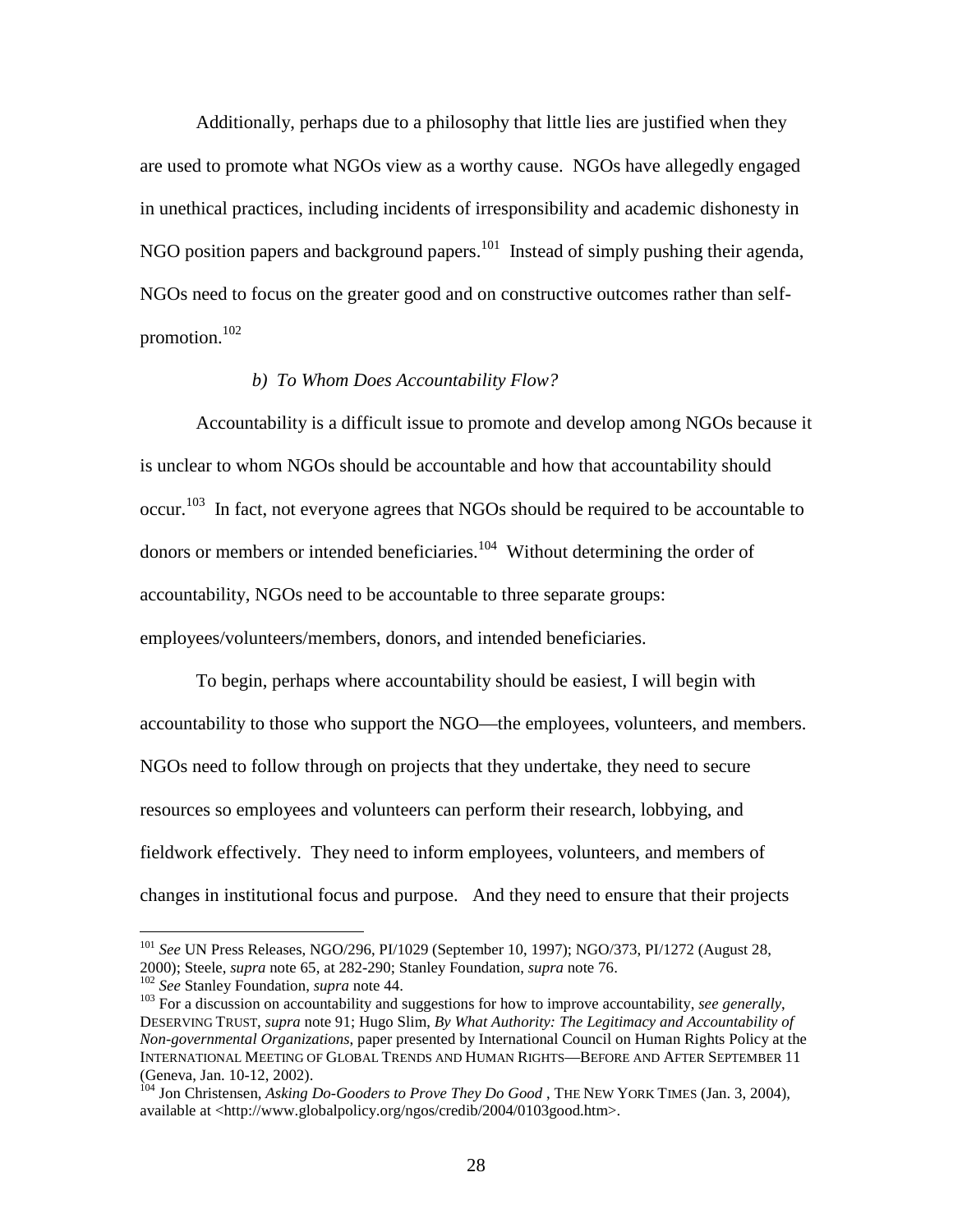actually accomplish what they intend for them to accomplish. This last task also goes toward accountability to donors and intended beneficiaries. Although many donors require some accountability, as discussed below, NGOs should create their own customized internal accountability mechanisms. Humanitarian aid agencies did this of their own volition following their failure in the Rwanda genocide and their unknown aid to the actors of the genocide by providing them, as well as well as the victims, with food, shelter, and rest, and a recruiting ground.<sup>105</sup> These internal accountability mechanisms would have to be constructed in such a way that they did not take scarce resources away from projects. Instead of creating elaborate requirements to count every benefit or flaw, it might be more useful to determine prior to each project the elements that make a difference for that specific project and monitor them.<sup>106</sup>

Next, NGOs need to be accountable to their donors. Donors often give funding based on specific projects and intended results. Donors should establish and implement effective reporting and monitoring systems that respect NGOs' autonomy while simultaneously ensuring that funding is being used for the intended project and that projects are actually being developed and implemented and that results are visible. Most donors already require various levels of accountability. This measuring of NGO project success can be difficult and could push NGOs to create shorter-term projects with easily verifiable results.<sup>107</sup> Care and sensitivity should be exercised when donors create accountability requirements. But despite the sensitive nature of measuring success, real forms of accountability must be required. This is especially necessary in developing countries where thousands of NGOs are created because it is seen as a lucrative career.

105 *Id*. 106 *Id*. 107 *Id*.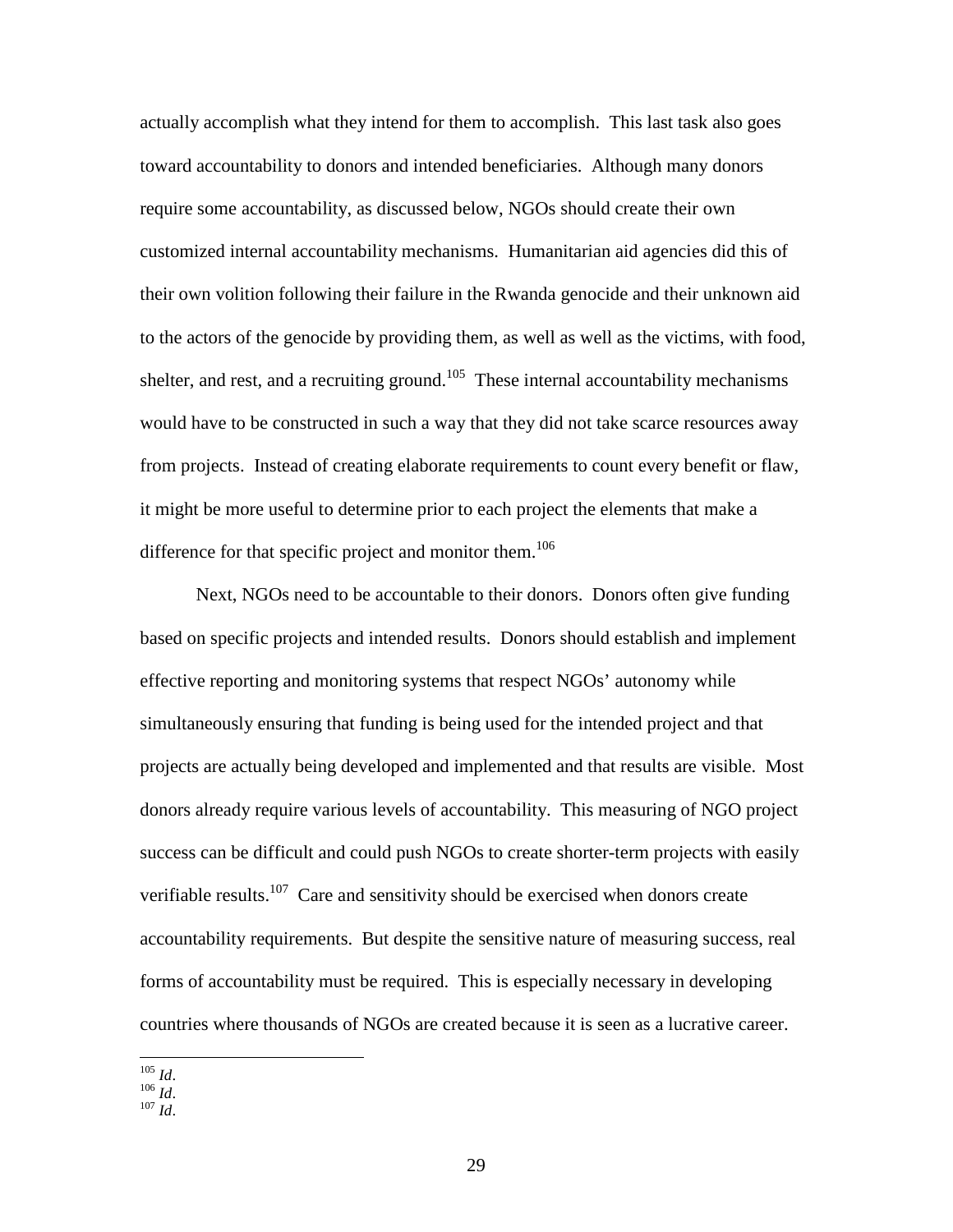Financial accountability is necessary in countries where the local population lacks trust in NGOs because NGOs are perceived, whether true or not, as pocketing part of the money intended for local projects.<sup>108</sup> NGO founders and employees are often the wealthier members of their societies, adding to the distrust and perception of misuse of NGO funding. $109$ 

Finally, and perhaps most importantly, NGOs need to be accountable to the intended beneficiaries of their efforts. This entails creating projects that will produce long-term benefits, not just immediate and short-term responses to durational problems. This is a common challenge among development NGOs. "Projects tend to be small, last for ridiculously short periods of time, are devoid of any serious long-term vision, are not transparent in their criteria for support, and are strongly influenced by remote headquarters in the West. They are administratively heavy and costly, with large delays between identification and actual implementation, offer little flexibility, and contain weak monitoring and evaluation systems."<sup>110</sup> In order to understand the needs of their intended beneficiaries and to improve their projects, ActionAid, a nonprofit organization that spends millions of dollars annually to combat hunger and poverty, completely reorganized its accountability mechanisms to focus on the opinions of its intended

<sup>&</sup>lt;sup>108</sup> While working together on a project to address domestic violence, Diana Miladinovic of the NGO called Autonomous Women's House in Belgrade, Serbia, explained to me on several occasions that Serbians do not generally have high respect for NGO members because they are among the best paid and most elite of the society. Public Interest Law Initiative Projects, Human Rights, Law, and Development Workshop, Columbia Law School, New York City (September – December 2004).

<sup>&</sup>lt;sup>109</sup> One country example of this is Bolivia. After just a few days of interviewing employees of human rights and development NGOs (and government employees working with women and indigenous rights because those areas are funded by international organizations), my interviewing partner and I began running into them at the trendy and exclusive restaurants in La Paz. We realized some of the best jobs to have in Bolivia were with NGOs or an organization, private or government, funded by international human rights or development money. The interviews occurred during April 24-29, 2005. 110 UVIN, supra note 58, at 103.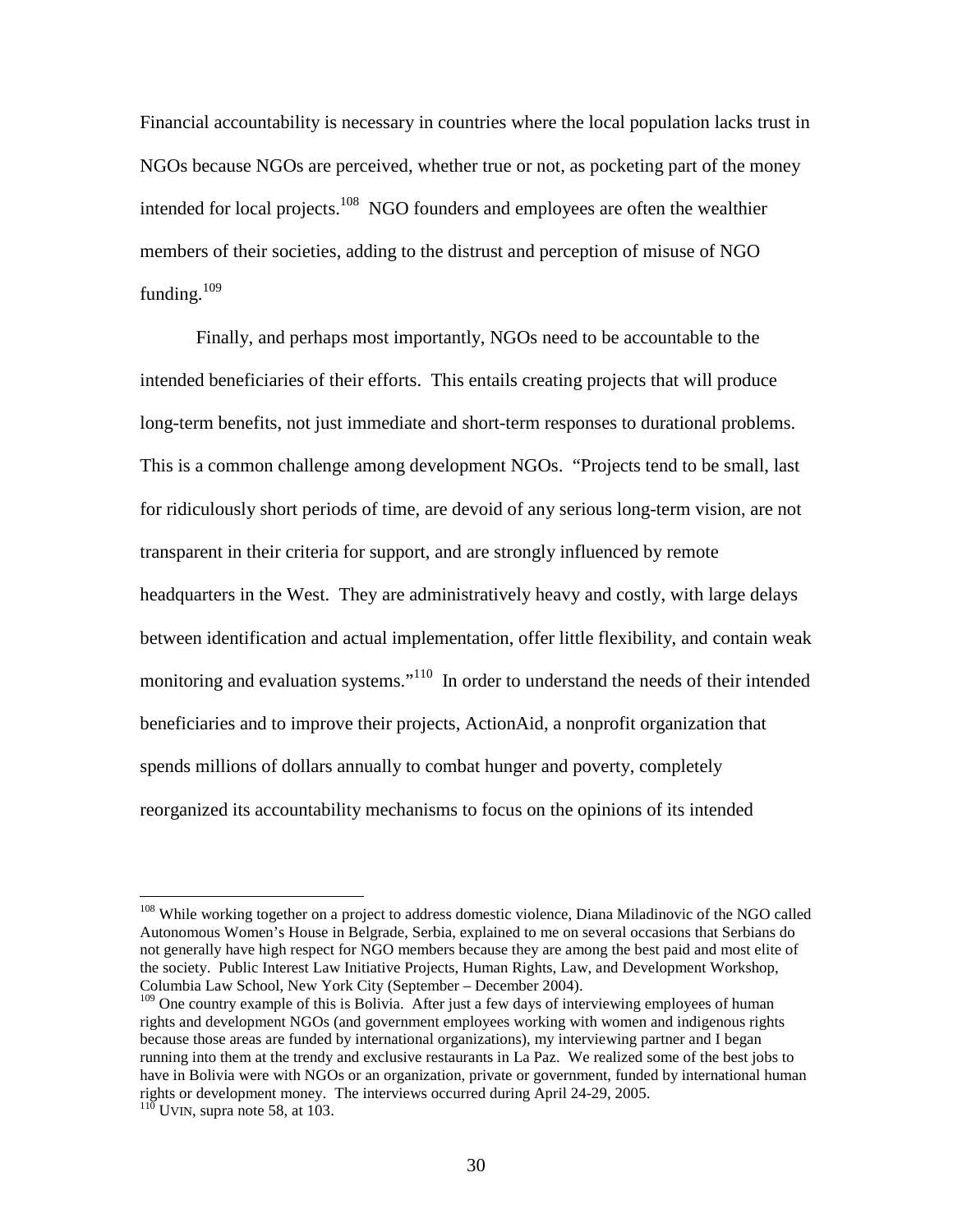beneficiaries.<sup>111</sup> Rather than organizing accountability from the perspective of those implementing the projects, they interview those benefiting from the project to know what they are doing well and what needs to be modified.<sup>112</sup> Others criticize a model of accountability based solely on the perception of the beneficiaries.<sup>113</sup> As usual, a middleroad approach seems best—something that collects and considers the beneficiaries' opinions and incorporates some of the tried and proven indicators of project success and accountability.

# **5. Transparency in Funding**

There is an increasing tendency of NGOs to rely on governments for funding, which can ultimately compromise the very attributes that make NGOs desirable— "independence and freedom of action."<sup>114</sup> Development NGOs receive the majority of their funding from the government—from sixty-six percent for American NGOs to between eighty and ninety-five percent for Bangladeshi, Sri Lankan, Kenyan, and Nepalese development NGOs.<sup>115</sup> Although development NGOs have historically received the vast majority of funding from governments, more human rights NGOs are being funded by states and intergovernmental organizations. Even the UN subsidizes some human rights NGOs to facilitate their participation.<sup>116</sup> Specifically, it funded many

<sup>111</sup> Christensen, *supra* note 104.<br>
<sup>112</sup> *Id.* 113 *Id.* 113 *Id.* 114 COHEN & DENG, *supra* note 8, at 188. 115 *See* TOO CLOSE FOR COMFORT?, *supra* note 9, at 7; NGOS, THE UN, AND GLOBAL GOVERNANCE, 69 (Thomas G. Weiss ed.,1996). 116 The United Nations has proposed creating a trust to fund Southern NGO participation. *Report of the* 

*Panel of Eminent Persons on United Nations–Civil Society Relations, We the peoples: civil society, the United Nations and global governance*, A/58/817 (June 11, 2004).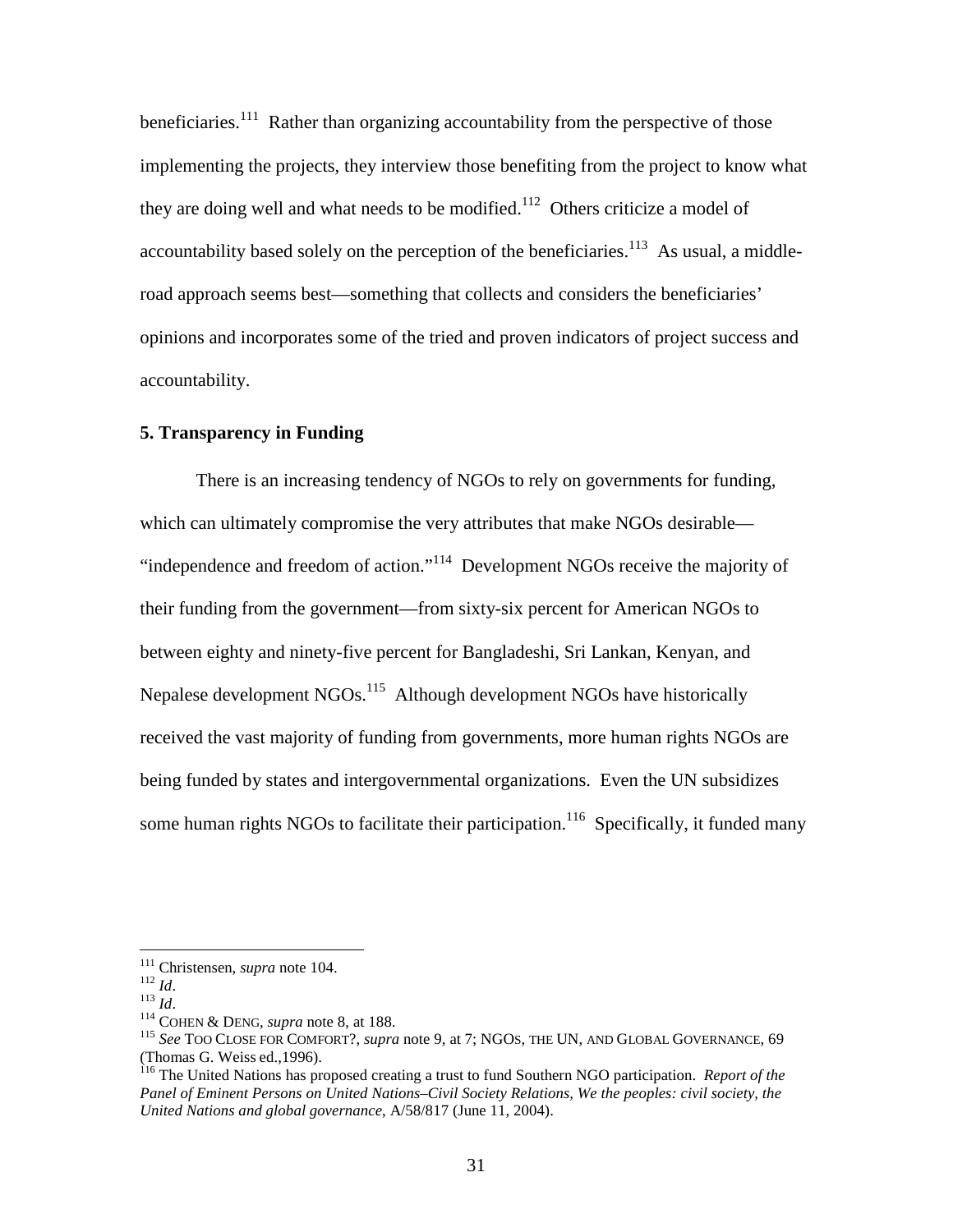NGOs so they could attend the Racism Conference.<sup>117</sup> One possible reason for this subsidization was to enable the attendance of under-funded Southern NGOs so they could share their experiences and wisdom. However, by choosing which NGOs to subsidize, the UN can influence the ideology presented at the conferences.<sup>118</sup> As NGOs compete for UN sponsorship, NGOs will likely tailor their programs to reflect UN ideology, whether they believe it or not. Although UN sponsorship is not necessarily negative, steps should be taken to ensure sponsorship includes a wide range of NGOs with disparate views, especially if the views represent a large section of a population, even if that view is contrary to one taken by the UN. One possible method would be for Southern NGOs whose annual budges is less than a certain level and who are interested in attending UN conferences and meetings to enter a lottery. Once an NGO is chosen, it will be taken out of the lottery for the remainder of the year. This would ensure participation for Southern NGOs who would not be able to attend without the UN assistance, but ensures that no politics or ideology will influence the selection process.

Private funding is also problematic. One scholar and long-time actor in development projects described donors as "carving up the territory into their own fiefdoms."119 The likelihood of NGOs engaging in independent thought and action is drastically reduced as governments and private donors choose to distribute funds to those NGOs that reflect the donor's ideology.<sup>120</sup> "The pressure on local NGOs is thus

<sup>&</sup>lt;sup>117</sup> Mirek Prokes, WCAR NGO Forum – Analysis from the Organizational Point of View (Dec. 3, 2001) <http://www.igc.org/igc/gateway/arn/worldconf/arch120301.html>; *NGO Participation in the World*  <sup>118</sup> In order to qualify for UN funding to attend the Racism Conference, NGOs needed to explain their programs, area of interest, what sector of society the NGO represents, and other information about the NGO. *See NGO Participation, supra* note 117*.* Although nothing is inappropriate about requiring this information, it could be used to weed out ideas and areas of interest that the UN deems unimportant.<br><sup>119</sup> UVIN. *supra* note 58, at 107.

<sup>&</sup>lt;sup>120</sup> TOO CLOSE FOR COMFORT?, *supra* note 9, at 8.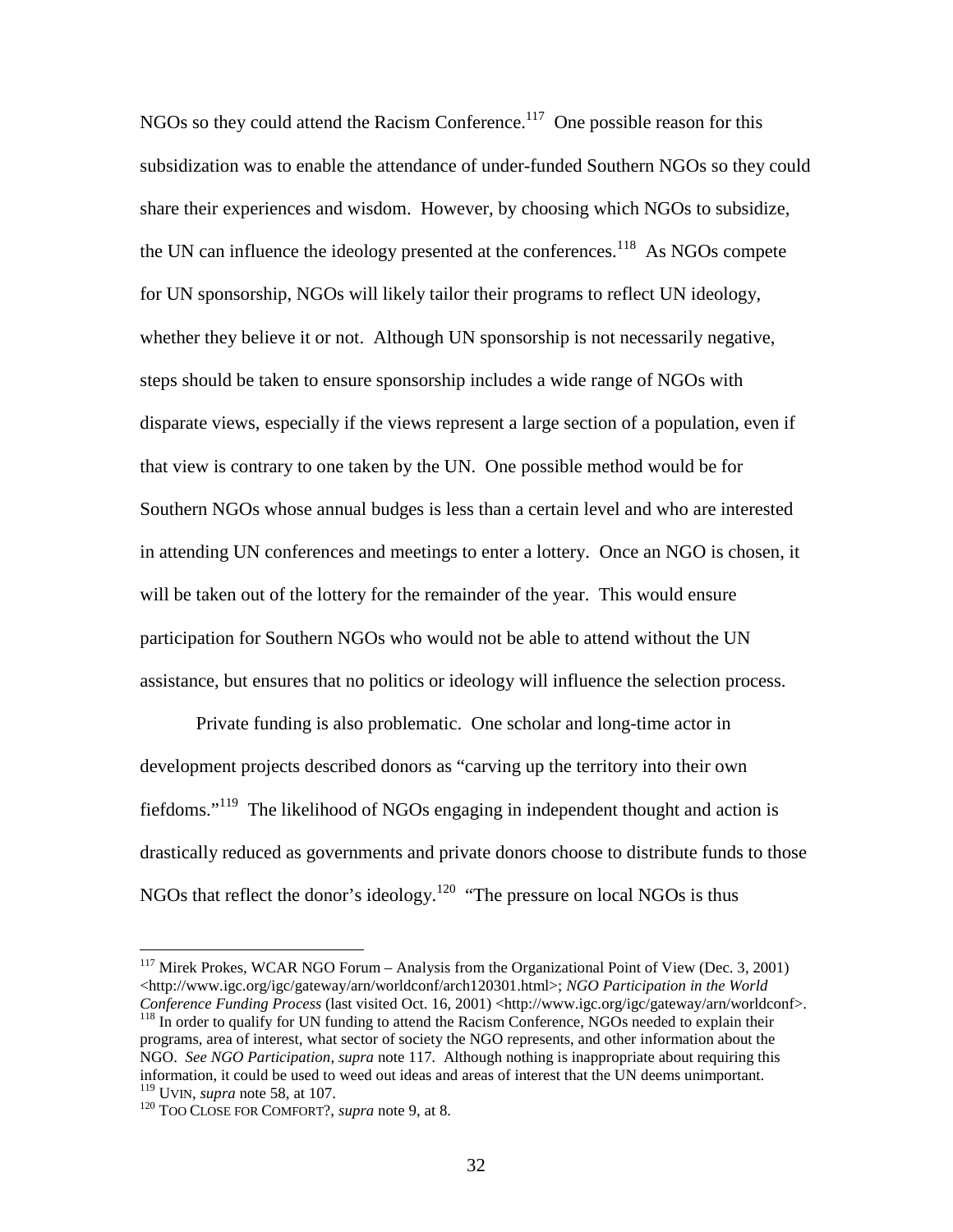enormous to mimic donor behavior and rhetoric."<sup>121</sup> Simply put, "as NGOs get closer to donors they become more like donors."<sup>122</sup> Hundreds of thousands of Southern NGOs chase after pieces of the \$50 billion development aid that is available on an annual basis that is controlled and channeled through the large Northern NGOs and international organizations that are part of the UN.<sup>123</sup> Not only does this result in conformity of projects, it also creates contention and rivalry among NGOs that leads to an unwillingness to work with each other by pooling resources and ideas.<sup>124</sup> "Despite their best attempts at operating in a fair manner, local NGOs may be funded beyond their capacity for good management. Common problems include NGOs censuring their own members, attacking other NGOs viewed as competitors, and blocking all but a few privileged elites from participating in their operations."<sup>125</sup>

Another problem with funding is the power that is associated with large, wellfunded NGOs. Though there is a drastic difference in the power and resources of a large NGO and a small NGO, this is rarely discussed as important when considering NGO participation at the UN. "There is little incentive for powerful NGOs to recognize this misbalance, and less powerful groups can be so marginalized that their protests are not heard."<sup>126</sup> Thus, large NGOs—which are often Northern, Western, and liberal dominate international discussions and set the agenda at UN conferences and meetings.

The incentive structure of NGOs is such that choosing topics and spinning events into a story that catches big headlines is beneficial to NGOs. "Name recognition, just as

<sup>1&</sup>lt;sup>22</sup> *Id.* 122 *Id.* 123 UVIN, *supra* note 58, at 161. 124 CLARK, *supra* note 50, at 56. 125 Mertus, *supra* note 50, at 1374-75. 126 *Id.* at 1385.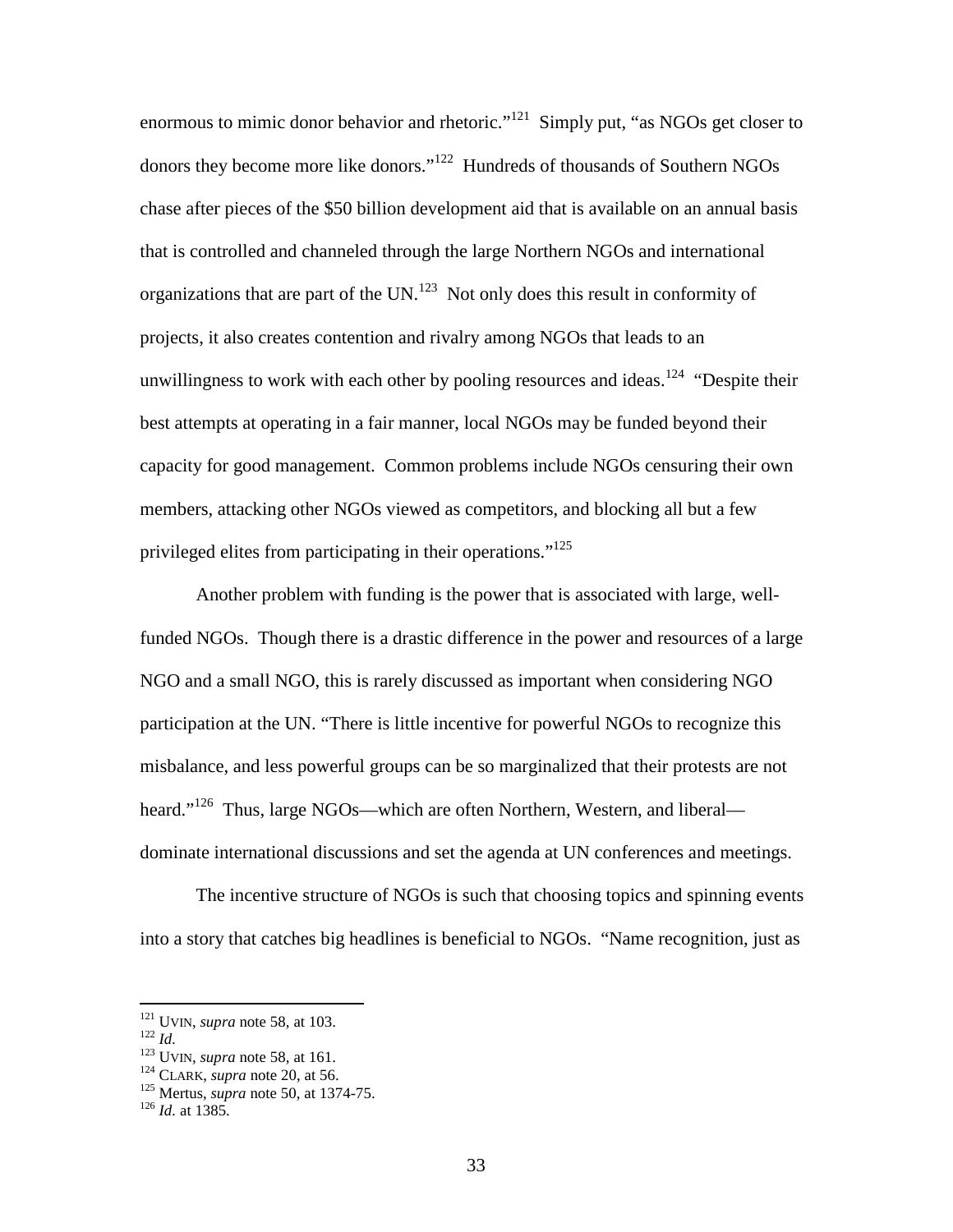in the business world, has real financial value. Foundation grants, private individual donations, and government subsidies come with notoriety."<sup>127</sup> And of course, with limited donors and funding comes increased competition between NGOs to grab the biggest headlines and receive the most funding.<sup>128</sup> This can lead to exaggerated claims of wrongdoing or simply an unfair amount of press on a single issue at the expense of other more pressing issues.

Partnerships, which might or might not directly include funding, also need to be transparent. Environmental NGOs who seek to limit the hazards of contaminating factories in developing countries partner with labor organizations who lobby against these same factories, but for a different reason, because they are worried about wage competition from these developing countries.<sup>129</sup> And NGOs against genetically modified organisms in agricultural crops are known to partner with organic farmers and organic food grocery store chains and foreign companies who do not want to compete against US agriculture imports.<sup>130</sup> Although NGOs might partner up with other organizations and corporations that might seem in harmony with their mandates, one might wonder at what point the partners in the partnership begin to influence or manipulate the other. Although I do not believe we should inhibit these partnerships, they should be public knowledge in order for outsiders to better understand the organization and its many interests and possible influences.

<sup>127</sup> Dale A. Oesterle, *A Clear-Headed Look at NGOs*, COLO. J. INT'L ENVTL. L. & POLY 129, 130 (Winter 2002).

 $\frac{128}{129}$  *Id.* at 131.

<sup>&</sup>lt;sup>130</sup> *Id.* at 131-32.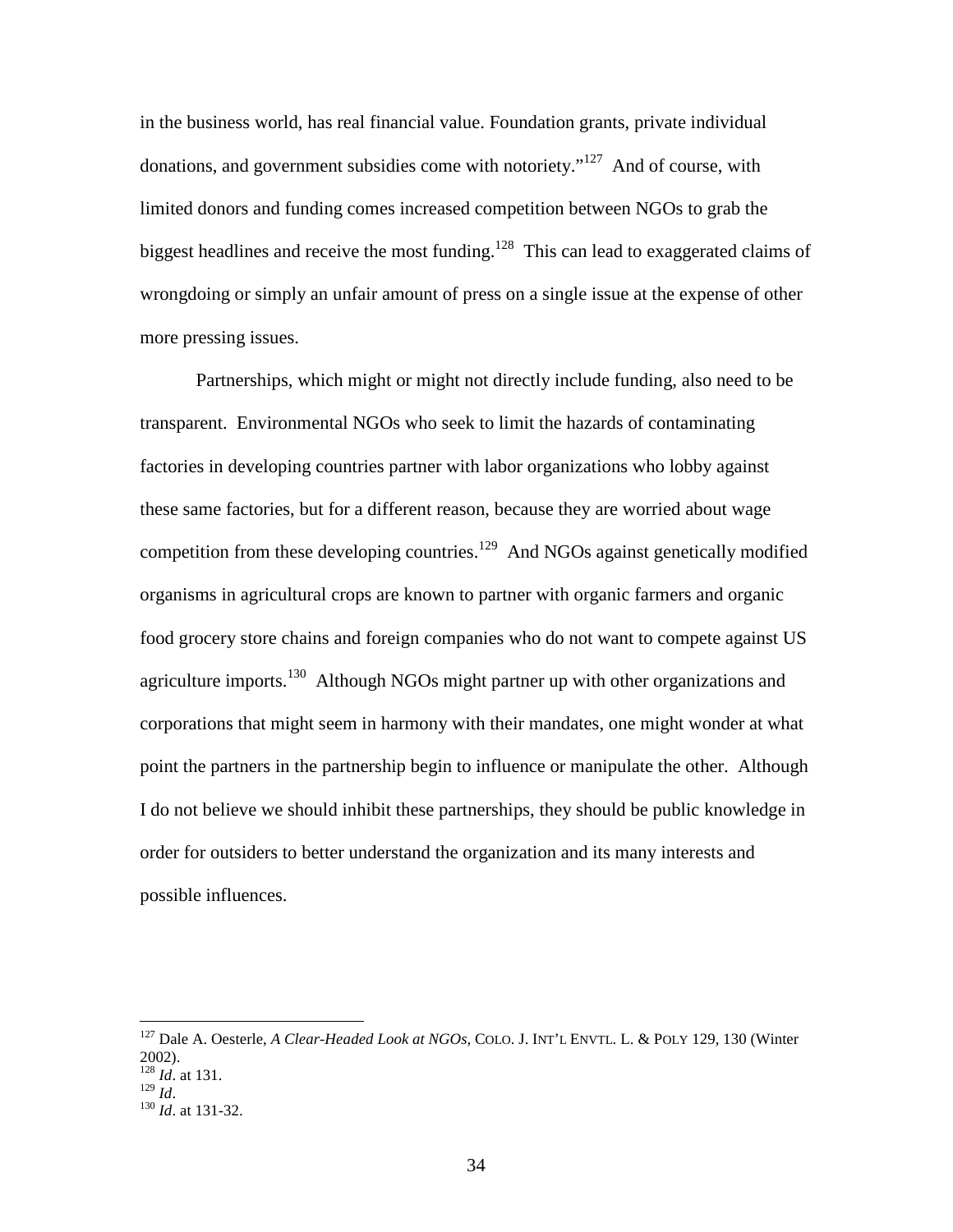#### **6. The Old and New—Systems of Accountability and Transparency**

Systems of accountability and transparency need to be conceived of, created, and implemented to combat the abuse of authority that is assumed will eventually occur where power accumulates. The power itself needs to become accountable and transparent. $^{131}$ 

# *a) At the United Nations*

At the international level, it makes sense for the UN to institute some sort of monitoring or accountability mechanism for NGOs seeking to enjoy access to the UN, its conferences and meetings, and the member state delegates. Presently, NGOs who want to enjoy these privileges simply need to be accredited by the Economic and Social Council ("ECOSOC"). The accreditation process can be lengthy, but it is not complicated. NGO accreditation is based on Article  $71^{132}$  of the UN Charter and ECOSOC Resolution 1996/31. ECOSOC requires that all accredited NGOs shall "be of recognized standing within the particular field of its competence or of a representative character,"<sup>133</sup> write a democratically elected constitution and have a representative body to make policy, $134$  have a representative structure and "possess appropriate mechanisms" of accountability to its members, who shall exercise effective control over its policies and actions through the exercise of voting rights or other appropriate democratic and transparent decision-making processes,"<sup>135</sup> and any government funding shall be reported

<sup>&</sup>lt;sup>131</sup> DESERVING TRUST, supra note 91, at 2.<br><sup>132</sup> "The Economic and Social Council may make suitable arrangements for consultation with nongovernmental organizations which are concerned with matters within its competence. Such arrangements may be made with international organizations and, where appropriate, with national organizations after consultation with the Member of the United Nations concerned." UN CHARTER, art. 71 (June 26, 1945).<br><sup>133</sup> ECOSOC Resolution 1996/31, Part I.9 (July 25, 1996) <sup>134</sup> *See id.* at Part I.10. <sup>135</sup> *Id.* at Part I.12.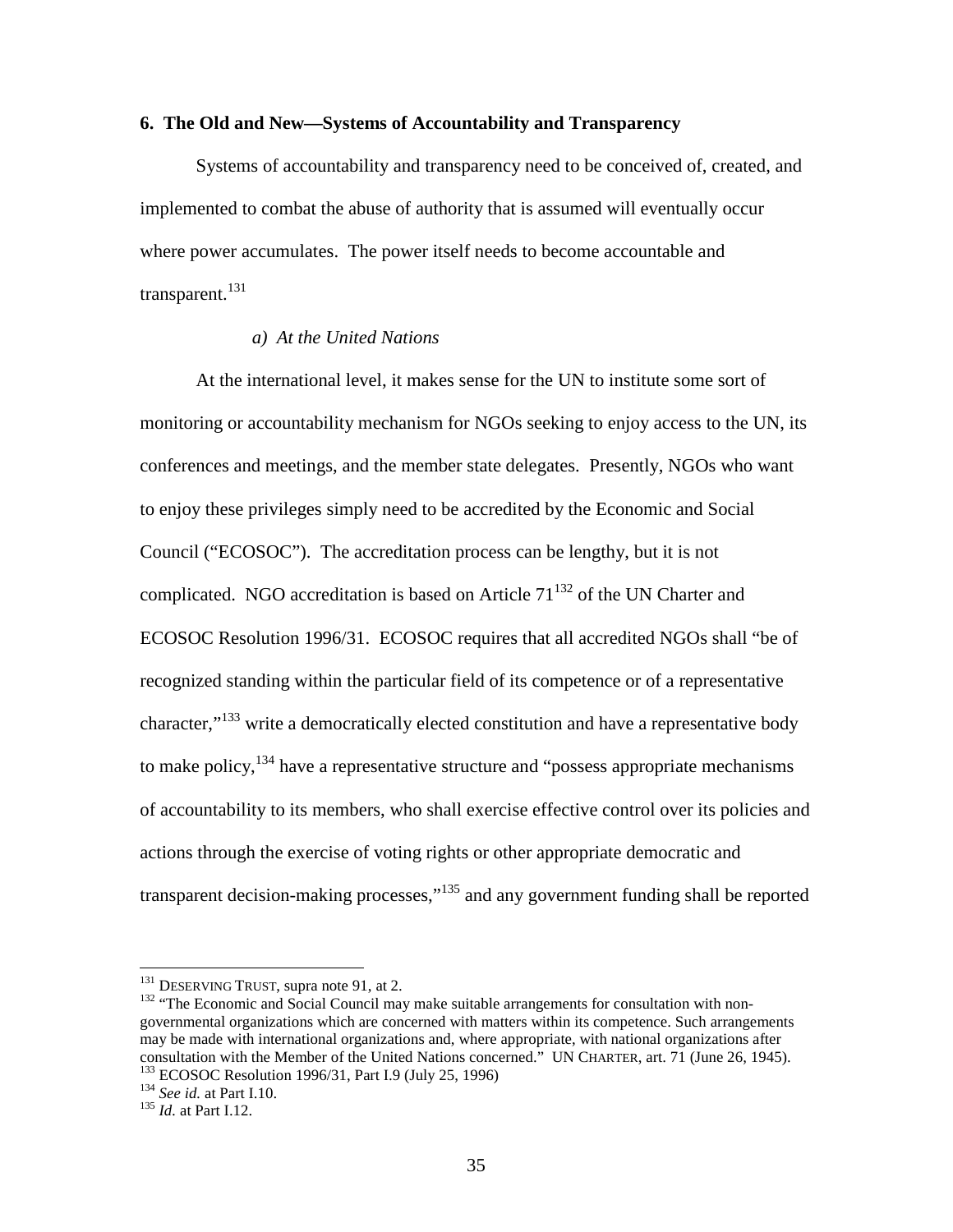to ECOSOC.<sup>136</sup> International NGOs are not considered for ECOSOC accreditation unless they are "of a representative character and of recognized international standing; it shall represent a substantial proportion and express the views of major sections of the population or of the organized persons within the particular field of competence, covering, where possible, a substantial number of countries in different regions of the world." $^{137}$ 

The requirements for ECOSOC accreditation include some elements designed to ensure a certain level of democracy and representation, but they are only weakly, if ever, applied. Once an NGO is accredited, the review process is more like an automatic renewal process than an actual examination of the original requirements for accreditation. This is not surprising considering the lack of resources to monitor the thousands of NGOs who currently hold ECOSOC accreditation. The UN is not able to monitor NGOs' democracy, accountability, and transparency, so the systems for ensuring them will have to come elsewhere or the UN will have to secure funding to undertake serious review processes.

One available option that would keep monitoring of UN-active NGOs in ECOSOC would be to require ECOSOC accredited NGOs to pay an annual fee that would offset the cost of investigation for the new ECOSOC applications and reviews of existing accredited NGOs. And instead of trying to review every NGO, a set number of NGOs should be randomly selected for a review, and this number should not exceed a number that would allow for a serious review of the NGOs' democratic processes, representative nature or expertise in a field, transparency of funding and partnerships, and

<sup>&</sup>lt;sup>136</sup> *See id.* at Part I.13.<br><sup>137</sup> E.S.C. Res. 1296 (XLIV) on Consultative Agreements, U.N. ESCOR, 44<sup>th</sup> Sess., 1520<sup>th</sup> meeting., U.N. Doc. E/4548/Supp. 1 (1968).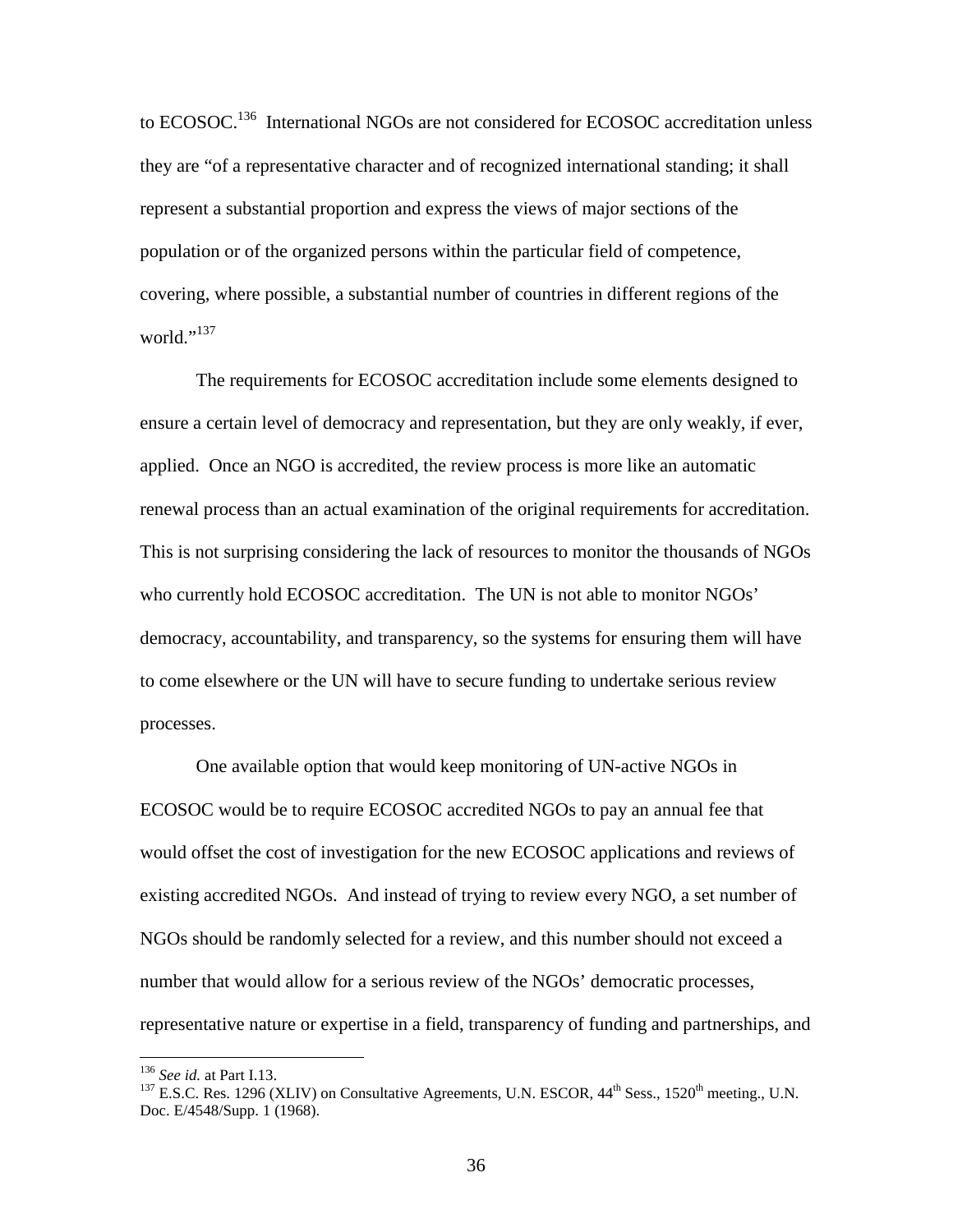internal and external accountability mechanisms. These additional areas of transparency and accountability would need to be incorporated into the application requirements for NGOs. The reviews should be conducted by small panels, say of three persons from varying countries, to limit the possible political nature of the accreditation process.

A disadvantage to such a system is that is would burden the Southern and smaller NGOs who already have less of a voice at the UN. This problem could be easily addressed, however, by granting exemptions to NGOs with annual budgets less than a chosen amount. Another concern could be that requiring even the medium and larger NGOs to pay an annual membership fee could chill NGO involvement at the UN. Although this is possible, it could have a secondary beneficial effect of encouraging at least many of the smaller and medium NGOs to combine permanent caucuses to act on their behalf at the UN. This way, only the caucus would have to pay the membership fee and the review would be of the caucus and not the individual NGOs. This could, in the long run, improve smaller NGOs access to the UN and could strengthen their voices collectively. A danger is that some of the minority voices will be quieted in the process. However, if an NGO is passionate about a topic and its views are being quieted, it could seek special short-term or conference specific membership. In such cases, the NGO could pay the application fee that would include a free one-year membership.

#### *b) Ideas Within Sectors*

Additional systems of accountability can exist at the international and domestic arenas. These secondary mechanisms would be especially important for NGOs who do not directly participate in the UN. Various NGO actors and scholars have suggested ameliorative changes for systems of accountability and transparency, especially regarding

37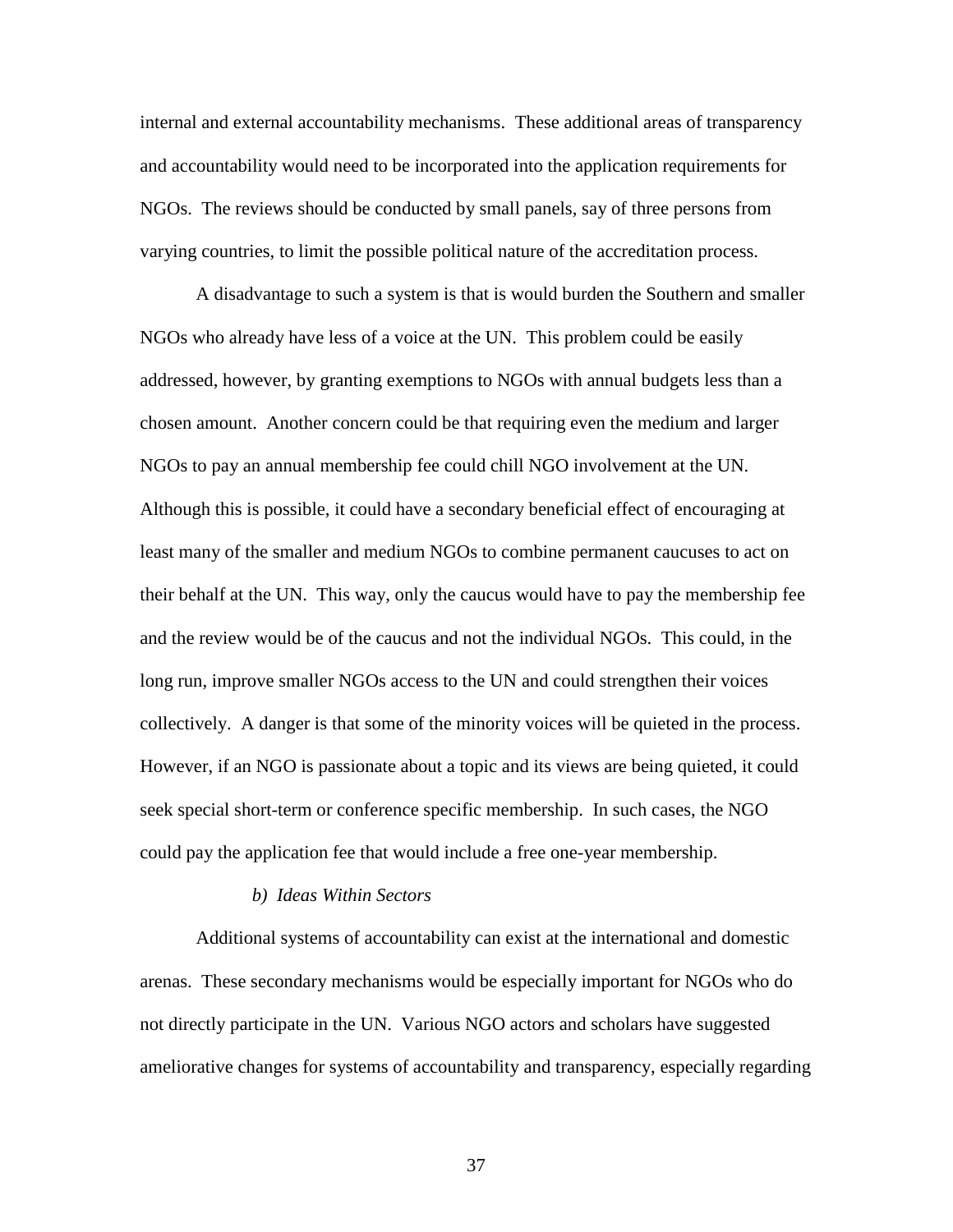funding. Professor Peter Uvin suggests the entire donor funding system needs to be modified—the disparity of funding between the well-connected and the grassroots needs to be eliminated, funding from foreign donors needs to be pooled so NGOs do not feel pressure to conform to donor ideology, and the funding needs to be predictable so NGOs can create long-term projects instead of changing projects every six months to chase funding supporting the latest concern as chosen by the West.<sup>138</sup> Although in theory his pooling idea is interesting and could produce significant changes, in practice, few donors will agree to surrender their influence that is tied to their funding.

Ideologically similar NGOs—such as development, educational, human rights. . .—could create their own codes of conduct that include control mechanisms regarding democracy, transparency, and accountability. Various NGO sectors have already engaged in such practices and have seen some benefit. Humanitarian NGOs have created a Code of Conduct, a Humanitarian Charter, and other tools to aid their efforts of accountability.<sup>139</sup> And The International Council on Human Rights Policy prepared a 160-page report examining the manners in which human rights NGOs can effectuate changes to encourage increased accountability, which included action from donors, governments, and the NGOs themselves.<sup>140</sup>

#### *c) Caution in Accountability Mechanisms*

In our zeal to improve accountability and transparency, we should ensure that new systems of accountability and transparency do not simultaneously create barriers to the functioning of unpopular NGOs. While discussing NGOs, democracy, accountability, and transparency at a conference in Malaysia, Malay NGO members were pleased to

<sup>&</sup>lt;sup>138</sup> UVIN, *supra* note 58, at 106-08.<br><sup>139</sup> Slim, *supra* note 103, at 4.

<sup>&</sup>lt;sup>140</sup> DESERVING TRUST, *supra* note 91.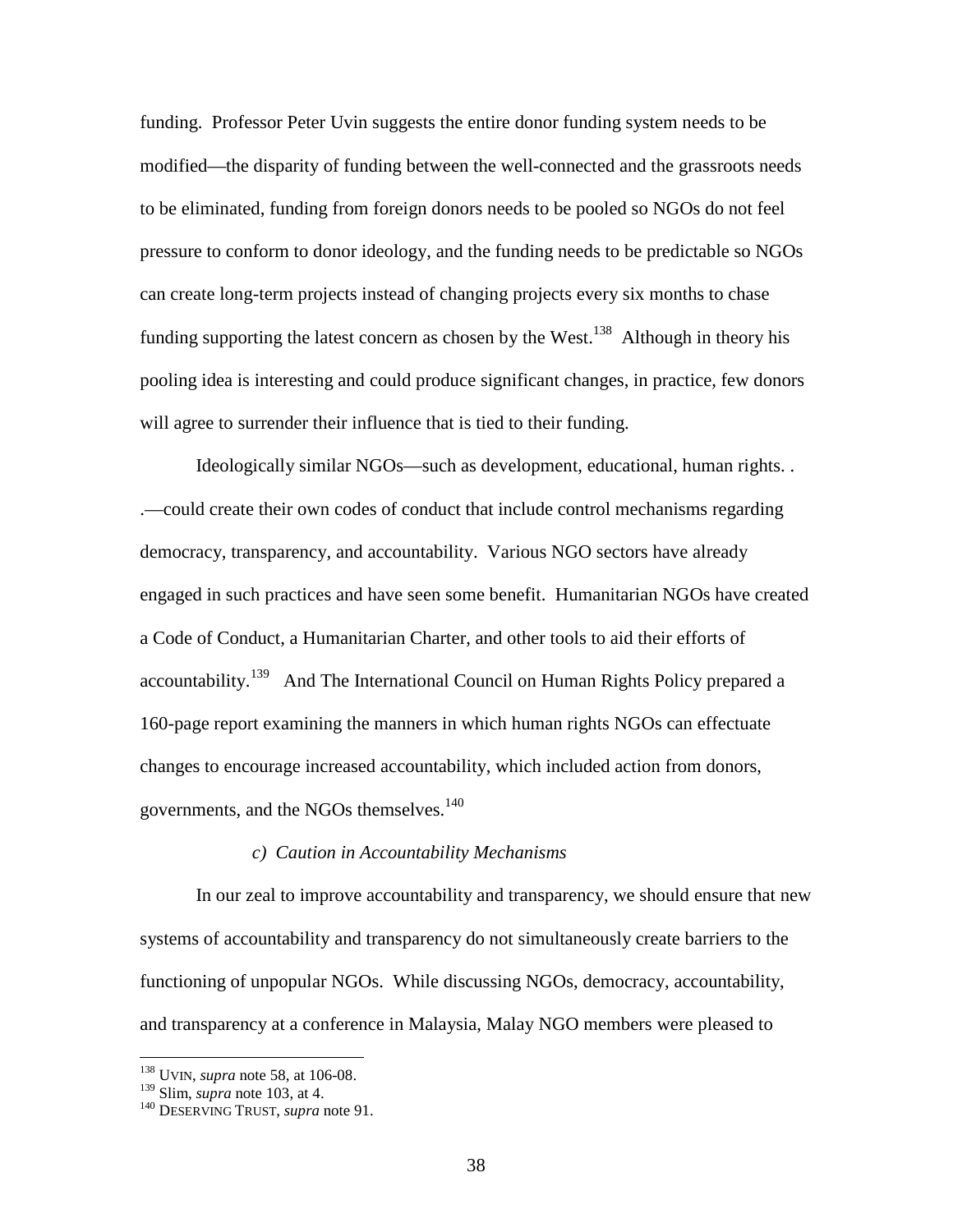report that Malay NGOs are required by law to hold elections for officers, report on funding and spending, and open their financial records for review.<sup>141</sup> Without knowing more, this law seems beneficial as it requires NGOs to be democratic, accountable, and transparent. However, this same law acts to deny NGOs the state does not approve of from obtaining a legal status, which is necessary for NGOs to organize and function in Malaysia. If governmental bodies create and implement law, whether at the international or national level, as a means of ensuring accountability and transparency of NGOs, protective measures should also be included in the law to ensure evenhanded treatment of NGOs.

#### **B. THE ASSESSMENT OF GOOD**

It is easy to criticize NGOs, or any community that grows in power and prominence. It is especially easy to criticize when NGOs place themselves on the moral high ground. To be sure, NGOs are imbued with self-interest, their structure and actions are often undemocratic, and some NGOs are insensitive to culture, religion, and history in their pursuit of certain "rights" that some societies do not believe are human rights and therefore should not be protected. But NGOs have also done great good regarding human rights, focusing on the environment, distributing aid and services, and forcing countries rich and poor, North and South—to rethink their policies and actions. The question, then, is do the benefits of NGOs outweigh their costs? Would the world be a better place without NGOs? To answer this, we must consider what NGOs do, every day around the world.

<sup>141</sup> Question and Answers during presentation, Rana Lehr-Lehnardt, *The Role of NGOs: Influencing International Law and Policy*, paper presented at Asia Pacific Family Dialogue Toward the Doha Conference on the Family , Kuala Lumpur, Malaysia (October 11-13, 2004).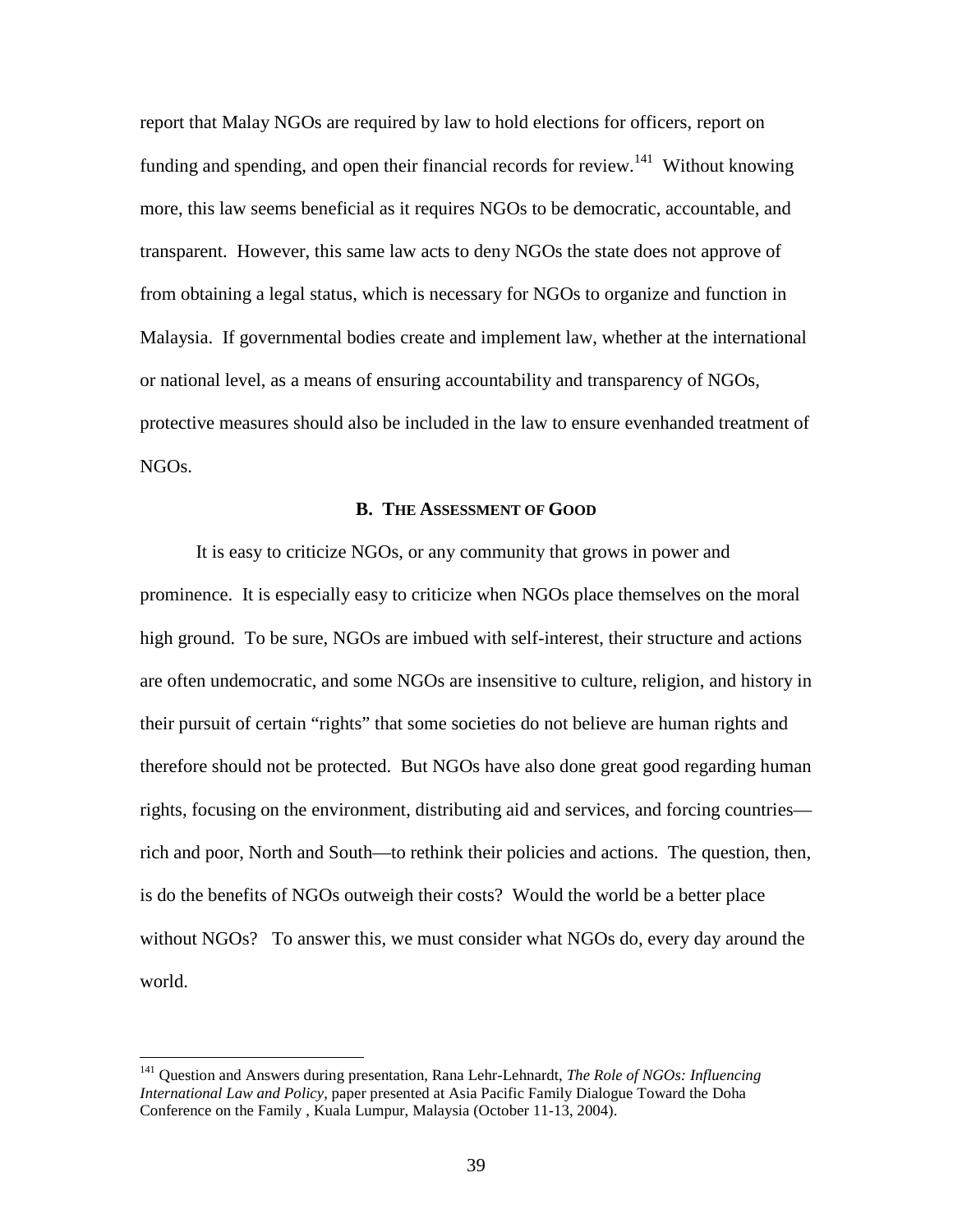NGOs influenced world powers at the founding conference for the UN, in 1945, to include respect for human rights as one of the four purposes of the UN Charter.<sup>142</sup> They have since successfully advanced human rights, environment, and population issues.<sup>143</sup> "NGOs have emerged as prime movers on a broad range of global issues, framing agendas, mobilizing constituencies toward targeted results, and monitoring compliance as a sort of new world police force."<sup>144</sup> NGO involvement at the Earth Summit in Rio raised world awareness about the importance of protecting the environment. The NGO forum at the Women's Conference in Beijing received more publicity than the UN Conference. And it was an NGO that held meetings between warring factions in Mozambique that eventually resulted in a peaceful settlement.<sup>145</sup>

Besides the above examples of general good NGOs do, NGOs excel in specific tasks.

#### **1. Distribution**

NGOs that focus on providing humanitarian relief and engaging in development projects often are the main conduits for delivering aid to those in need. And NGOs that take part in distributing aid comprise a substantial portion of the NGO community.

"At a time of accelerating change, NGOs are quicker than governments to respond to new demands and opportunities. Internationally, in both the poorest and richest countries, NGOs, when adequately funded, can outperform government in the delivery of many public services."<sup>146</sup> NGOs are known for being more flexible,

<sup>&</sup>lt;sup>142</sup> Felice D. Gaer, *Reality Check: Human Rights NGOs Confront Governments at the UN, in* NGOs, THE UN, AND GLOBAL GOVERNANCE 51-52 (Thomas G. Weiss & Leon Gordenker eds., 1996).

<sup>&</sup>lt;sup>143</sup> P.J. Simmons, *Learning to Live with NGOs*, FOREIGN POLICY 82, 84 (Fall, 1998).<br><sup>144</sup> Spiro, *supra* note 56, at 45.<br><sup>145</sup> Simmons, *supra* note 143, at 86.<br><sup>146</sup> Jessica T. Mathews, *Power Shift*, 76 FOREIGN AFFAIR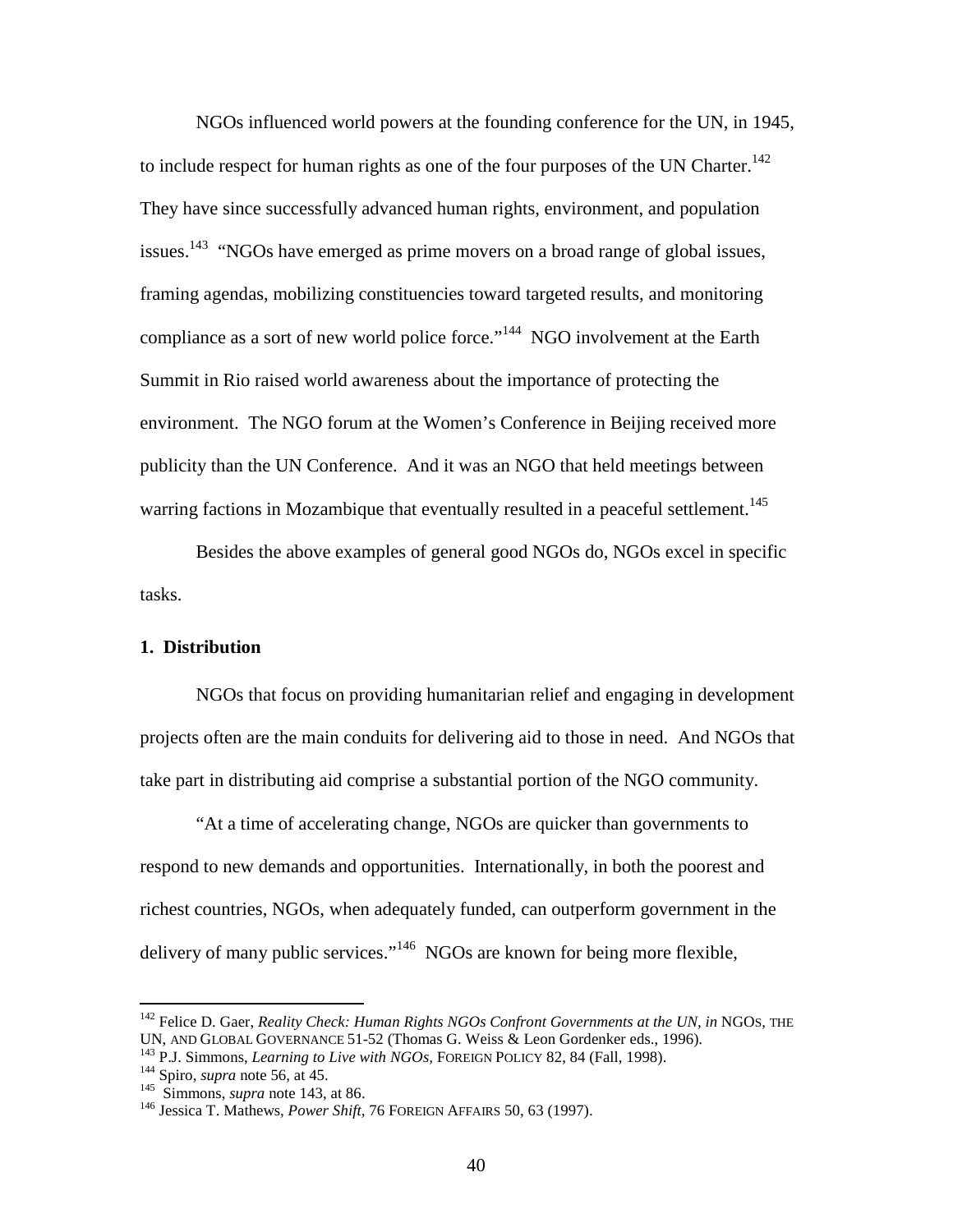possessing community trust, and knowing how best to work with the poorest individuals who are often in remote locations far from government aid.<sup>147</sup> In fact, research has shown that projects managed and funded by international organizations do not tend to be sustainable because local communities are not involved.<sup>148</sup> The UN has recognized this NGO advantage and relies heavily on NGOs to distribute aid, especially to the poor in remote locations. In 1997, NGOs administered eighty percent of the UN High Commissioner for Refugees' budget.<sup>149</sup> Of the \$3.5 billion of humanitarian aid funding, more than seventy-five percent was delivered by NGOs.<sup>150</sup> The UN is able to recognize the problem and quantify the need, but it is NGOs that are familiar with superior channels of distribution.

#### **2. Expertise**

NGOs often focus their attention on a few issues, gather information addressing these issues, and then disseminate information promoting awareness of them.<sup>151</sup> In the process, NGOs often become experts on these areas. "[L]arger NGOs have evolved to rival state representatives in their effectiveness on certain issues. … [T]hey can provide services that supplement intergovernmental resources as well as counterbalance the reluctance of intergovernmental bodies to monitor politically sensitive domestic state practices."152 The UN and country delegates have often looked to NGOs for information

<sup>147</sup> Peter Uvin, *Scaling Up the Grassroots and Scaling Down the Summit: The Relations Between Third World NGOs and the UN, in* NGOS, THE UN, AND GLOBAL GOVERNANCE 163 (Thomas G. Weiss ed., 1996).

<sup>&</sup>lt;sup>148</sup> *Id.*<br><sup>149</sup> UN Press Release, NGO/296, PI/1029 (Sept. 10, 1997).

<sup>&</sup>lt;sup>150</sup> *Id.*<br><sup>151</sup> See Stanley Foundation, supra note 76.<br><sup>152</sup> Marie Clark, *Non-Governmental Organizations and their Influence on International Society*, 48 JOURNAL INT'L AFF. 507, 516 (Winter 1995).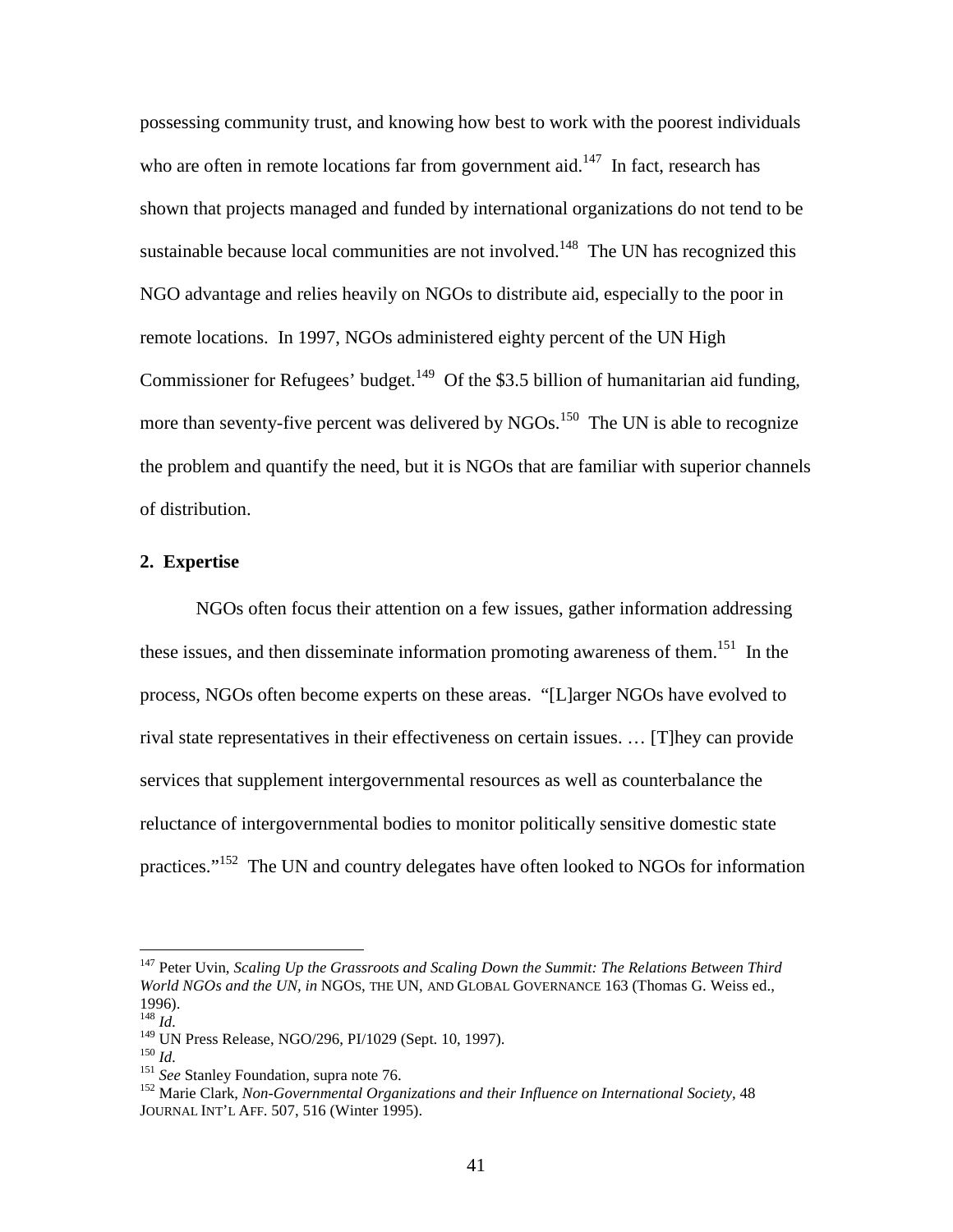and advice on specific topics.<sup>153</sup> NGOs often contribute their legal and technical expertise at UN working groups as informal contributors. This "freely offer[ed] assistance  $\ldots$  has made them virtually indispensable to the U.N."<sup>154</sup> In one example, NGOs provided states with information on women's rights and violence against women at preparatory meetings for the 1993 UN World Conference on Human Rights.<sup>155</sup> As a result, the outcome documents of the conference included several pages on women's human rights, whereas before the NGO involvement, women were not specifically mentioned.156

# **3. Well-funded Groups**

Many of the larger NGOs are so well funded that even some governments and the United Nations envy their well-stocked coffers.<sup>157</sup> Some major international NGOs can boast a budget of \$500 million, though this is rare, as even Amnesty International's Secretariat's budget is at \$26 million and Human Rights Watch's budget is \$14 million.<sup>158</sup> Governments and intergovernmental organizations have a tendency to push human rights, human development, and aid relief to the rear. NGOs, with their strong funding, push these items back to the front, where they belong. NGO funding means resources, and resources mean the ability to do more, from monitoring states' actions, to collecting testimonies and information from victims, to creating an infrastructure for the delivery of aid services to remote locations, to research and policy writing. In short, NGOs can spend money on those things that governments tend to ignore, or hide.

<sup>&</sup>lt;sup>153</sup> Spiro, *supra* note 56, at 49.<br>
<sup>154</sup> Schoener, *supra* note 54, at 550.<br>
<sup>155</sup> Id. at 559.<br>
<sup>155</sup> Id.<br>
<sup>157</sup> Mathews, *supra* note 146, at 53.<br>
<sup>158</sup> See COHEN & DENG, *supra* note 8, at 188; STEINER & ALSTON, *sup* and their annual budgets, *see* <www.ngowatch.org>.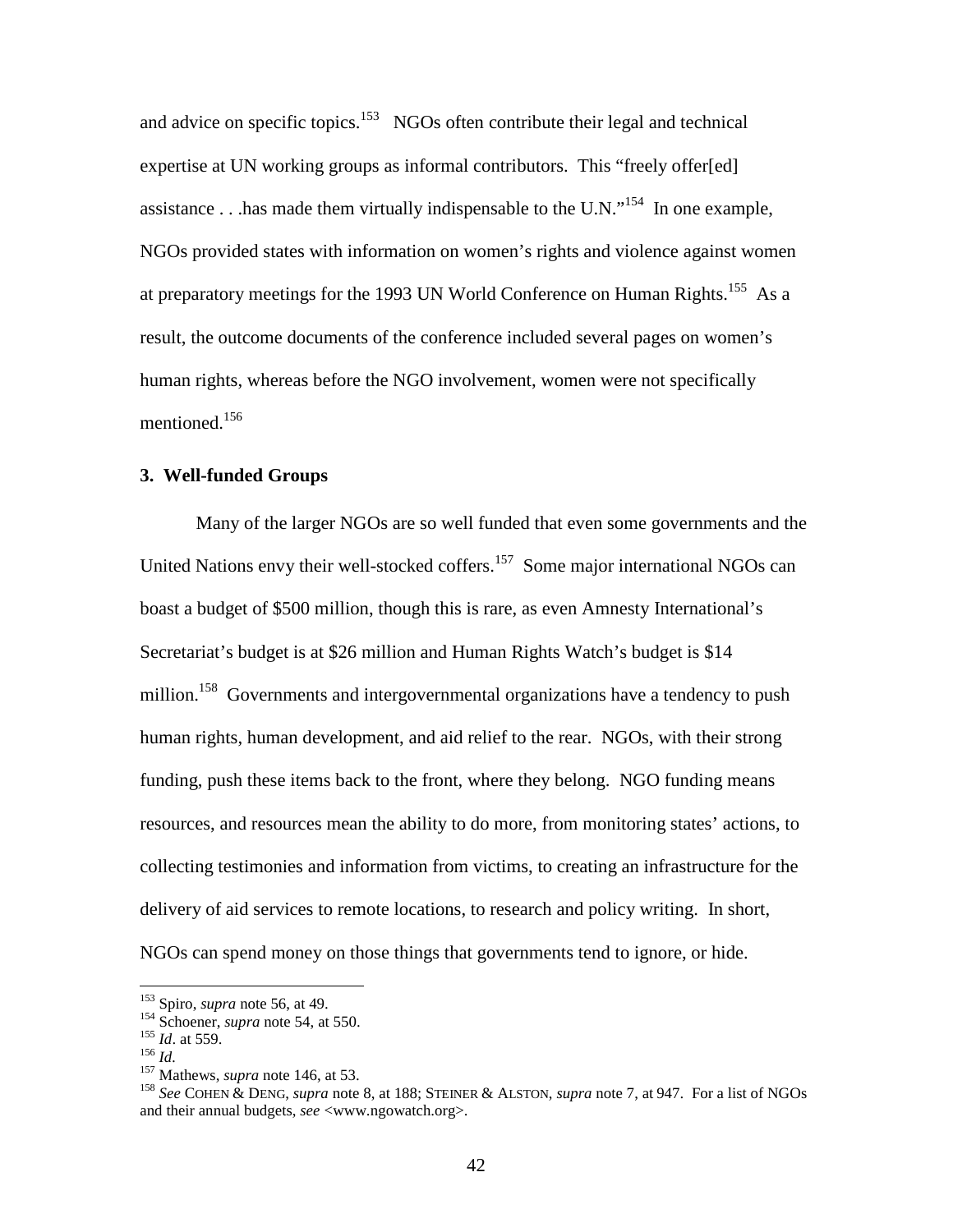Additionally, NGO funding, unlike state funds, are dedicated to a few specific issues, whereas state funds must be spread over a plethora of issues. Thus, some of these large NGOs are spending more on human rights, aid delivery, development, or the environment than certain governments and even the United Nations are spending on them.

The United Nations relies on the annual \$8 billion in development and relief assistance that international NGOs provide, thus "helping to fill the growing gap between needs for such assistance and the capabilities of the United Nations and other international and national sources."<sup>159</sup> With limited funding, the UN seems to be looking more toward NGOs to augment humanitarian assistance, implementation of treaty obligations, and monitoring of treaty adherence. And large, well-funded NGOs are ready to use their resources in ways that benefit the UN.<sup>160</sup> The UN is not the only party of this alliance to benefit; partnering with the most known international organization lends credibility to NGOs and their programs. And increased credibility often means increased funding.

#### **4. Monitoring**

Because NGOs focus on select issues, they are able to monitor governments' compliance with international accords, compile and disseminate their findings, and ultimately pressure governments to improve their compliance.<sup>161</sup> NGOs have found success in pressuring governments by waging media campaigns. Amnesty International, Human Rights Watch, and GreenPeace are well known for their media statements aimed at governments and private companies demanding changes in present law or implementation. In a specific example, NGO country monitoring is vital to the

<sup>&</sup>lt;sup>159</sup> COHEN & DENG, *supra* note 8, at 188.<br><sup>160</sup> *Id*.; STEINER & ALSTON, *supra* note 7, at 947.<br><sup>161</sup> *See* UVIN, *supra* note 58, at 168.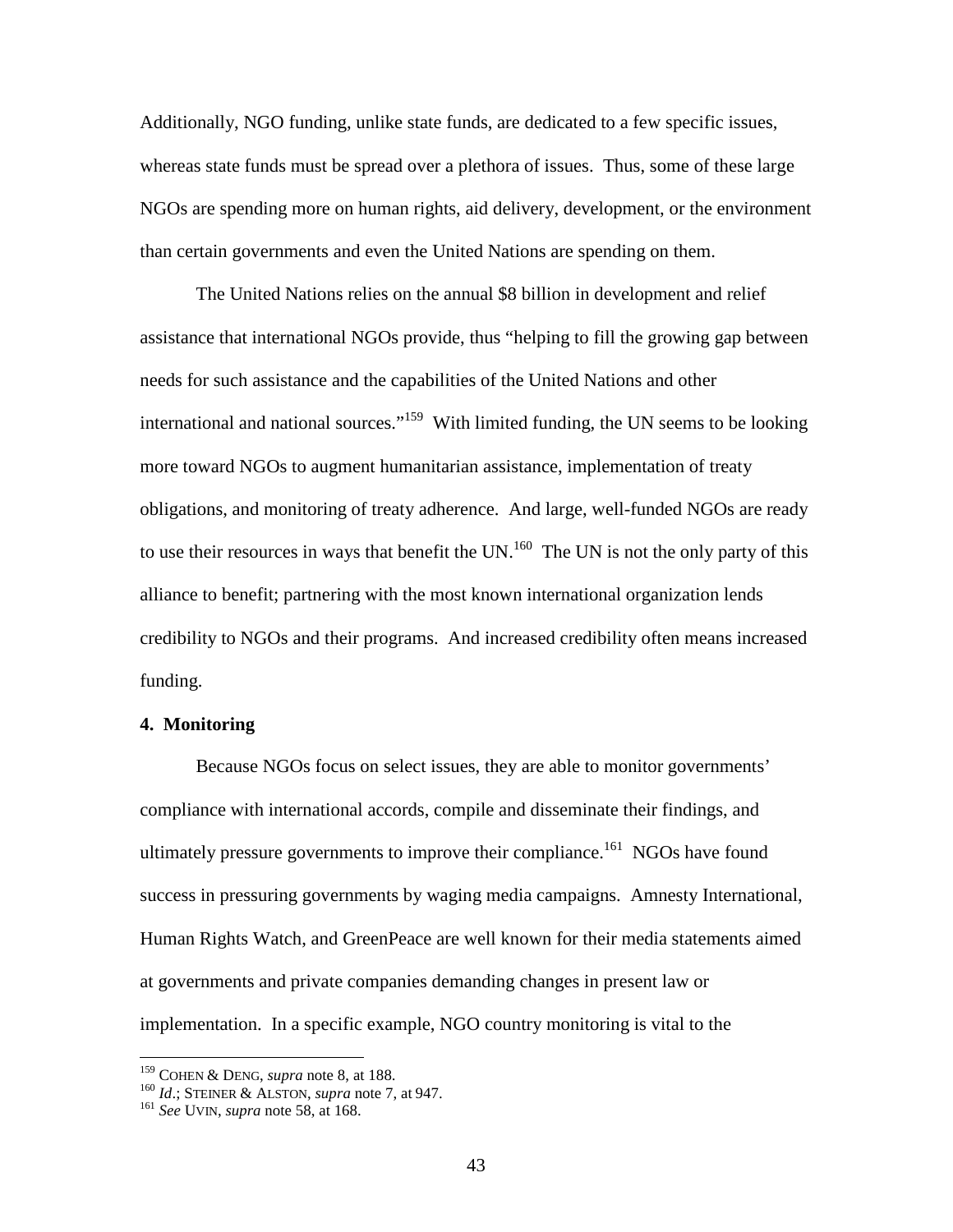effectiveness of the Human Rights Commission, the monitoring arm of the International Convention on Civil and Political Rights.<sup>162</sup> Without NGO monitoring, the Commission would not be able to question and refute claims of compliance with human rights.<sup>163</sup> Due to a relatively few number of Commission members compared to the number of countries and the frequency of human rights violations, the Commission would be greatly hindered without the aid of NGO surveillance.

#### **5. Implementation**

Monitoring leads to implementation of the international agreements by the state signatories. As the secretary-general said after a world conference, "when we all go home, it will be the NGOs that will continue the pressure on governments."<sup>164</sup> NGOs push the agendas that governments refrain from pushing due to a lack of political will. NGOs hold governments accountable to their citizens and to the treaties and conventions they sign.<sup>165</sup> They hold large transnational corporations accountable for their employment practices, working conditions, and environmental impact. As mentioned, the UN often lacks resources to confront powerful corporations, and states are sometimes more interested in obtaining work, even under poor conditions, for their citizens than in questioning corporate practice and loosing the anticipated revenue from the corporate presence.

<sup>&</sup>lt;sup>162</sup> Torkel Opsahl, *The Human Rights Committee*, The United Nations and Human Rights: A Critical Appraisal, extract printed in LOUIS HENKIN, *et al.*, HUMAN RIGHTS 493 (1999).

<sup>&</sup>lt;sup>163</sup> Secretary General Kofi Annan has proposed significant changes to the Human Rights Commission. Although the reforms are supported by many NGOs (including Human Rights Watch and Amnesty International), the role NGOs will be allowed to play after the reforms are implemented is unclear. *See* Susi Snyder, *NGO Joint Statement on the Secretary General's Proposed Human Rights Council* (April 18, 2005); Global Policy Forum, *Without Reform of Human Rights Body, UN Credibility at Stake, Annan Says* (April 7, 2004), available at <http://www.globalpolicy.org/reform/hrc/without.htm>. See generally, Kofi Annan, IN LARGER FREEDOM, ¶ 183 (UN # A/59/2005) (March 21, 2005); *Time is Right to Take United Nations-Civil Society Partnership One Step Further*, Press Release, NGO/550 (April 10, 2004).<br><sup>164</sup> UVIN, *supra* note 58 (quoting *NGOs seen as key to achieving nutrition conference goals*, MONDAY<br>DEVELOPMENTS 21 (April

<sup>&</sup>lt;sup>165</sup> See generally, HENKIN, supra note 162, at 737-769.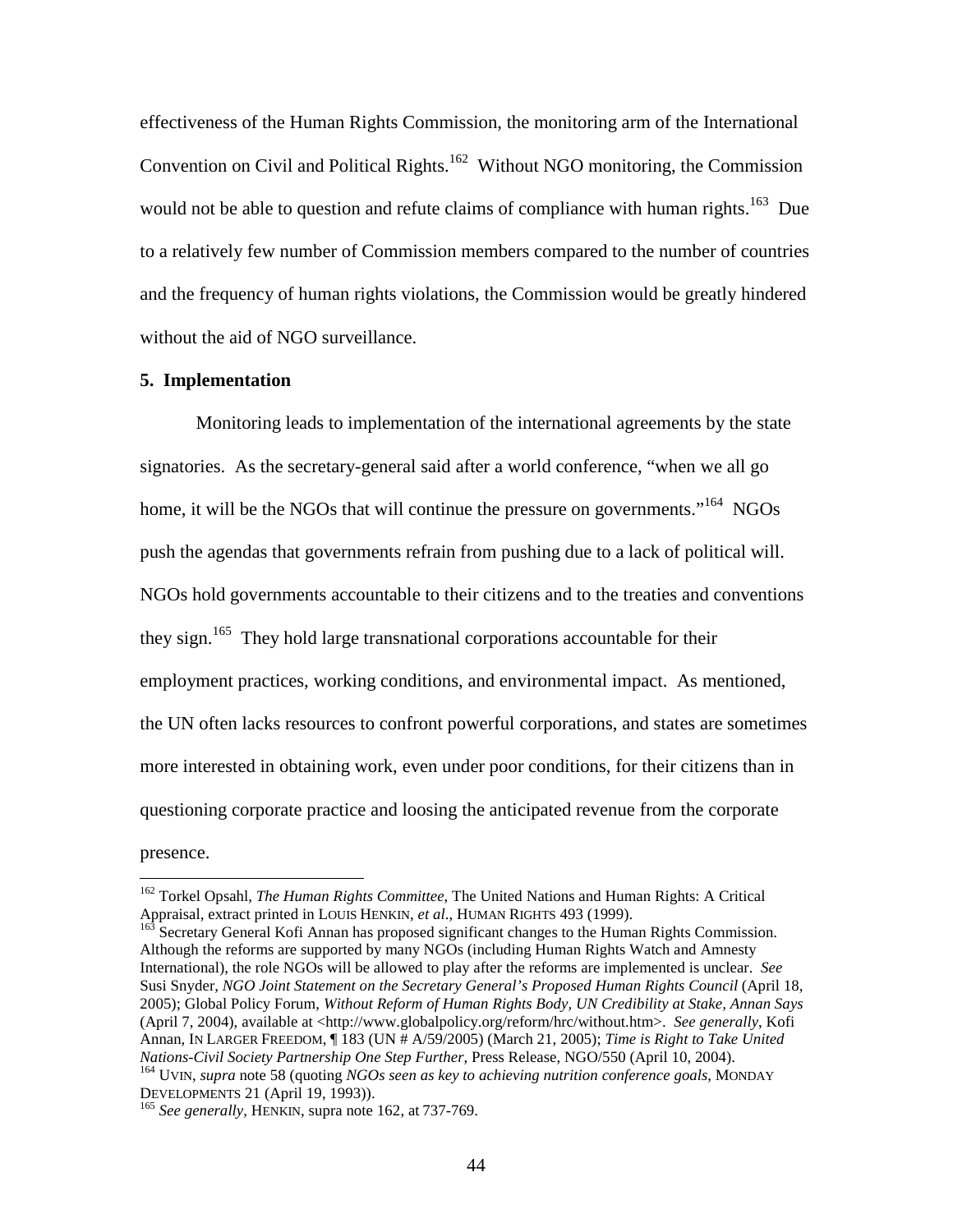# **6. Apolitical**

NGOs are independent of governments and apolitical, at least most claim to be. As such, they can perform tasks in which governments are unable to engage, such as monitoring, due to political alliances and diplomatic reasons. Because NGOs are viewed as politically neutral, they can monitor elections, participate in democracy building, and political party development<sup>166</sup> for a functioning multi-party democratic system to operate. Their apolitical nature also makes it possible for them to play their trump card—naming and shaming. If NGOs were political, like governments, states and citizens could ignore the naming and shaming tactics, but because of their neutral political position, NGOs stand on human rights or development or aid/services distribution principles when they expose government inaction or miss-action.

#### **7. Giving Voice to the Voiceless**

As already stated several times in this paper, NGOs, especially human rights NGOs, give voice to the voiceless. This is more than just a trope. Amnesty International, Human Rights Watch, and the American Civil Liberties Union have recently spent considerable time and resources on the issue of juveniles tried as adults and sentenced to life in prison without possibility of parole. International and domestic Indian NGOs condemned the treatment of untouchables and lobbied at international conferences for an abolition of laws that tolerated such discrimination. NGOs worked with the US and other states to pressure for change in countries that either legitimize so-called honor killings and honor crimes with their penal laws or countries who fail to investigate and prosecute these crimes. NGOs have succeeded in educating the world about the sexism and health risks inherent in female genital mutilation, and these NGOs have also affected a change

<sup>166</sup> UVIN, *supra* note 58, at 83.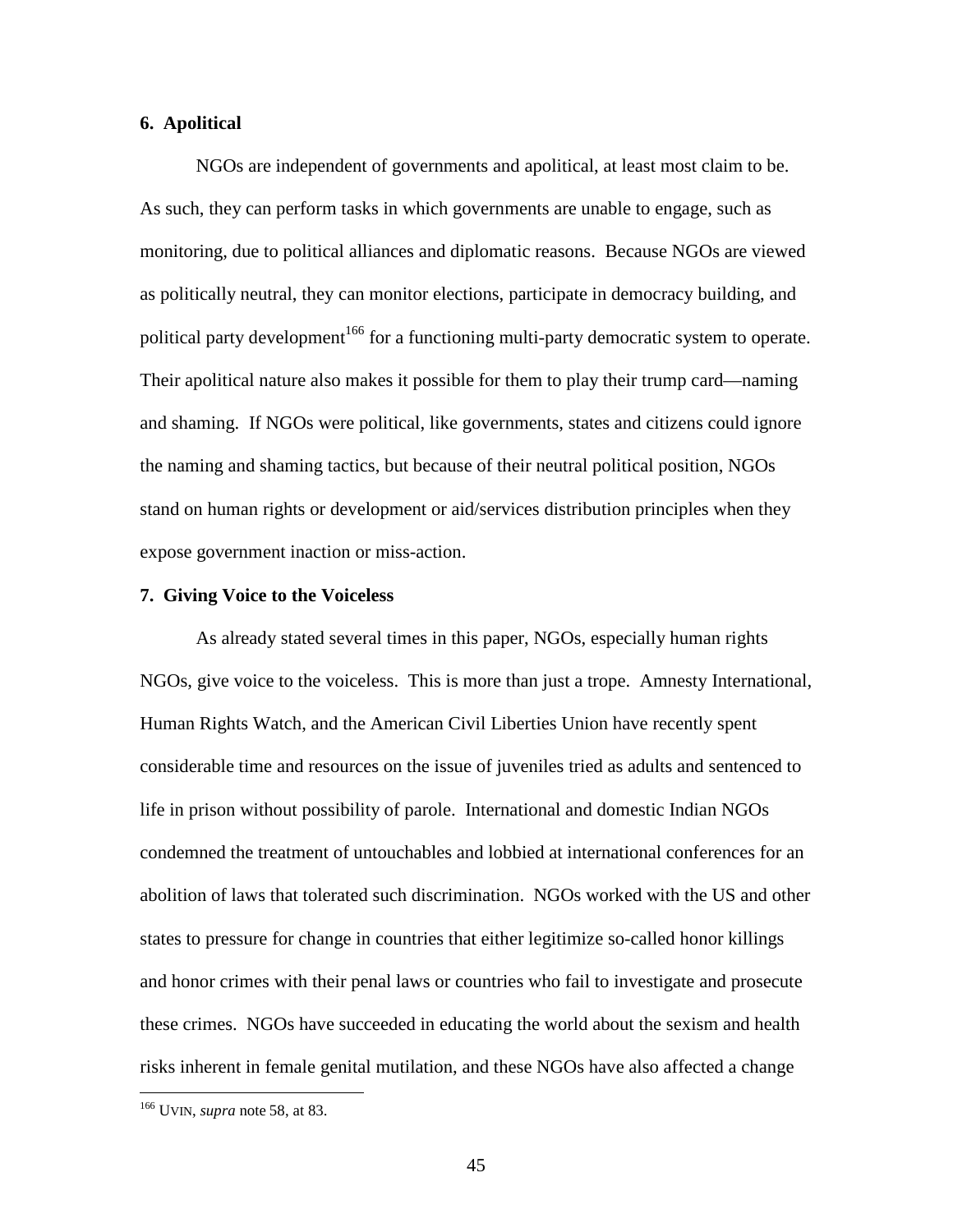in this practice in many countries. NGOs fight against slavery and trafficking in women and children. And NGOs, in partnership with states and international organizations worked to end apartheid in South Africa. It is often NGOs that give a face to the suffering and the injustice. It is often the NGOs that mould public opinion and mobilize the masses.

# **PART III. REASSESSMENT**

# **A. NOT TOTALLY LACKING IN DEMOCRACY, TRANSPARENCY, AND ACCOUNTABILITY**

We come to the question again of whether the world would be a better place without NGOs, I believe the resounding answer to this is "no", the world would not be a better place. The benefits of NGOs, even the imperfect NGOs we now have, far outweigh the costs. And as discussed above, many of NGOs' weaknesses can be addressed; they are not beyond modifications and change. We should also remember that most NGOs are young, existing only since the 1970s, only a couple decades old, if that. According to a UN study, nearly one fifth of the world's NGOs were formed in the 1990s.<sup>167</sup> With youth comes inexperience, so it should not be surprising that NGOs have made mistakes and have not thought through all ramifications of all of their actions. But with youth should also come forgiveness for transgressions and second and third chances.

NGOs, their vision and their work, should continue, locally, nationally, and internationally. But NGO members, governments, and members of the international organizations should rethink the role of NGOs, the relationship we want NGOs to have with locals, governments, and international organizations. We must evaluate what each partner in this sprawling partnership hopes to get out of it. It is easy to criticize NGOs

<sup>167</sup> Global Policy Forum, *Credibility and Legitimacy*, *supra* note 26.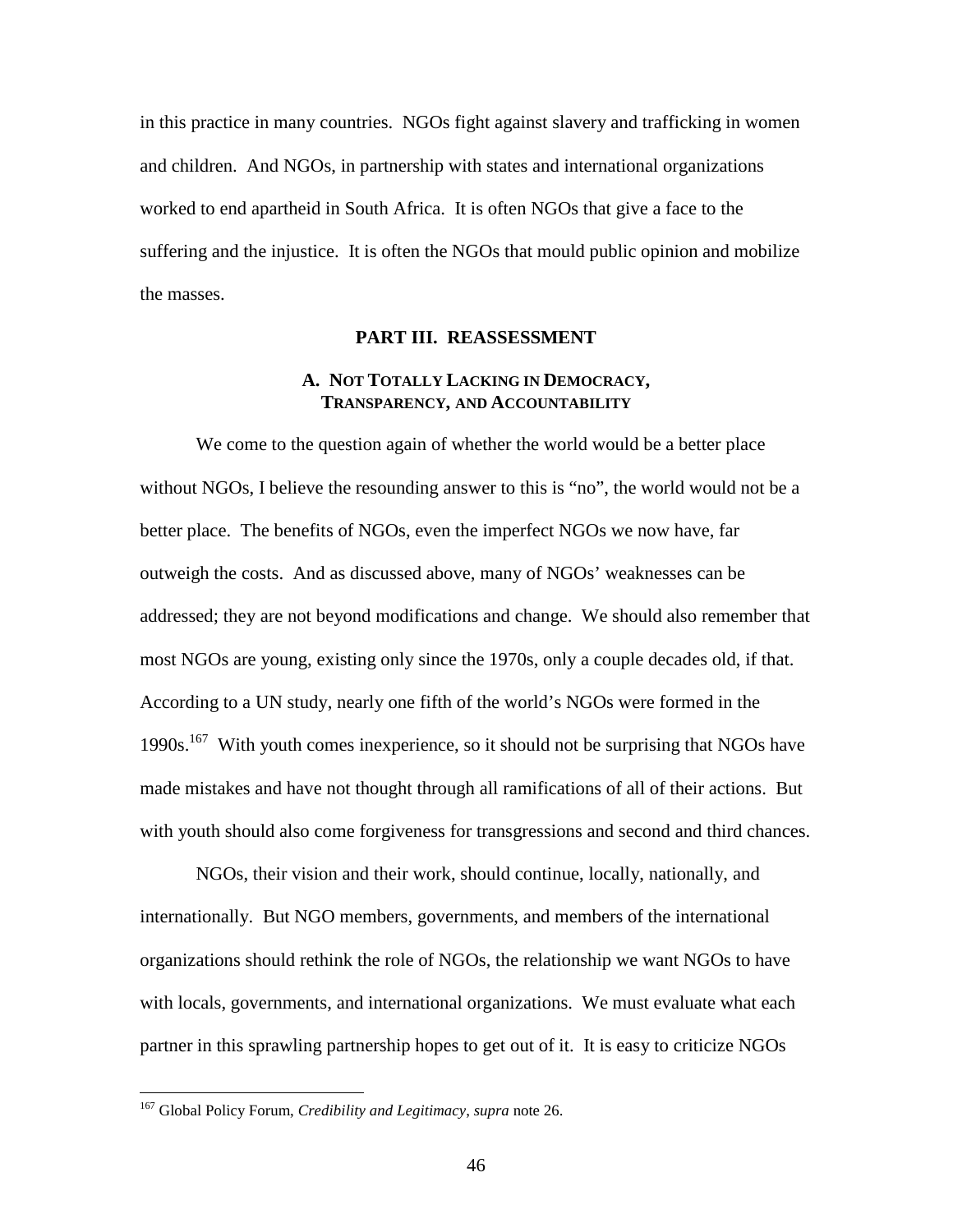because they have made mistakes, innocently and purposefully. But intentions are generally good; desire to improve lives is sincere.

Again, it is easy to criticize, and some of these criticisms regarding legitimacy specifically democracy, transparency, and accountability—matter; others do not. Legitimacy can exist for NGOs even without complete democratic internal processes.<sup>168</sup> In fact, for some human rights NGOs, their legitimacy is not based on representation and democracy, but "on the trust that others have in them and on the quality and honesty of their work."<sup>169</sup> The legitimacy of humanitarian NGOs is based in part on their perceived neutrality and their ability to distribute aid effectively.<sup>170</sup> Before believing all criticism of NGOs, it is necessary to question what makes NGOs effective and whether the suggestions to improve them would actually harm their effectiveness.

Peter Spiro champions NGOs and refutes the criticism that NGOs are not representative of large percentages of the population.<sup>171</sup> He points out that the voting system in the United Nations General Assembly does not produce equal representation between all citizens of the world. States with small populations have an equal vote to that of China or India, both of whose single vote represents their billion citizens. Spiro argues that NGOs who have similar very broad goals, like human rights promotion, collectively speak for the same amount of people as mid-sized states.<sup>172</sup>

Additionally, legitimacy does not just come from democracy, transparency and accountability. The goodwill of the public is what gives, in part, legitimacy to NGOs, so

<sup>&</sup>lt;sup>168</sup> Slim, *supra* note 103.<br><sup>169</sup> DESERVING TRUST, *supra* note 91, at 8.

<sup>&</sup>lt;sup>170</sup> Iain Levine, *Promoting Humanitarian Principles: The Southern Sudan Experience*, Relief and Rehabilitation Network Paper 13 (May 1997).

<sup>171</sup> Spiro, *supra* note 56, at 52. <sup>172</sup> *Id*.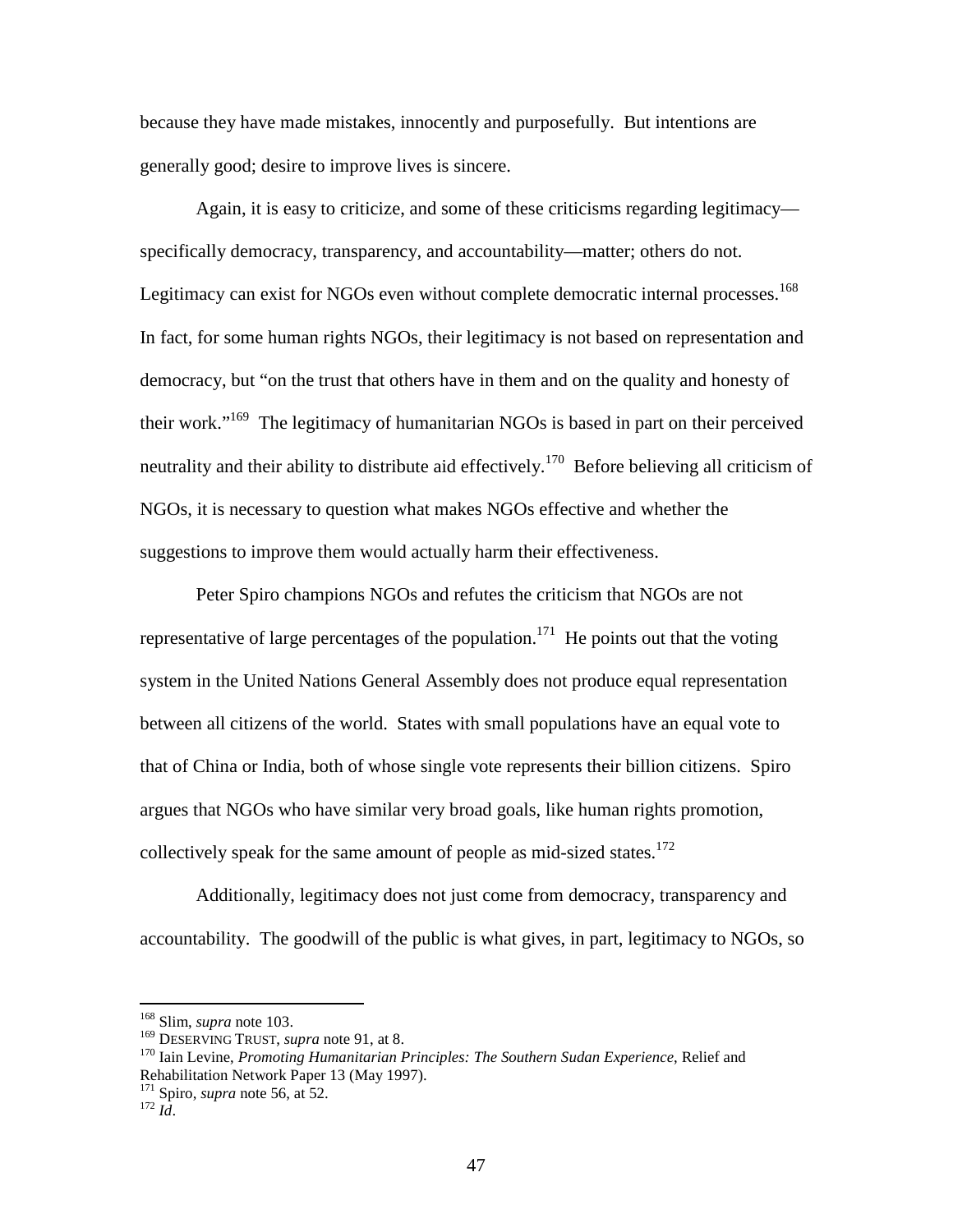if public believes NGOs should implement accountability and transparency mechanisms, they can show that to NGOs by their lack of goodwill and lack of tangible support in the form of donations, volunteer time and such. Media can criticize NGOs when they perceive a lack of accountability, which will push NGOs to implement changes. Although these checks on NGO action are weak and would not effectuate rapid change, they are available and could be used more effectively. There should, however, be a goal of a more organized and more effective monitoring system that simultaneously does not impede NGOs freedom of association or promulgation of ideas. NGOs should be weary of a government created monitoring system, such as Malaysia's that acts as a monitor of ideas under a guise of ensuring democracy, accountability, and transparency.

Also, democracy doesn't always matter, especially when NGOs do not purport to speak for the masses, but rather speak or act based on theories of rights, whether they be economic and social rights that drive development NGOs, or civil and political rights that almost exclusively drive human rights  $NGOs$ <sup>173</sup>

# **B. WHERE DEMOCRACY, TRANSPARENCY AND ACCOUNTABILITY MATTER: THE INTERNATIONAL ARENA**

Are most NGOs more transparent, democratic, and accountable than most governments . . . ? Do those civil society groups based at the UN represent and reflect the whole spectrum of political views within the member states? If these groups are so representative, why are they not more successful in influencing the positions of member state governments? At times it appears . . . that some NGOs seek to achieve at the international level that which they have failed to attain at the member state level.<sup>174</sup>

The attack on NGOs' legitimacy due to their lack of democracy, transparency and accountability has some solid foundation. But it is also the case that legitimacy is not only found in these three characteristics. Additionally, due to NGOs' unique structure

<sup>&</sup>lt;sup>173</sup> DESERVING TRUST, *supra* note 91, at 8.<br><sup>174</sup> Elaine French, *Civil Society, the United Nations, and Global Governance, Carnegie Endowment for International Peace* (March 26, 1999)

<sup>&</sup>lt;http://www.ceip.org/files/events/CivSocietyUNGlobalGov.asp?p=7> (last visited May 4, 2005).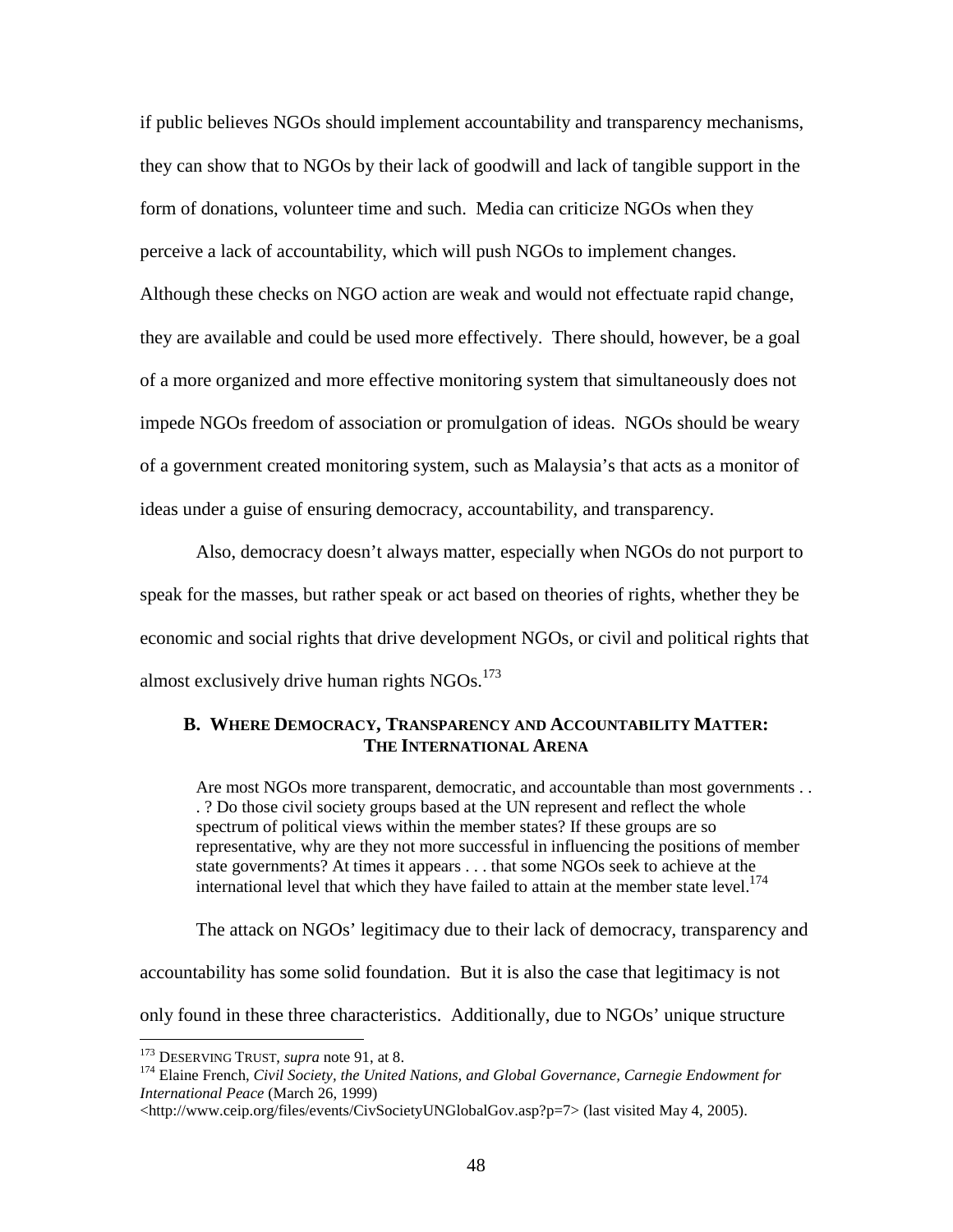and methods of advocacy and assistance, democracy might not be beneficial for all NGOs. But where democracy (both internal democratic processes and representation of those on whose behalf NGOs purport to speak or who will be affected by the proposed policies) does matter is at the policy-making levels—both domestically and internationally. I will focus only on the international level as individual states will need to customize responses to NGOs acting in their territory.

At the international level, where policy creation is concerned, when NGOs lobby country delegates and purport to speak for a certain section of the population, NGOs should be accountable for such statements and there should be a way for state and intergovernmental actors to easily verify NGO claims of representation. State and intergovernmental actors should also be able to know sources of NGO funding to understand possible motives and biases. This openness is not supposed to be designed to put NGOs at a disadvantage while lobbying, but voting states should be informed about who is lobbying them, their connections, and their motives.

As discussed above, ECOSOC could improve its monitoring of accredited NGOs. In addition to the listed requirements for accreditation and the additional suggestions I made earlier, the following information could be made available regarding all ECOSOC accredited NGOs, it should be updated periodically, and the list should be easily accessible on the Internet: NGO statements of representation, opposition or criticism of the statement of representation, annual budgets, sources of funding, number of employees and volunteers, and countries in which they engage (not a required category as some NGOs engaged in projects or partnerships in states with oppressive governments might be put in danger by divulging such information).

49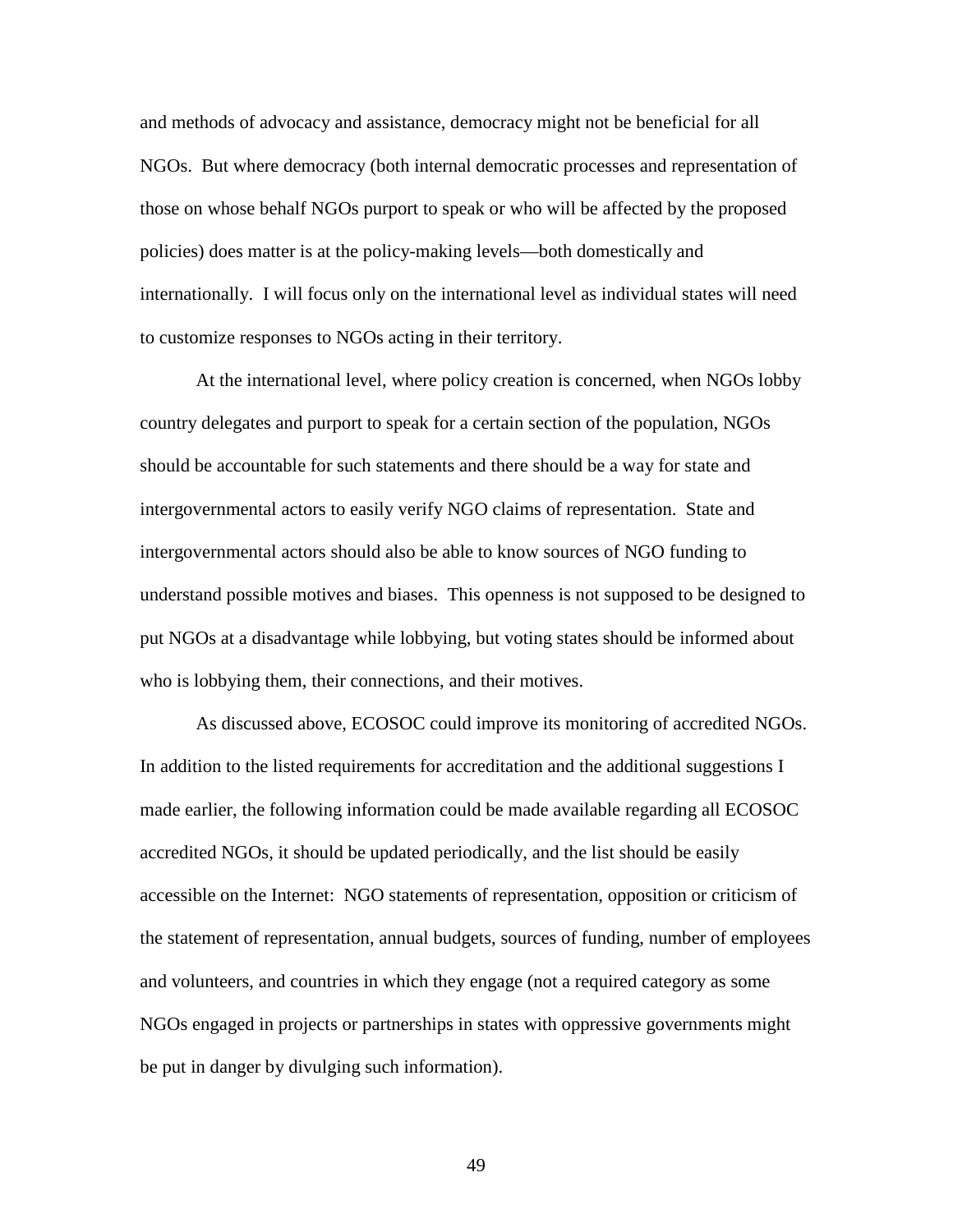# **PART IV. CONCLUSION**

We need NGOs. And we need NGOs that are professional, composed of highly educated and motivated individuals, just as we need the smaller NGOs that are run almost exclusively by volunteers who have not made a career of NGO work. But NGOs do need to change, largely because of their ever-increasing power, influence, and involvement in creating international (and national) policy and law. When NGOs are engaged in policy and norm creation, they should be held to a higher standard of democracy (representation), transparency, and accountability. Former UN Secretary General Boutros Boutros-Ghali expressed his faith in NGOs:

I am convinced that NGOs have an important role to play in the achievement of the ideal established by the Charter of the United Nations: the maintenance and establishment of peace. . . . I believe NGOs can pursue their activities on three fronts. In the search for peace, they must obtain the means—and we must help them to do so—to engage in assistance, mobilization, and democratization activities, all at the same time. $175$ 

NGOs do have an important role to play in implementing the UN Charter by monitoring and exposing countries' actions. They are also significant actors in the development and humanitarian aid arena. But for NGOs to be trusted with their newly endowed power and resources, NGOs must effectively address their weaknesses regarding transparency, accountability, and to a lesser extent democracy. As they voluntarily tackle these difficult issues, their power and prestige, and perhaps even resources, will likely increase. They will become able to participate in greater roles at the international law and policymaking level.<sup>176</sup>

<sup>&</sup>lt;sup>175</sup>Boutros-Ghali, *supra* note 29, at 8.<br><sup>176</sup> Some NGO activists have already called on the UN to grant NGOs a greater role by granting NGOs five to ten percent of General Assembly seats. *See* Spiro, *supra* note 56; Hobb, *supra* note 4, at 208-09.